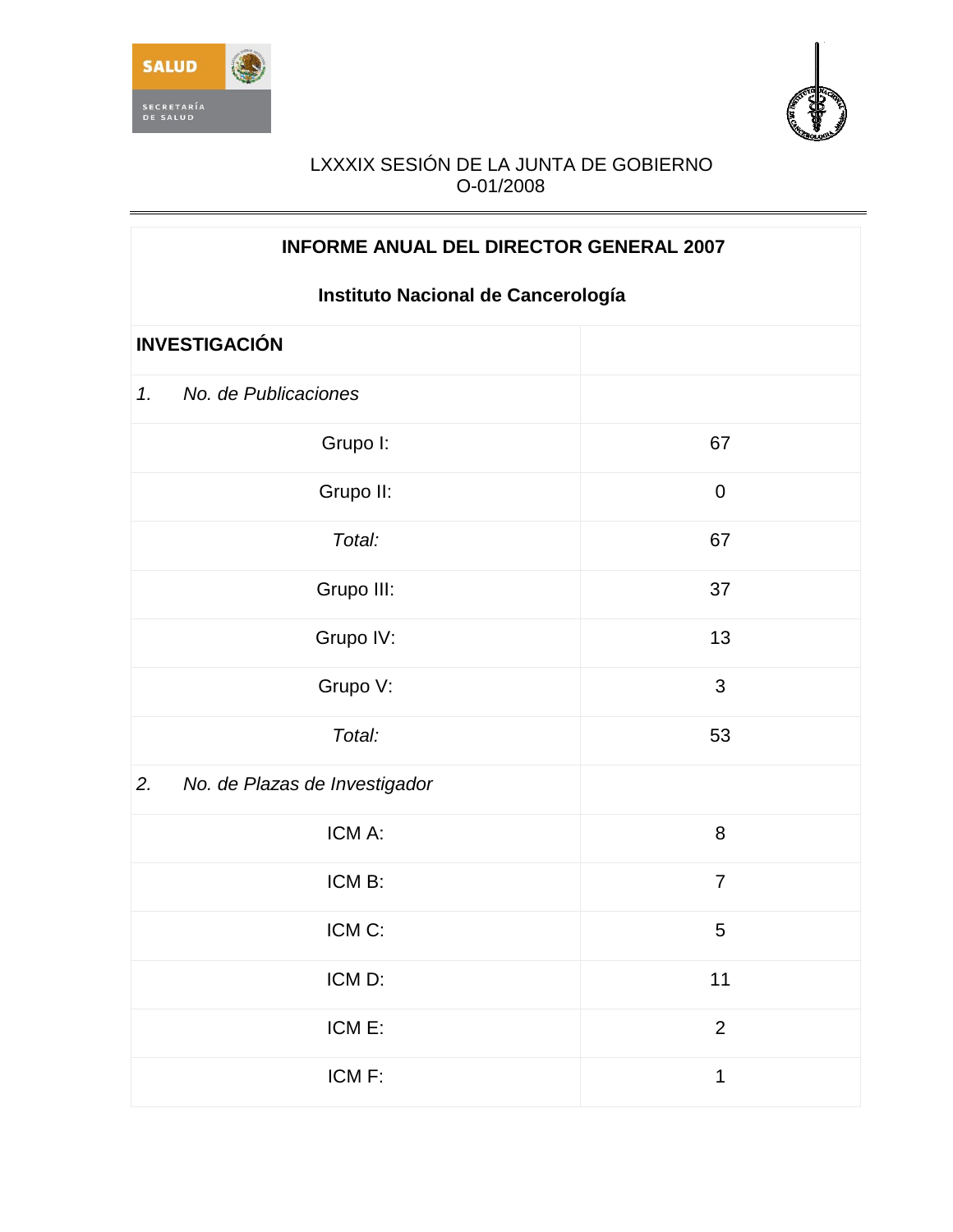



| Total:                                               | 34             |
|------------------------------------------------------|----------------|
| No. Investigadores Evaluados por la Comisión:        | 77             |
| 3.<br>Publicaciones (I-II) / Plazas de Investigador: | 1.9            |
| Publicaciones (III-IV-V) / Plazas de<br>4.           |                |
| Investigador:                                        | 1.5            |
| 5.<br>Miembros del SNI / Plazas de Investigador:     | 1.3            |
| 6. Sistema Nacional de Investigadores                |                |
| <b>CANDIDATO:</b>                                    | $\overline{7}$ |
| SNII:                                                | 28             |
| SNI II:                                              | 9              |
| SNI III:                                             | 1              |
| Total:                                               | 45             |
| 7.<br>No. de Presentaciones en Congresos             |                |
| Internacionales:                                     | 71             |
| Nacionales:                                          | 66             |
| Producción<br>8.                                     |                |
| Libros Editados:                                     | 1              |
| Capítulos en libros:                                 | 4              |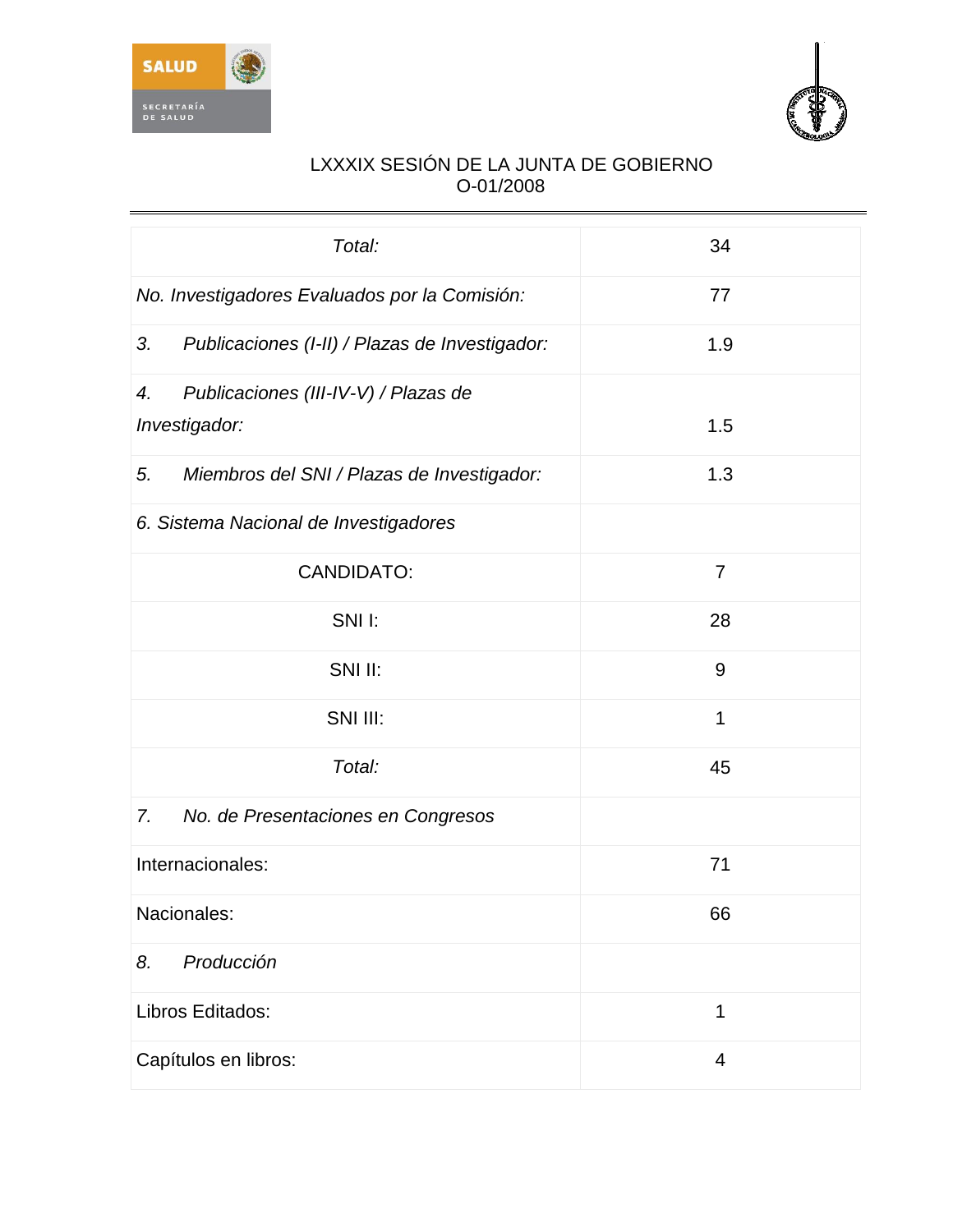



| No. de Tesis "Concluidas"<br>9.                                                        |                |
|----------------------------------------------------------------------------------------|----------------|
| Maestría:                                                                              | 4              |
| Doctorado:                                                                             | $\overline{2}$ |
| Especialidad:                                                                          | 11             |
| No. de Proyectos con Patrocinio Externo:<br>10.                                        |                |
| Agencias no lucrativas:                                                                | 3              |
| Monto Total: \$                                                                        | 4,020,170.98   |
| Industria Farmacéutica:                                                                | 26             |
| Monto Total: \$                                                                        | 6,361,162.07   |
| 11. Lista de Publicaciones (Grupos III, IV, V) Cita<br>completa con factor de impacto: | 53             |
|                                                                                        |                |

| Lista de publicaciones (Grupos III, IV y V)<br>con factor de impacto | <b>Grupo</b>   | <i><b>Observaciones</b></i> |
|----------------------------------------------------------------------|----------------|-----------------------------|
|                                                                      |                |                             |
| 1. Cantú de León D, Pérez Montiel D, Chanona                         | $\mathbf{III}$ | Correspondiente: Dr.        |
| Vilchis J, Dueñas González A, Villavicencio-                         |                | Cantú D.                    |
| G.<br>Valencia<br>V.<br>Zavala<br>Casas<br>Primary                   |                |                             |
| retroperitoneal mucinous cystadenocarcinoma:                         |                |                             |
| report<br>οf<br>two<br>cases.                                        |                | Factor de Impacto:          |
| World J Surg Onco,. 2007 Jan; 15;5(1):5                              |                | 1.57                        |
|                                                                      |                |                             |
| 2. Volkow P, Villasis A, Cornejo P, Sierra-                          | IV             | Correspondiente: Volkow     |
| Madero J. Rapid scaling-up of access<br>to                           |                | Ρ.                          |
| antiretroviral therapy in Mexico: is it better not to                |                |                             |
| treat?                                                               |                | Factor de impacto: 5.632    |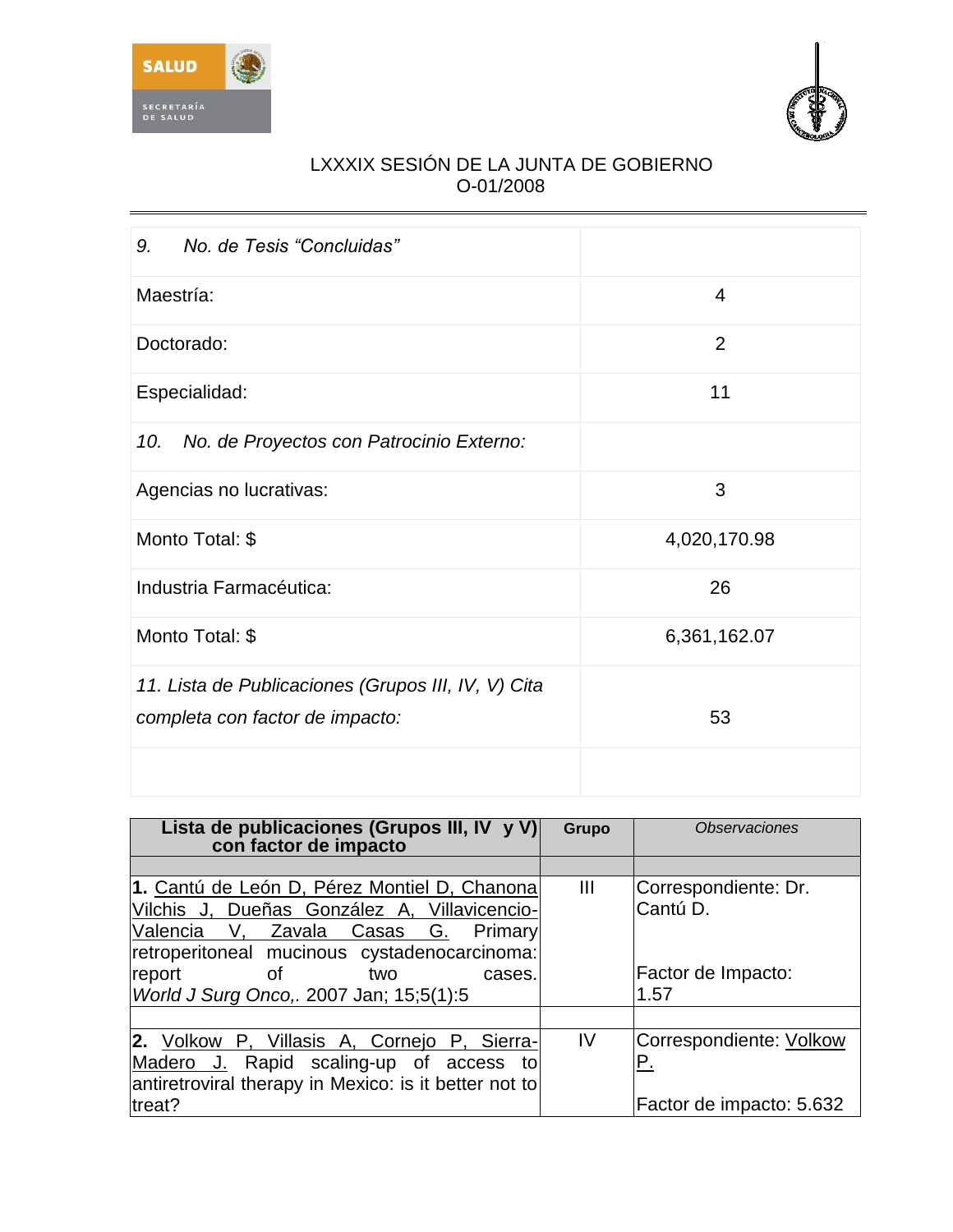



| AIDS, 2007 Jan; 11;21(2):261-2. No abstract<br>available                                                                                                                                                                                                                                               |                |                                                                                                      |
|--------------------------------------------------------------------------------------------------------------------------------------------------------------------------------------------------------------------------------------------------------------------------------------------------------|----------------|------------------------------------------------------------------------------------------------------|
|                                                                                                                                                                                                                                                                                                        |                |                                                                                                      |
| 3. Candelaria M, Hurtado-Monroy R, Vargas-<br>Viveros P, Carrillo-Munoz S, Dueñas-González<br>A. Tamoxifen-associated vasculitis in a breast<br>cancer patient. World J Surg Oncol, 2007; Jan<br>23;5(1):9.                                                                                            | III            | Correspondiente: Dra.<br>Candelaria M.<br>Factor de impacto: 1.57<br>Factor de impacto no<br>oficial |
| 4. Ramírez T, Eastmond DA, Herrera LA. Non-<br>disjunction events induced by albendazole in<br>human cells. Mutat Res, 2007; Jan 10;626(1-<br>$2):191-5.$                                                                                                                                              | $\mathbf{III}$ | Correspondiente: Dr.<br>Herrera LA.<br>Factor de impacto: 2.122                                      |
| 5.<br>Oñate-Ocaña LF, Aiello-Crocifoglio<br>V.<br>Gallardo-Rincon D, Herrera-Goepfert R, Brom-<br>Valladares R, Carrillo JF, Cervera E, Mohar-<br>Betancourt A. Serum albumin as a significant<br>prognostic factor for patients with gastric<br>carcinoma. Ann Surg Oncol, 2007; Feb;<br>14(2):381-9. | IV             | Correspondiente:<br>Dr.<br>Oñate LF.<br>Factor de Impacto: 3.329                                     |
| 6. Alfaro-Moreno E, López-Marure R, Montiel-<br><u>Davalos A, Symonds P, Osornio-Vargas AR,</u><br>Rosas I, Clifford Murray J. E-Selectin expression<br>in human endothelial cells exposed to PM(10):<br>The role of endotoxin and insoluble fraction.1:<br>Environ Res, 2007; Feb; 103(2): 221-8.     | $\mathbf{III}$ | Correspondiente: Dr.<br>Alfaro Moreno.<br>Factor de impacto: 2.556                                   |
| 7. Arrieta O, Cacho B, Morales-Espinosa D,<br>Ruelas-Villavicencio A, Flores-Estrada<br>D.<br>Hernández-Pedro N. The progressive elevation<br>of alpha fetoprotein for the diagnosis<br>of<br>hepatocellular carcinoma in patients with liver<br>cirrhosis. BMC Cancer, 2007; 7:28                     | $\mathbf{III}$ | Correspondiente: Dr.<br>Arrieta O.<br>Factor de impacto: 2.359                                       |
| 8. Michel RM, Aguilar JL, Arrieta O. Human<br>chorionic gonadotropin as an angiogenic factor<br>breast<br>during<br>cancer<br>pregnancy.<br>Med<br>in                                                                                                                                                  | $\mathbf{III}$ | Correspondiente: Dr.<br>Arrieta O.                                                                   |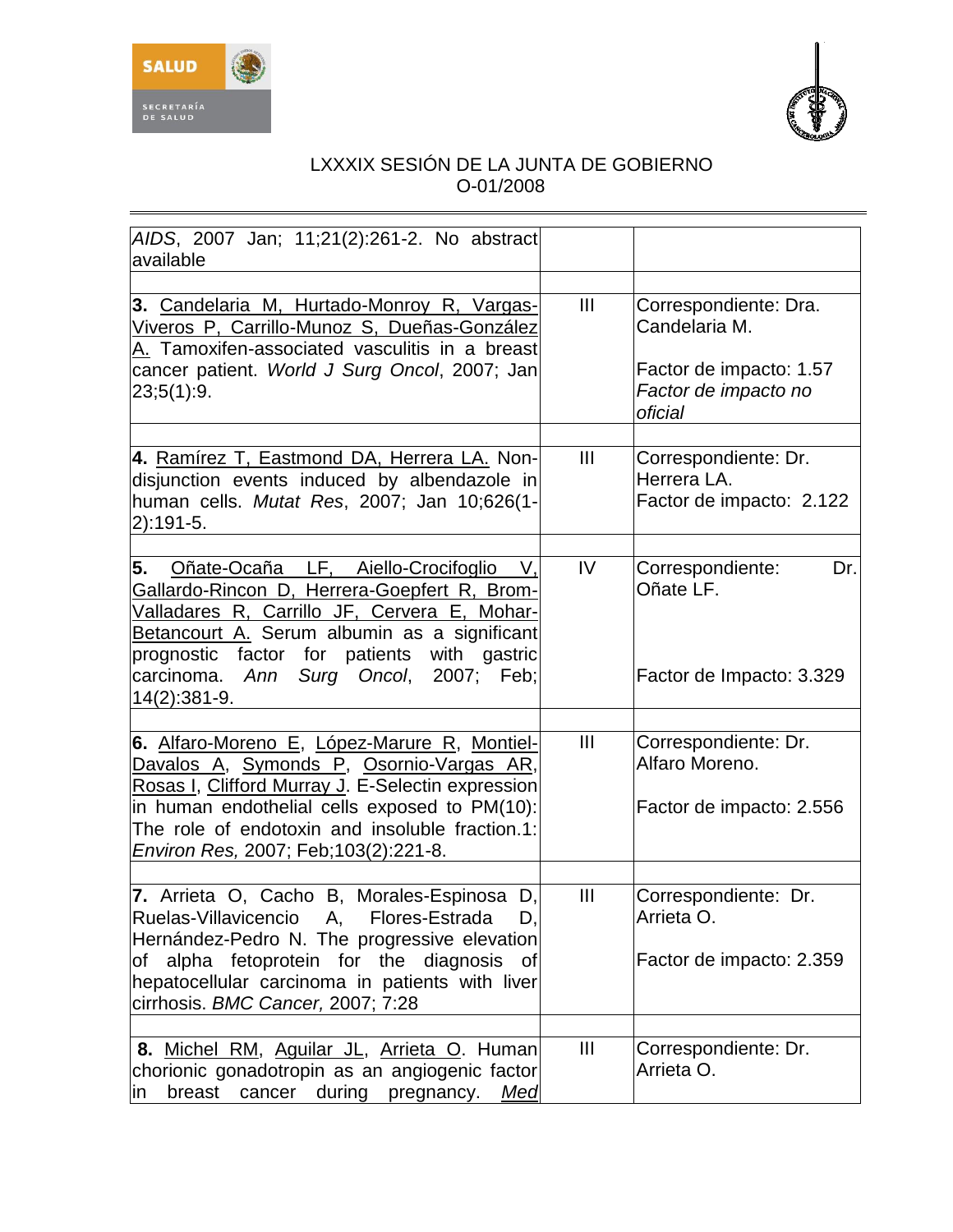



| Hypotheses, 2007;68(5):1035-40.                                                                                                                                                                                                                                                                                                                              |     | Factor de impacto: 1.299                                                                                    |
|--------------------------------------------------------------------------------------------------------------------------------------------------------------------------------------------------------------------------------------------------------------------------------------------------------------------------------------------------------------|-----|-------------------------------------------------------------------------------------------------------------|
| 9. De la Cruz-Hernández E, Pérez-Cárdenas E,<br>Contreras-Paredes A, Cantú de León D, Mohar<br>A, Lizano M, Dueñas-González A, The effects<br>of DNA methylation and histone deacetylase<br>inhibitors on human papillomavirus early gene<br>expression in cervical cancer, an in vitro and<br>clinical study. Virology Journal, 2007; 4:18<br>(26 Feb 2007) | III | Correspondiente: Dr.<br>Dueñas A. y Lizano M.<br>Factor de Impacto: 1.94<br>Factor de impacto no<br>oficial |
| 10. García-López P, Martínez-Cruz A, Guizar-<br>Sahagún G, Castañeda-Hernández G Acute<br>spinal cord injury changes the disposition of<br>some, but not all drugs given intravenously.<br>Spinal Cord, 2007; Sep 45(9):603-8                                                                                                                                | III | Correspondiente: Dra.<br>García P.<br>Factor de Impacto: 1.791                                              |
| 11. Oñate-Ocaña LF, Milan-Revollo G, Aiello-<br>Crocifoglio V, Carrillo JF, Gallardo-Rincón D,<br>Brom-Valladares R, Herrera-Goepfert<br>R,<br>the<br>Dueñas-González A. Treatment<br>0f<br>Adenocarcinoma of<br>the<br>Esophagogastric<br>Junction at a Single Institution in Mexico. Ann<br>Surg Oncol, 2007; Apr 14(4):1439-48. Epub<br>2007 Jan 18.      | IV  | Correspondiente: Dr.<br>Oñate LA.<br>Factor de impacto 3.329                                                |
| 12. Ramírez T, Stopper H, Hock R, Herrera LA.<br>Prevention of aneuploidy by S-adenosyl-<br>methionine in human cells treated with sodium<br>arsenite.<br>Mutat Res, 2007; Apr 1;617(1-2):16-22                                                                                                                                                              | IV  | Correspondiente: Dr.<br>Herrera LA.<br>Factor de Impacto: 4.111                                             |
| 13. Balderas-Loaeza A, Anaya-Saavedra G,<br>Ramírez-Amador VA,<br>Guido-Jimenez<br>MC,<br>Kalantari M, Calleja-Macías IE, Bernard HU,<br>García-Carrancá A. Human papillomavirus-16<br>DNA methylation patterns support a causal<br>association of the virus with oral squamous cell<br>carcinomas. Int J Cancer,<br>2007: Feb 2:<br>120(10):2165-2169       | IV  | Correspondiente: Dr.<br>Hans-Ulrich Bernard.<br>Factor de Impacto: 4.693                                    |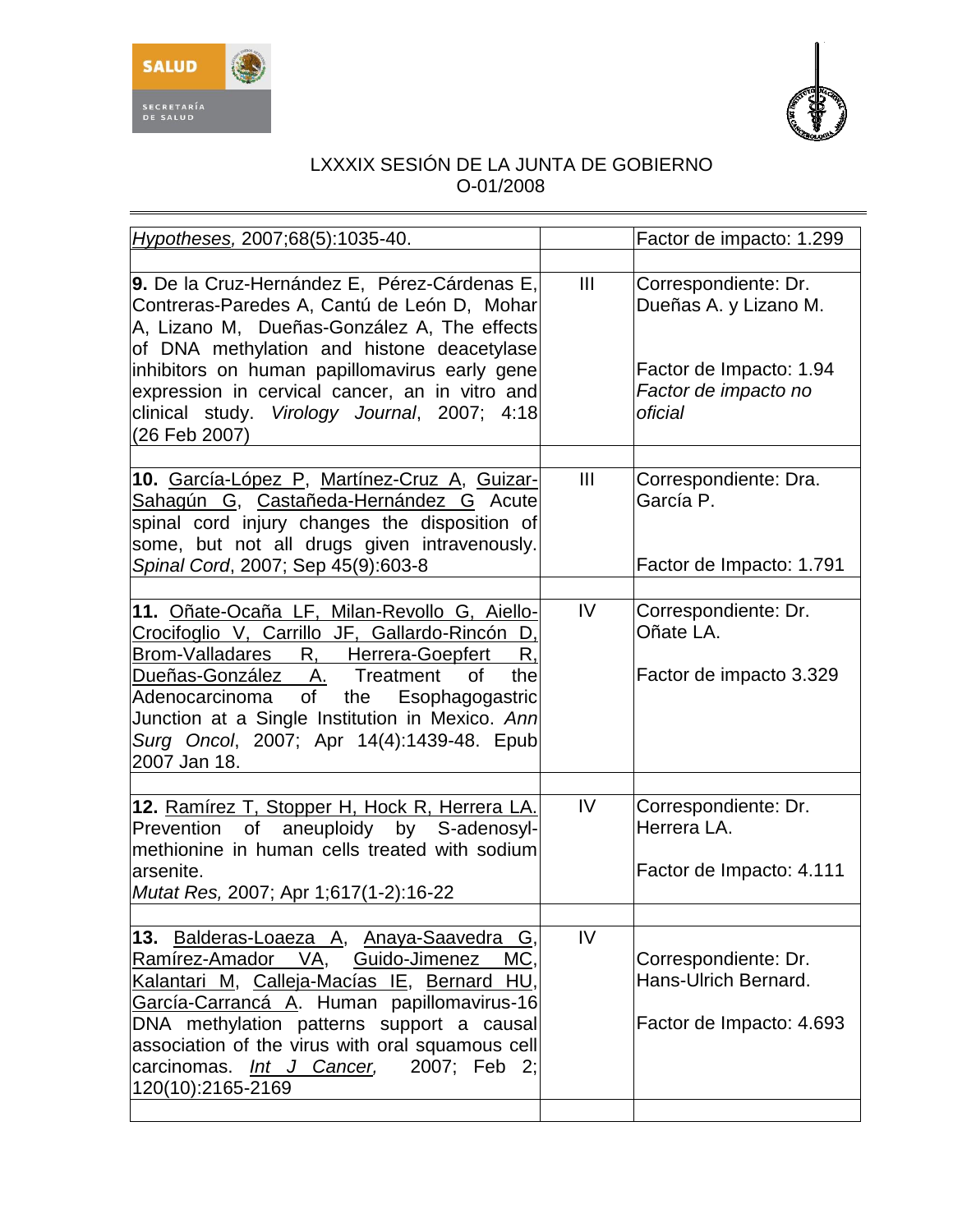



| 14. García-Arias A, Cetina L, Candelaria M,<br>Robles E, Dueñas-González A. The prognostic<br>significance of leukocytosis in cervical cancer.<br>Int J Gynecol Cancer, 2007; Mar-Apr 17(2):465-<br>70.                                                | $\mathbf{III}$ | Correspondiente: Dr.<br>Dueñas A<br>Factor de Impacto: 1.469                                       |
|--------------------------------------------------------------------------------------------------------------------------------------------------------------------------------------------------------------------------------------------------------|----------------|----------------------------------------------------------------------------------------------------|
| 15. Martinez-Velázquez M, Melendez-Zaigla J,<br>Maldonado V. Apoptosis induced by cAMP<br>Smac/DIABLO<br>transcriptional<br>requires<br>upregulation. Cell Signal. 2007, Jun; 19(6):1212-<br>20. Epub 2007 Jan 21.                                     | IV             | Correspondiente: Dr.<br>Melendez y Dra.<br>Maldonado.<br>Factor de Impacto: 4.887                  |
| 16. Alfaro-Moreno E, Nawrot TS, Nemmar A,<br>Nemery B. Particulate matter in the environment:<br>pulmonary and cardiovascular effects. Curr Opin<br>Pulm Med. 2007; Mar; 13(2): 98-106.                                                                | $\mathbf{III}$ | Correspondiente: Dr.<br>Alfaro Moreno.<br>Factor de Impacto: 2.494                                 |
| 17. Pelcastre Villafuerte B, Tirado Gómez L,<br>Mohar Betancourt A, López Cervantes M.<br>qualitative<br>Cervical<br>cancer:<br>study<br>$\mathsf{a}$<br>on<br>subjectivity, family, gender and health services.<br>Reproductive Health 2007; Mar 4:2. | $\mathbf{III}$ | Correspondiente: Dra.<br>Tirado L.<br>Factor de Impacto: No se<br>reporta aún (Revista on<br>line) |
| 18. Drucker-Zertuche M, Robles-Vidal C. 7 year<br>experience with immediate breast reconstruction<br>after skin sparing mastectomy for cancer. <i>Eur J</i><br>Surg Oncol, 2007; 33(2):140-146                                                         | $\mathbf{III}$ | Correspondiente: Dra.<br>Drucker-Zertuche M.<br>Factor de Impacto: 1.873                           |
| 19. Carrillo JF, Albores O, Ramírez-Ortega MC,<br>Aiello Crocifoglio V, Oñate Ocaña LF, An audit.<br>Of nasopharyngeal fibromas. Eur J Surg Oncol<br>2007; Jun 33(5):655-61.                                                                           | $\mathbf{III}$ | Correspondiente: Dr.<br>Carrillo J.F.<br>Factor de Impacto: 1.873                                  |
| 20. De la Cruz Hernández E, Contreras Paredes<br>A, Lizano Soberón M, Hacia la prevención del<br>cancer cervico- uterino: estrategias empleadas<br>en el desarrollo de vacunas contra el VPH, Rev.<br>Inv. Clinica, 2006; 58 (6): 586-597              | $\mathbf{III}$ | Correspondiente: Dra.<br>Lizano M.<br>Factor de Impacto: 0.258                                     |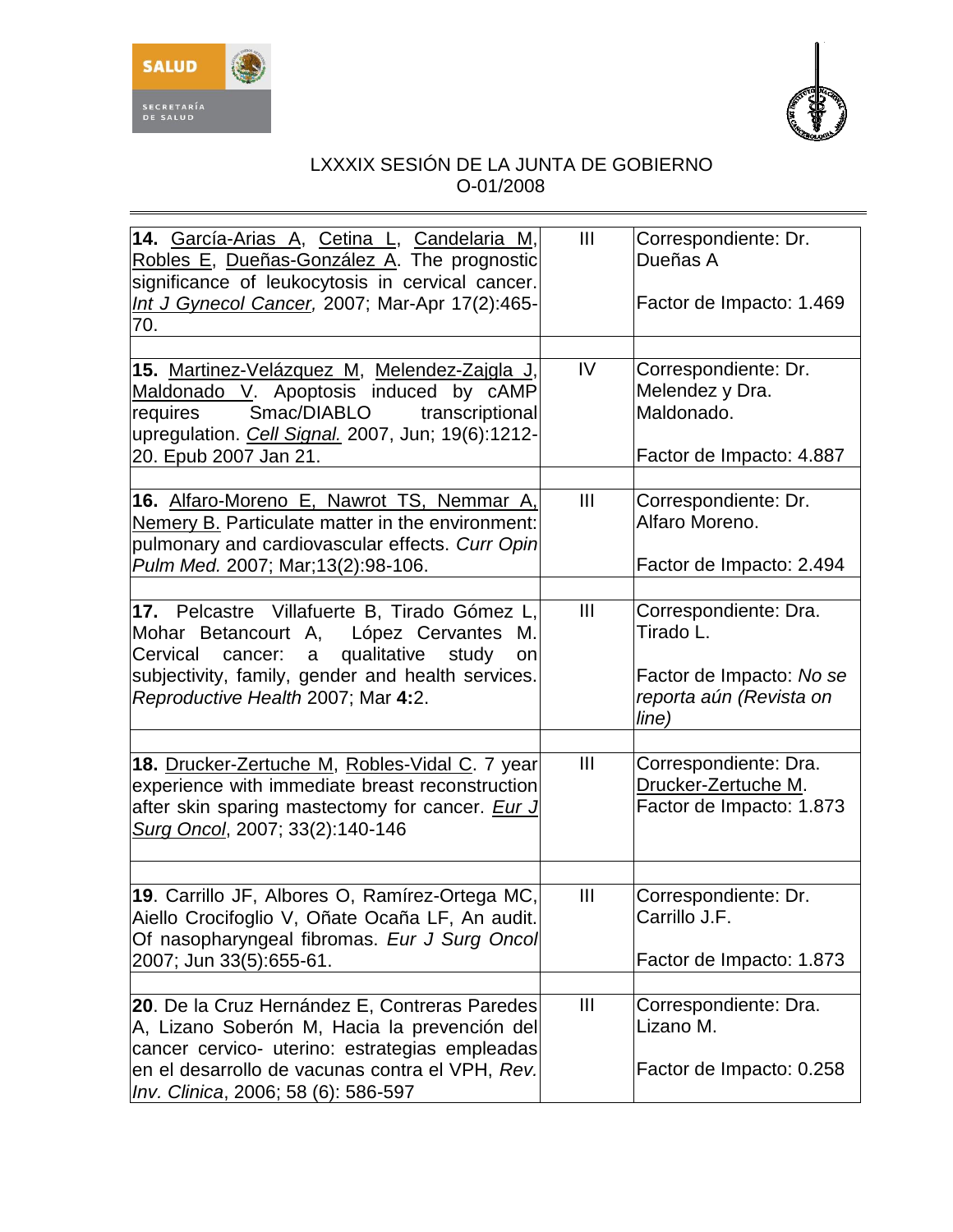



|                                                                                                                                                                                                                                                                                                                                                                                                                          |                | La revista salió en marzo<br>del 2007                                                              |
|--------------------------------------------------------------------------------------------------------------------------------------------------------------------------------------------------------------------------------------------------------------------------------------------------------------------------------------------------------------------------------------------------------------------------|----------------|----------------------------------------------------------------------------------------------------|
|                                                                                                                                                                                                                                                                                                                                                                                                                          |                |                                                                                                    |
| 21.- Volkow P, Zinser JW, Correa-Rotter R,<br>Molecularly targeted therapy for Kaposi's<br>sarcoma in a kidney transplant patient: case<br>report, "what worked and what did not BMC<br>Nephrol. 2007; Mar 27;8(1):6.                                                                                                                                                                                                    | III            | Correspondiente: Volkow<br><u>P.</u><br>Factor de Impacto: 1.37<br>Factor de impacto no<br>oficial |
| 22. Rosas Pérez I, Serrano J, Alfaro-Moreno E,<br>Baumgardner D, García-Cuellar C, Martín Del<br>Campo JM, Raga GB, Castillejos M, Colín RD,<br>Osornio Vargas AR. Relations between PM(10)<br>composition and cell toxicity: A multivariate and<br>graphical approach. Chemosphere; 2007; Apr                                                                                                                           | III            | Correspondiente: Dr.<br>Osornio A.                                                                 |
| 67(6):1218-1228.                                                                                                                                                                                                                                                                                                                                                                                                         |                | Factor de Impacto: 2.442                                                                           |
|                                                                                                                                                                                                                                                                                                                                                                                                                          |                |                                                                                                    |
| 23. Rodríguez-Diaz JL, Rosas-Camargo V,<br>Vega-Vega O, Morales-Espinosa D, Mendez-<br>Reguera A, Martínez-Tlahuel JL, Gamboa-<br>Clinical<br>Domínguez A, Arrieta<br>O.<br>and<br>Pathological Factors Associated with<br>the<br>Development of Hepatocellular Carcinoma in<br>Patients with Hepatitis Virus-related Cirrhosis: A<br>Long-term Follow-up Study. Clin Oncol (R Coll<br>Radiol). 2007; Apr 19(3):197-203. | $\mathbf{III}$ | Correspondiente: Dr.<br>Arrieta O.<br>Factor de impacto: 1.471                                     |
|                                                                                                                                                                                                                                                                                                                                                                                                                          |                |                                                                                                    |
| 24.- Candelaria Hernández MG, Cetina L, De la<br>J. Dueñas González A, Clinical<br>Garza<br>implications of gemcitabine in the treatment of                                                                                                                                                                                                                                                                              | $\mathbf{III}$ | Correspondiente: Dr.<br>Dueñas A.                                                                  |
| cervical cancer. Eur J Cancer, 2007; Jan (5): 37-                                                                                                                                                                                                                                                                                                                                                                        |                | Factor de impacto: 2.396                                                                           |
| 25.- Carrillo JF, Vazquez R, Ramirez Ortega MC,<br>Cano A, Ochoa Carrillo FJ, Oñate Ocaña LF<br>Multivariate prediction of the probability<br>0f<br>recurrence in patients with carcinoma of the<br>parotid<br>gland.<br>2007;<br>Cancer,<br>May                                                                                                                                                                         | IV             | Correspondiente: Dr.<br>Carrillo JF.<br>Factor de impacto: 4.582                                   |
| 15;109(10):2043-51                                                                                                                                                                                                                                                                                                                                                                                                       |                |                                                                                                    |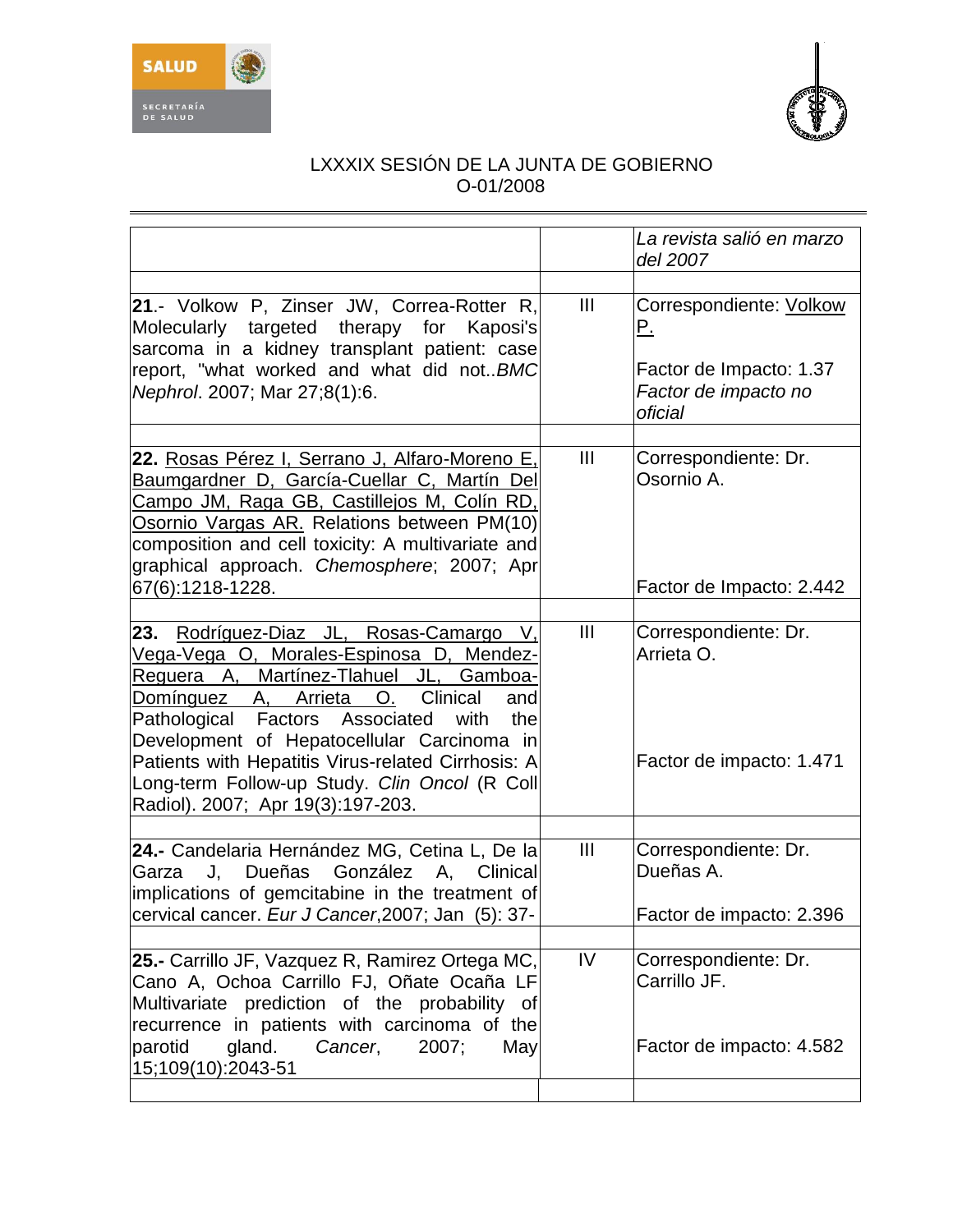



| 26. Buka I, Koranteng S, Osornio Vargas AR.<br>Trends in childhood cancer incidence: review of<br>environmental linkages. <b>Pediatr Clin North Am.</b><br>2007; Feb 54(1):177-203,                                                                                                                                                                                                                                                                                                                                                                                                                                                                 | $\mathbf{III}$ | Correspondiente: Buka I.<br>Factor de impacto: 1.140<br>(2005)     |
|-----------------------------------------------------------------------------------------------------------------------------------------------------------------------------------------------------------------------------------------------------------------------------------------------------------------------------------------------------------------------------------------------------------------------------------------------------------------------------------------------------------------------------------------------------------------------------------------------------------------------------------------------------|----------------|--------------------------------------------------------------------|
| 27. Ramírez-Ortega M, Zarco G, Maldonado V,<br>Carrillo JF, Ramos P, Ceballos G, Melendez-<br>Zajgla J,García N, Zazueta C, Chanona J,<br>Suárez J, Pastelin G. Is digitalis compound-<br>induced cardiotoxicity, mediated through guinea-<br>cardiomyocytes<br>pig<br>apoptosis?<br>Eur<br>Pharmacol. 2007; Jul 566(1-3):34-42                                                                                                                                                                                                                                                                                                                     | $\mathbf{III}$ | Correspondiente:<br>Ramírez-Ortega M.<br>Factor de impacto: 2.522  |
| 28.- Terán Porcayo M. A, Gómez del Castillo<br>Rangel A. C., Barrera López N, Zeichner Gancz<br>I, Cancer during pregnancy: 10- year experience<br>at a regional cancer reference center in Mexico.<br>Med. Oncol; 2007; 24(3):297-300.                                                                                                                                                                                                                                                                                                                                                                                                             | $\mathbf{III}$ | Correspondiente: Dra.<br>Zeichner I.<br>Factor de impacto: 1.256   |
| $29 -$<br>Ceballos-Cancino G, Espinosa<br>М,<br>Maldonado V, Melendez Zajgla J, Regulation of<br>mitochondrial Smac/ DIABLO- selective release<br>by survivin, oncogene Oncogen. 2007 Jun;<br>[Epub ahead of print.                                                                                                                                                                                                                                                                                                                                                                                                                                 | V              | Correspondiente:<br>Melendez Zajgla J.<br>Factor de Impacto: 6.582 |
| 30. Martin M, Ruíz A, Muñoz M, Balil A, García-<br>Mata J, Calvo L, Carrasco E, Mahillo E, Casado<br><u>A, García-Saenz JA, Escudero MJ, Guillem V,</u><br>Jara C, Ribelles N, Salas F, Soto C, Morales-<br><u>Vásquez F, Rodríguez CA, Adrover E, Mel JR;</u><br>Spanish<br>Breast Cancer<br><b>Research</b><br>Group<br>(GEICAM) trial Gemcitabine plus vinorelbine<br>versus vinorelbine monotherapy in patients with<br>metastatic breast cancer previously treated with<br>anthracyclines and taxanes: final results of the<br>phase III Spanish Breast Cancer Research<br>Group<br>(GEICAM)<br>trial.<br>Lancet Oncol. 2007; Mar 8(3):219-25. | V              | Correspondiente: Martin<br>М.<br>Factor de Impacto: 10.119         |
| 31. Juárez-Cedillo T, Vallejo M, Fragoso JM,                                                                                                                                                                                                                                                                                                                                                                                                                                                                                                                                                                                                        | IV             | Correspondiente: Dr.                                               |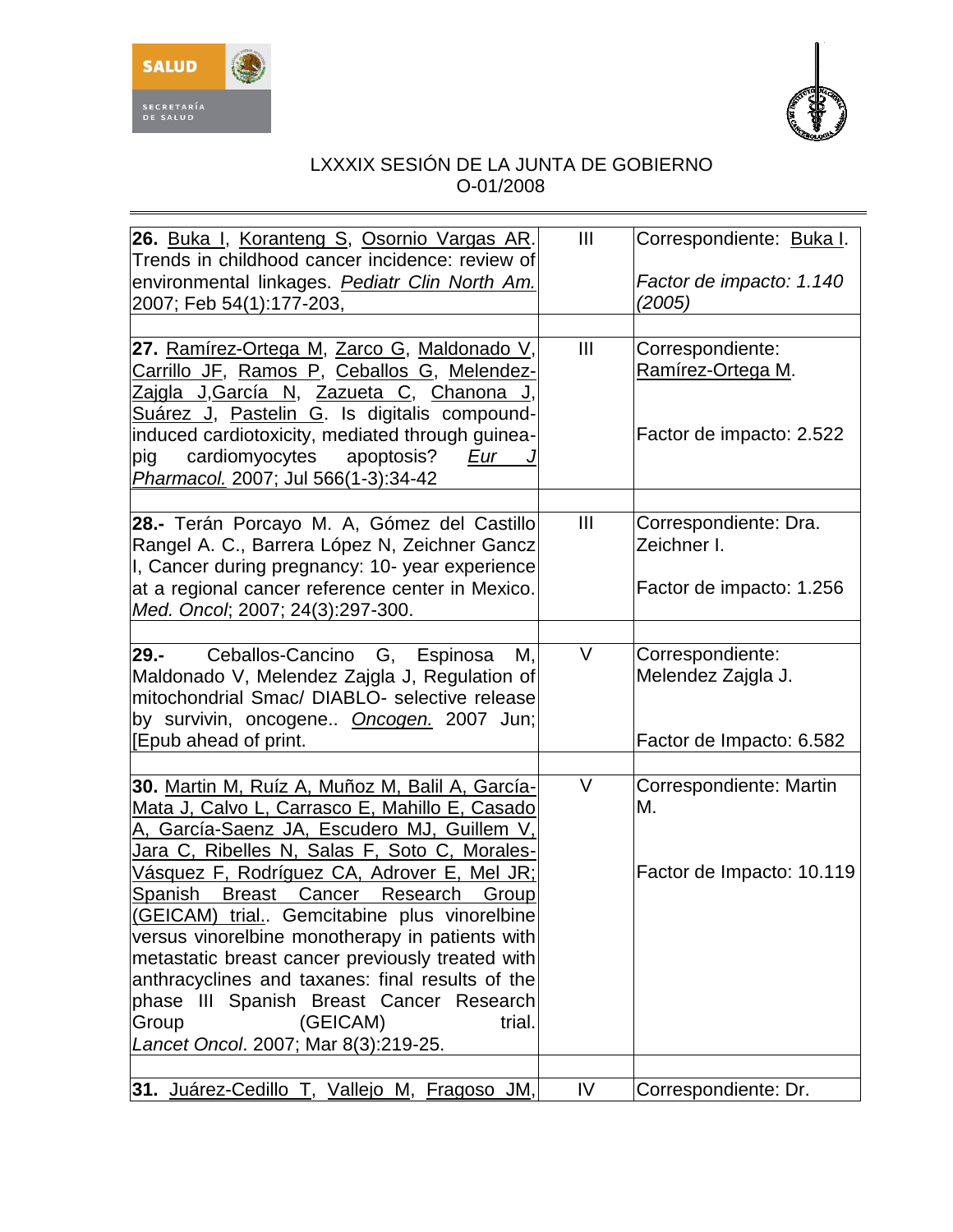



| Hernández-Hernández DM, Rodríguez-Pérez<br>Sánchez-García S, García-Peña MC,<br>JM,<br>Mohar-Betancourt<br><u> García-Carrancá A,</u><br>Α.<br>Granados J, Vargas-Alarcón G. The risk of<br>developing cervical cancer in Mexican women is<br>associated to CYP1A1 Mspl polymorphism.<br>Eur J Cancer, 2007; Jul; 43(10):1590-5.                                                                                                                                                                                                                                   |                | Vargas-Alarcón G.<br>Factor de Impacto: 4.167                                          |
|--------------------------------------------------------------------------------------------------------------------------------------------------------------------------------------------------------------------------------------------------------------------------------------------------------------------------------------------------------------------------------------------------------------------------------------------------------------------------------------------------------------------------------------------------------------------|----------------|----------------------------------------------------------------------------------------|
| 32. García Carrancá A, Galván S. Vaccines<br>against human papillomavirus: perspectives for<br>controlling cervical cancer. Expert Review of<br>Vaccines, Aug 2007; 6 (4): 497-510.                                                                                                                                                                                                                                                                                                                                                                                | $\mathbf{III}$ | Correspondiente: Dr.<br>García Carrancá A.<br>Factor de Impacto: Aún no<br>se reporta. |
| 33. Gómez-Roel X, Arrieta O, León-Rodríguez<br>E. Prognostic factors in gallbladder and biliary<br>tract cancer. Med Oncol. 2007; 24(1):77-83.                                                                                                                                                                                                                                                                                                                                                                                                                     | $\mathbf{III}$ | Correspondiente: Dr. León<br>Е.<br>Factor de Impacto: 1.256                            |
| 34. M Candelaria, D Gallardo-Rincón, C Arce, L<br>Cetina, JL Aguilar-Ponce, O<br>Arrieta,<br>$\mathsf{A}$<br>González-Fierro, A Chávez-Blanco, E de la<br>Cruz-Hernández, MF Camargo, C Trejo-Becerril,<br>E Pérez-Cárdenas, C Pérez-Plasencia, L Taja-<br>Chayeb, T Wegman-Ostrosky, A Revilla-<br>Vazquez, and A Dueñas-González A phase II<br>study of epigenetic therapy with hydralazine and<br>magnesium valproate<br>to<br>overcome<br>chemotherapy resistance in refractory solid<br>tumors Ann<br>Oncol 2007; 18: 1529-1538;<br>doi:10.1093/annonc/mdm204 | IV             | Correspondiente: Dueñas-<br>González A.<br>Factor de Impacto: 5.179                    |
| 35. Domínguez Malagón H, Valdez AM, Moran<br>CA, Suster S Germ Cell Tumors<br>With<br>Sarcomatous Components: A Clinicopathologic<br>and Immunohistochemical Study of 46 Cases.<br>Am J Surg Pathol. 2007 Sep; 31(9): 1356-1362                                                                                                                                                                                                                                                                                                                                    | IV             | Correspondiente: Dr.<br>Domínguez Malagón.<br>Factor de Impacto: 4.144                 |
| 36. Pérez-Plasencia C, Vazquez-Ortiz G, Lopez-<br>Romero R, Pina-Sanchez P, Moreno J, Salcedo<br>M. Genome wide expression analysis in HPV16                                                                                                                                                                                                                                                                                                                                                                                                                       | $\mathbf{III}$ | Correspondiente: Dr.<br>Salcedo M.                                                     |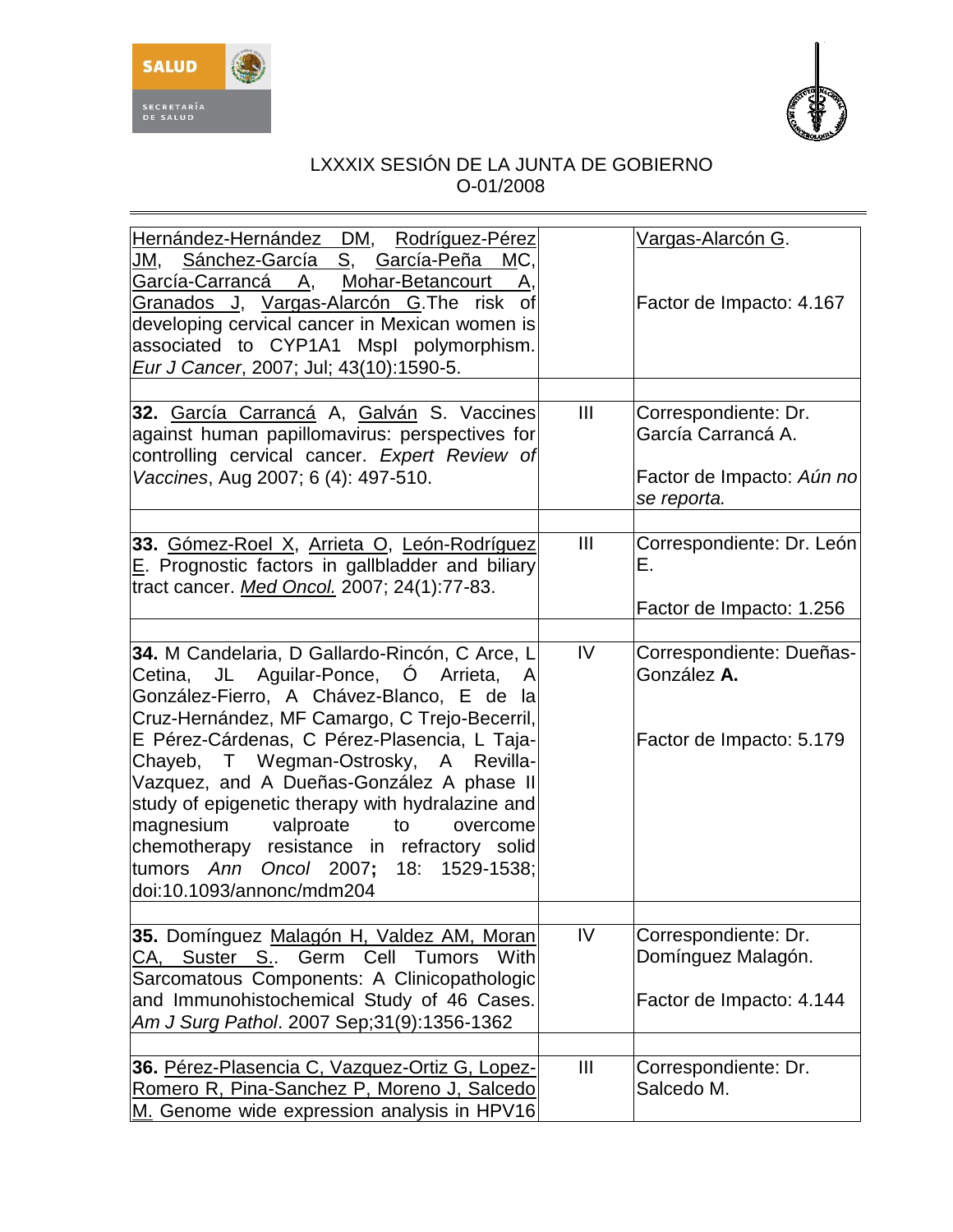



| Cervical Cancer: Identification of<br>altered<br>metabolic<br>pathways.<br>Infect Agent Cancer. 2007 Sep 6;2(1):16                                                                                                                                                                                                                                                 |        | Factor de Impacto: Aún<br>no se reporta.                                  |
|--------------------------------------------------------------------------------------------------------------------------------------------------------------------------------------------------------------------------------------------------------------------------------------------------------------------------------------------------------------------|--------|---------------------------------------------------------------------------|
| 37. Ledesma-Montes C, Mosqueda-Taylor A,<br><u> Carlos-Bregni R, de León ER, Palma-Guzman</u><br><u>JM, Paez-Valencia C,</u><br>Meneses-Garcia<br>A.<br>a regional Latin-American<br>Ameloblastomas:<br>multicentric<br>study.<br>Oral Dis. 2007 May; 13(3): 303-7.                                                                                                | III    | Correspondiente: Dr.<br>Ledesma.<br>Factor de impacto: 1.445<br>(2005)    |
| 38.- Gallegos-Castorena S, Martínez-Avalos A,<br>Mohar-Betancourt A, Guerrero-Avendaño<br>Zapata-Tarrés M, Medina-Sansón A. Toxicity<br>amifostine<br>prevention<br>with<br>pediatric<br>in<br>osteosarcoma patients treated with cisplatin and<br>doxorubicin. <i>Pediatr Hematol Oncol.</i> 2007 Sep;<br>24(6):403-8.                                            | Ш      | Correspondiente: Dr.<br>Gallegos-Castorena S.<br>Factor de impacto: 0.529 |
| 39. Ruíz-Godoy L,<br>Rizo<br>Rios<br>P. Sanchez<br>Cervantes F, Osornio-Vargas A, Garcia-Cuellar<br>C, Meneses Garcia A. Mortality due to lung<br>Mexico.<br>in<br>cancer<br>Lung Cancer. 2007 Jul 27; [Epub ahead of print]                                                                                                                                       | IV     | Correspondiente: Dr.<br>Meneses.<br>Factor de impacto: 3.554              |
| 40. Ramírez T, Stopper H, Fischer T, Hock R,<br>S-Adenosyl-l-methionine<br>Herrera<br>LA.<br>counteracts mitotic disturbances and cytostatic<br>effects induced by sodium arsenite in HeLa<br>cells. Mutat Res. 2007, Aug 19; [Epub ahead of<br>print                                                                                                              | IV     | Correspondiente: Dr.<br>Herrera LA.<br>Factor de Impacto: 4.111           |
| 41. Molinolo AA, Hewitt SM, Amornphimoltham<br>P, Keelawat S, Rangdaeng S, Meneses García<br>Raimondi AR, Jufe R, Itoiz M, Gao<br><u>A,</u><br>Saranath D, Kaleebi GS, Yoo GH, Leak<br>Myers EM, Shintani S, Wong D, Massey HD,<br>Yeudall WA, Lonardo F, Ensley J, Gutkind JS.<br>Dissecting the Akt/mammalian<br>target of rapamycin signaling network: emerging | $\vee$ | Correspondiente: Gutkind<br><u>JS.</u><br>Factor de Impacto: 6.177        |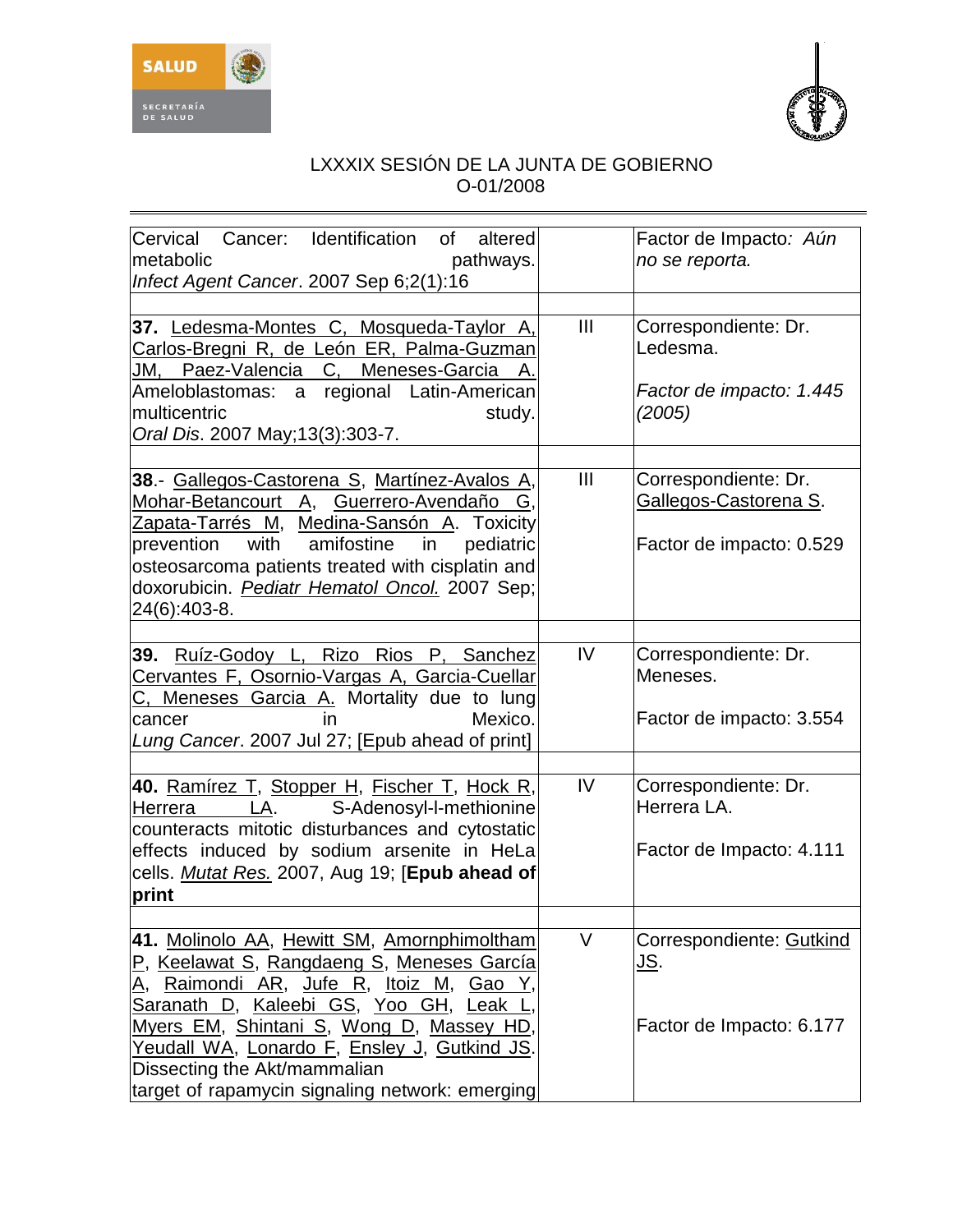



| results from the head and neck cancer tissue<br>array initiative. Clin Cancer Res. 2007 Sep<br>1;13(17):4964-73.                                                                                                                                                                                                                            |                |                                                                                                         |
|---------------------------------------------------------------------------------------------------------------------------------------------------------------------------------------------------------------------------------------------------------------------------------------------------------------------------------------------|----------------|---------------------------------------------------------------------------------------------------------|
| 42. Segura-Pacheco B, Avalos B, Rangel E,<br>Velázquez D, Cabrera G. HDAC<br>inhibitor<br>valproic acid upregulates CAR in vitro and in<br>vivo.<br>Genet Vaccines Ther, 2007 Sep 24;5(1):10.                                                                                                                                               | III            | Correspondiente: Dr.<br>Cabrera Aquino G.<br>Factor de Impacto: 2.72<br>Factor de impacto no<br>oficial |
| 43.- Morales-Vásquez F, Gonzalez-Angulo AM,<br>Broglio K, Lopez-Basave HN, Gallardo<br>D.<br>Hortobagyi GN, De La Garza JG. Adjuvant<br>Chemotherapy<br>with<br>Doxorubicin<br>and<br>Dacarbazine has No Effect in Recurrence-Free<br>Survival of Malignant Phyllodes Tumors of the<br>Breast. <b>Breast J.</b> 2007 Nov-Dec; 13(6): 551-6. | III            | Correspondiente: Dra.<br>Morales V F.<br>Factor de impacto: Aún no<br>se reporta.                       |
| Alfaro-Moreno E, Ponce-de-León<br>44.-<br>S,<br><u> Osornio-Vargas AR, García-Cuellar C, Martínez</u><br>L, Rosas I. Potential toxic effects associated to<br>metals and endotoxin present in PM10: an<br>ancillary study using multivariate analysis. <i>Inhal</i><br>Toxicol. 2007;19 Suppl 1:49-53.                                      | III            | Correspondiente: Dr.<br>Alfaro Moreno.<br>Factor de Impacto: 2.167                                      |
| 45.- González FA, Vázquez AC, Uscanga CC,<br>Cortes<br>IJ,<br>Malagon<br>D,<br>Pleomorphic<br>myofibrosarcoma of the tibia with aneuploid<br>DNA<br>2007<br>content. Ann Diagn Pathol.<br>Oct; 11(5): 340-4.                                                                                                                                | III            | Correspondiente:Dr.<br>Candanedo F.<br>Factor de impacto: Aún no<br>se reporta.                         |
| 46.- Martinez Mata G, Mosqueda Taylor A,<br>Bregni R, Paes Almeida O, Contreras Vidaurre<br>E, Agustin Vargas P, Cano Valdez AM,<br>Domínguez Malagon H. Ondontogenic myxoma:<br>Clinico- pathological, immunohistochemical and<br>ultrastructural findings of a multicentric series.<br>Oral Oncology 2007, Nov (Epub ahead of             | $\mathbf{III}$ | Correspondiente: Dr.<br>Taylor A.<br>Factor de Impacto: 2.103                                           |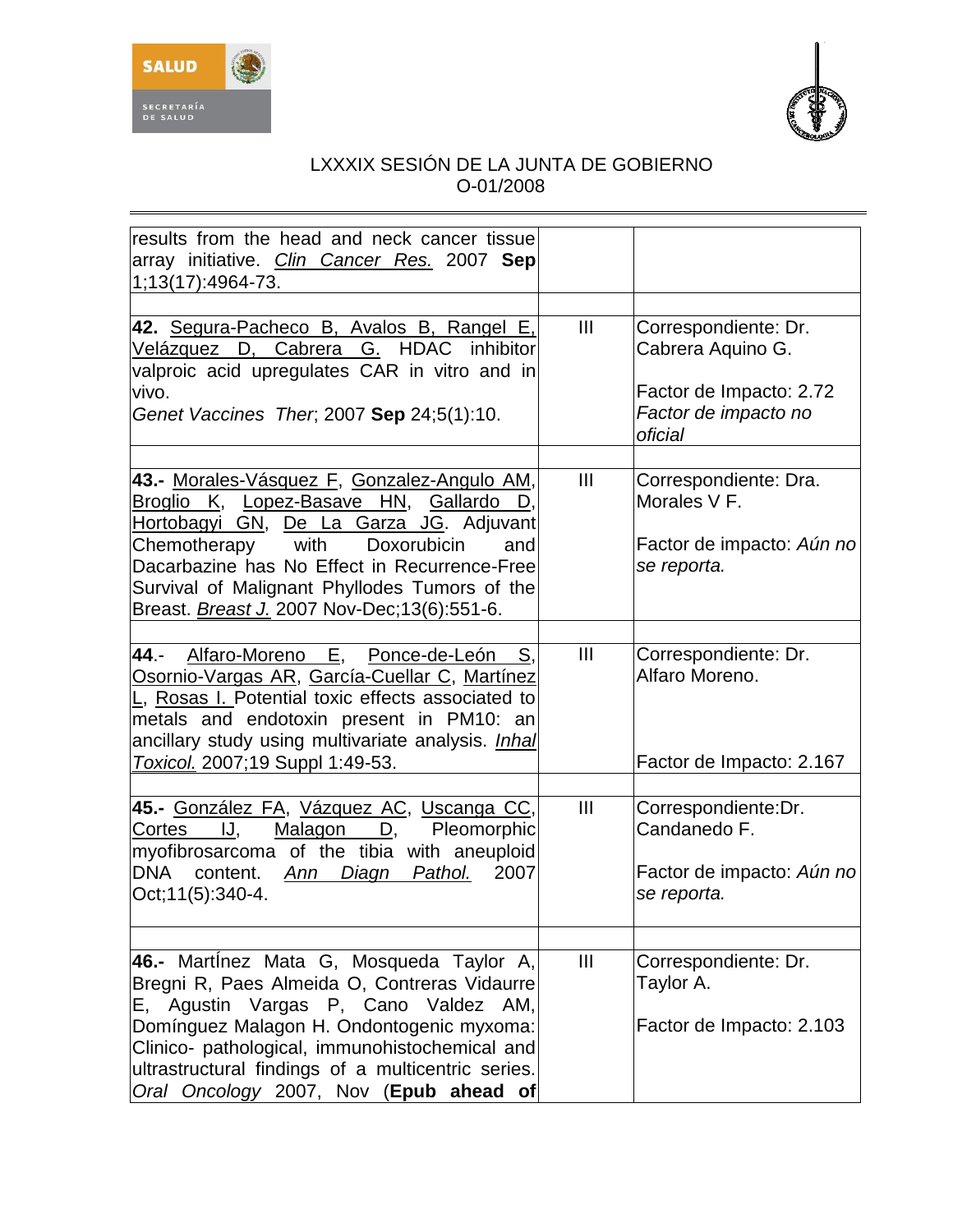



| print).                                                                                                                                                                                                                                                                                                                                                                                                                   |                |                                                                       |
|---------------------------------------------------------------------------------------------------------------------------------------------------------------------------------------------------------------------------------------------------------------------------------------------------------------------------------------------------------------------------------------------------------------------------|----------------|-----------------------------------------------------------------------|
| 47. Plaza JA, Perez-Montiel D, Mayerson J,<br>Morrison C, Suster S. Metastases to soft tissue:<br>a review of 118 cases over a 30-year period.<br>Cancer. 2007 Nov 26; [Epub a head of print].                                                                                                                                                                                                                            | IV             | Correspondiente: Suster<br>S.<br>Factor de Impacto: 4.582             |
| 48. González-Angulo AM, Morales-Vasquez F,<br>Hortobagyi GN. Overview of resistance<br>to<br>systemic therapy in patients with breast cancer.<br>Adv Exp Med Biol. 2007; 608:1-22.                                                                                                                                                                                                                                        | III            | Correspondiente: Dr.<br>González A.<br>Factor de Impacto: 0646        |
| 49.- Hes O, Michal M, Síma R, Vaněček T,<br>Brunelli M, Martignoni G, Kuroda N, Alvarado<br>Cabrero I, Perez-Montiel D, Hora M, Urge T,<br>Dvořák<br>Jarošová M,<br>Yang<br>М,<br>Х.<br>Renal<br>oncocytoma with and without intravascular<br>extension into the branches of renal vein have<br>the same morphological, immunohistochemical,<br>and genetic features. Virchows Arch. 2007 Dec<br>8 (Epub ahead of print). | III            | Correspondiente: Dr. Hes<br>O.<br>Factor de Impacto: 2.251            |
| 50.- Plaza JA, Suster D, Perez-Montiel<br>D.<br>Expression of Immunohistochemical Markers in<br>Primary and Metastatic Malignant Melanoma: A<br>Comparative Study in 70 Patients Using a<br>Microarray Technique.<br>Tissue<br>Appl<br>Mol<br>Immunohistochem<br>2007<br>Morphol.<br>Dec: 15(4): 421-425.                                                                                                                 | $\mathbf{III}$ | Correspondiente: Dr.<br>Suster.<br>Factor de Impacto: 1.413<br>(2005) |
| Cantú De León D, Pérez<br>$51 -$<br>Montiel<br>D,<br><b>Vilchis</b><br>Unusual<br>Chanona<br>J.<br>of<br>case<br>subcutaneous angiosarcoma metastatic to the<br>ovary. Pathol Oncol Res. 2007; 13(4):379-81.                                                                                                                                                                                                              | $\mathbf{III}$ | Correspondiente: Dra.<br>Pérez Montiel.<br>Factor de Impacto: 1.241   |
| Oñate-Ocaña<br>LF,<br>$52 -$<br>Méndez-Cruz<br><u>G,</u><br>Hernández-Ramos R, Becker M, Carrillo<br>JF.<br>Herrera-Goepfert R, Aiello-Crocifoglio V, Ochoa-                                                                                                                                                                                                                                                              | $\mathbf{III}$ | Correspondiente: Dr.<br>Oñate LF.                                     |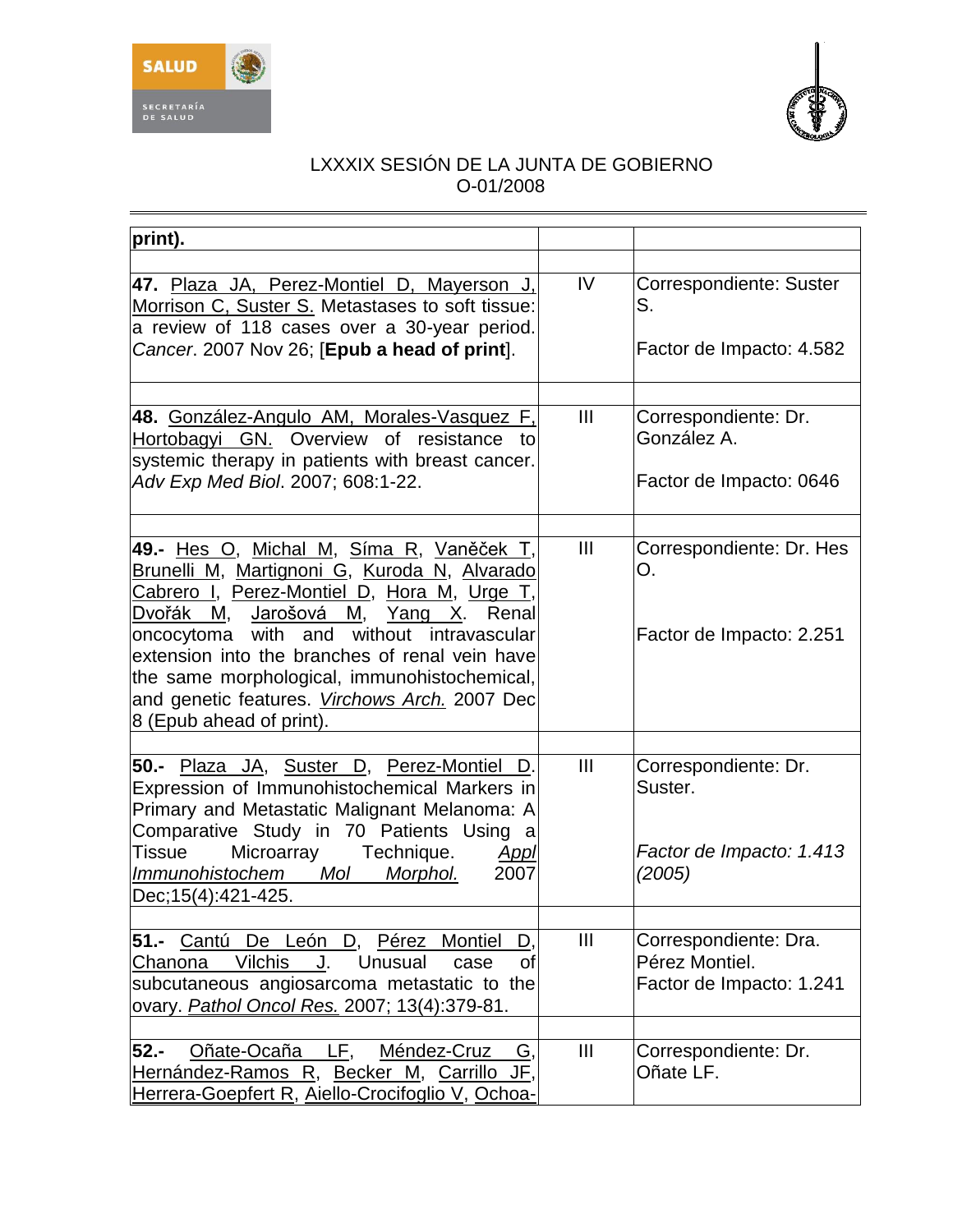



| Carrillo F, Beltrán-Ortega A Experience of<br>surgical morbidity after palliative surgery in<br>patients with gastric carcinoma. Gastric Cáncer.<br>2007; 10(4):215-20.                                                         |                | Factor de Impacto: Aún no<br>se reporta. (Revista on<br>line)   |
|---------------------------------------------------------------------------------------------------------------------------------------------------------------------------------------------------------------------------------|----------------|-----------------------------------------------------------------|
| 53. Cornejo-Juárez P, Velásquez-Acosta C,<br>Sandoval S, Gordillo P, Volkow-Fernández P.<br>Patrones de resistencia bacteriana<br>en<br>urocultivos en un hospital oncológico. Salud<br>Pública Mex. 2007 Sep-Oct; 49(5):330-6. | $\mathbf{III}$ | Correspondiente: Dra.<br>Cornejo-Juárez P.<br>de Impacto: 0.689 |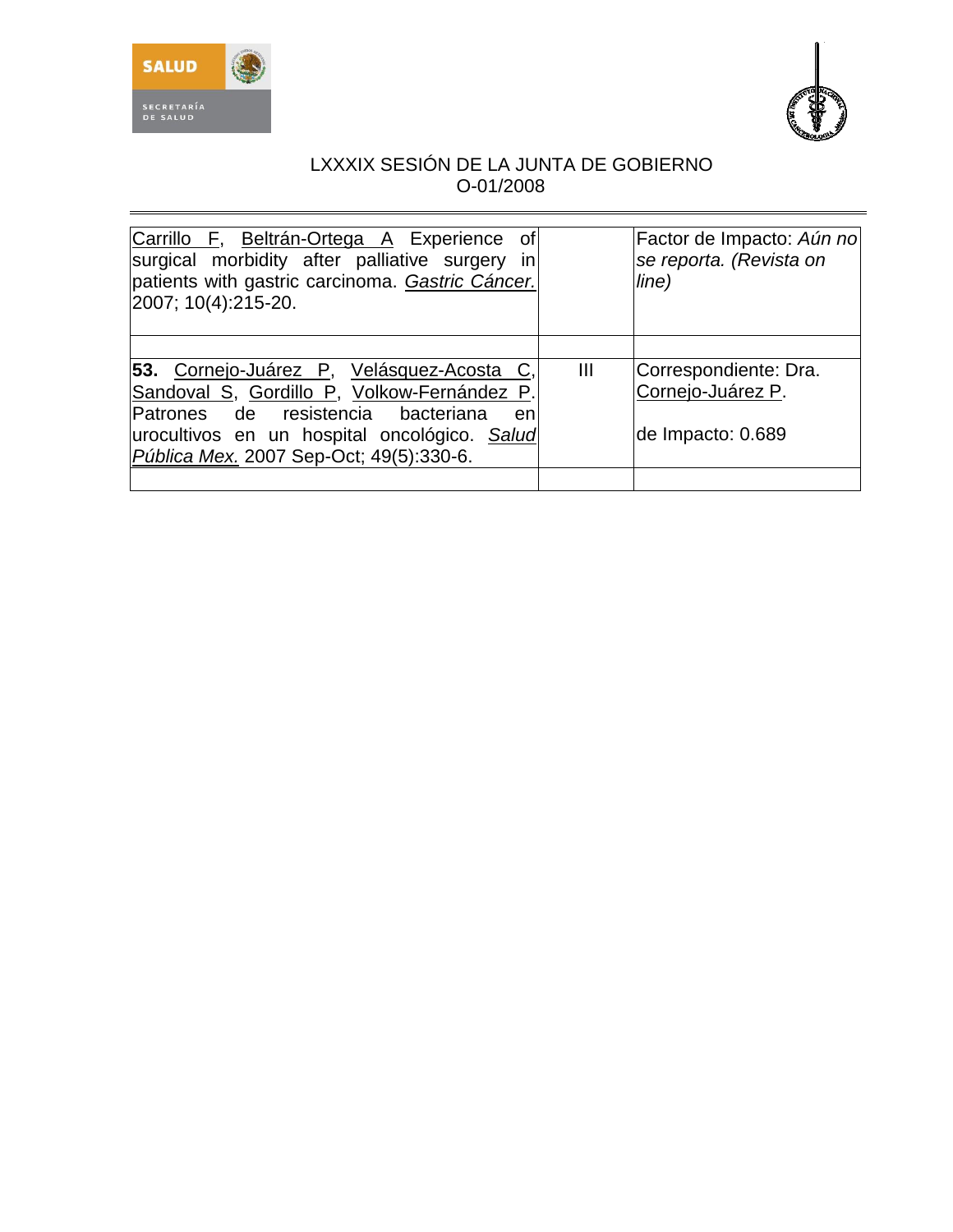



## **ASPECTOS CUALITATIVOS:**

En los numerales 3 y 4, el número de investigadores corresponde al de las plazas autorizadas. Sin embargo, atendiendo a las recomendaciones del Comisariato, se calcula considerando el número total de investigadores registrados en el sistema institucional:

Productos de Investigación/Número de Investigadores 125/77= 1.6 El resultado obtenido se mantiene dentro de los rangos esperados.

Durante el período enero-diciembre del 2007, se registraron 59 nuevos protocolos y se prosiguió con los 141 que estaban en proceso de años previos, superior en 8% con relación a la meta establecida para el 2007 (185 protocolos) y 10% superior a la alcanzada en el 2006 (181 protocolos).

## **SISTEMA INSTITUCIONAL DE INVESTIGADORES SII.**

En el ejercicio 2007, el número de Investigadores registrados en el Sistema Institucional de Investigadores (77), es inferior en un 5%, respecto al mismo período del 2006 (81).

## **SISTEMA NACIONAL DE INVESTIGADORES.**

Pertenecen al Sistema Nacional de Investigadores 45 investigadores en diferentes categorías, similar al mismo período del 2006 (45).



En cuanto a la formación de recursos humanos dentro del área de la Dirección de Investigación, 7 investigadores realizan estudios de doctorado y 1 de maestría en diferentes programas y 3 se graduaron (2 de maestría y 1 de doctorado) durante el período de enero a diciembre del 2007.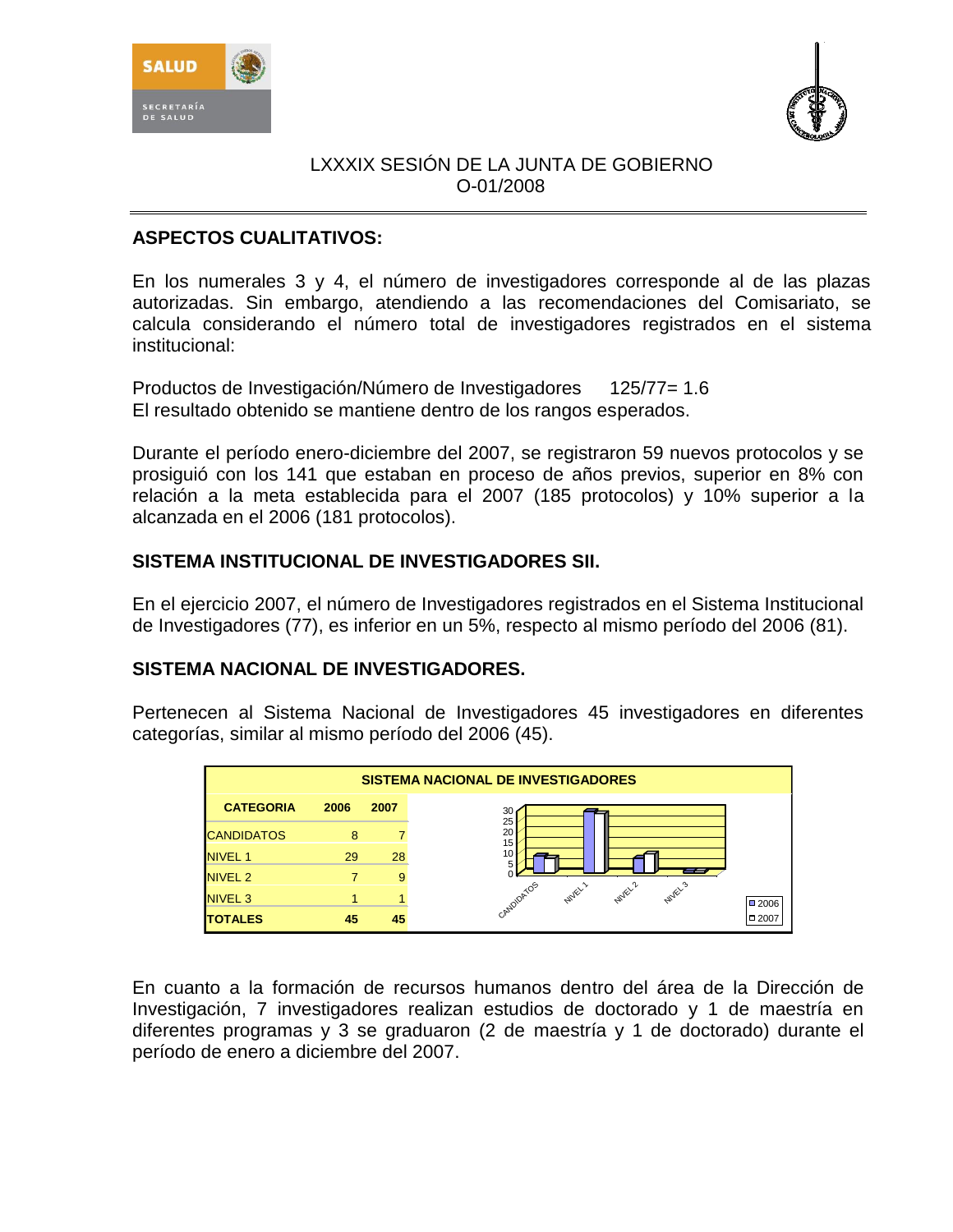



Atendiendo a la recomendación del Comisariato, se efectúo análisis de los últimos tres años, respecto a la tasa de graduación en maestrías y doctorados. En dicho análisis las áreas de Investigación y Docencia refieren que el Instituto actúa solo como sede para algunos cursos de maestría y doctorado, los alumnos egresados son principalmente investigadores que por iniciativa propia obtiene esos grados académicos a través de la Universidad Nacional Autónoma de México, de la Universidad Autónoma Metropolitana y del Instituto Politécnico Nacional, principalmente.

| Año  | <b>Alumnos</b><br><b>Graduados</b> | Grado     | Universidad                                                                                                       |
|------|------------------------------------|-----------|-------------------------------------------------------------------------------------------------------------------|
| 2005 | 4                                  | Doctorado | • Universidad Nacional Autónoma de México<br>• Instituto Politécnico Nacional<br>• Universidad Autónoma de México |
| 2006 | 3                                  | Maestría  | • Universidad Nacional Autónoma de México                                                                         |
|      |                                    | Doctorado | • Instituto Politécnico Nacional                                                                                  |
| 2007 | ົ                                  | Maestría  | • Universidad Nacional Autónoma de México                                                                         |
|      |                                    | Doctorado |                                                                                                                   |

# **PUBLICACIONES**

Al cuarto trimestre del 2007, se publicaron 120 artículos, el 44% (53) corresponden al Grupo III, IV y V. En comparación con el ejercicio de 2006 se presenta un incremento del 3% (3 publicaciones).



# **ACTIVIDADES RELEVANTES**

Se publicaron 120 artículos, de los cuales 53 (44%) pertenecen a revistas de alto impacto de los grupos III, IV y V; y de ellos, los siguientes 13 corresponden al grupo IV y 3 al grupo V.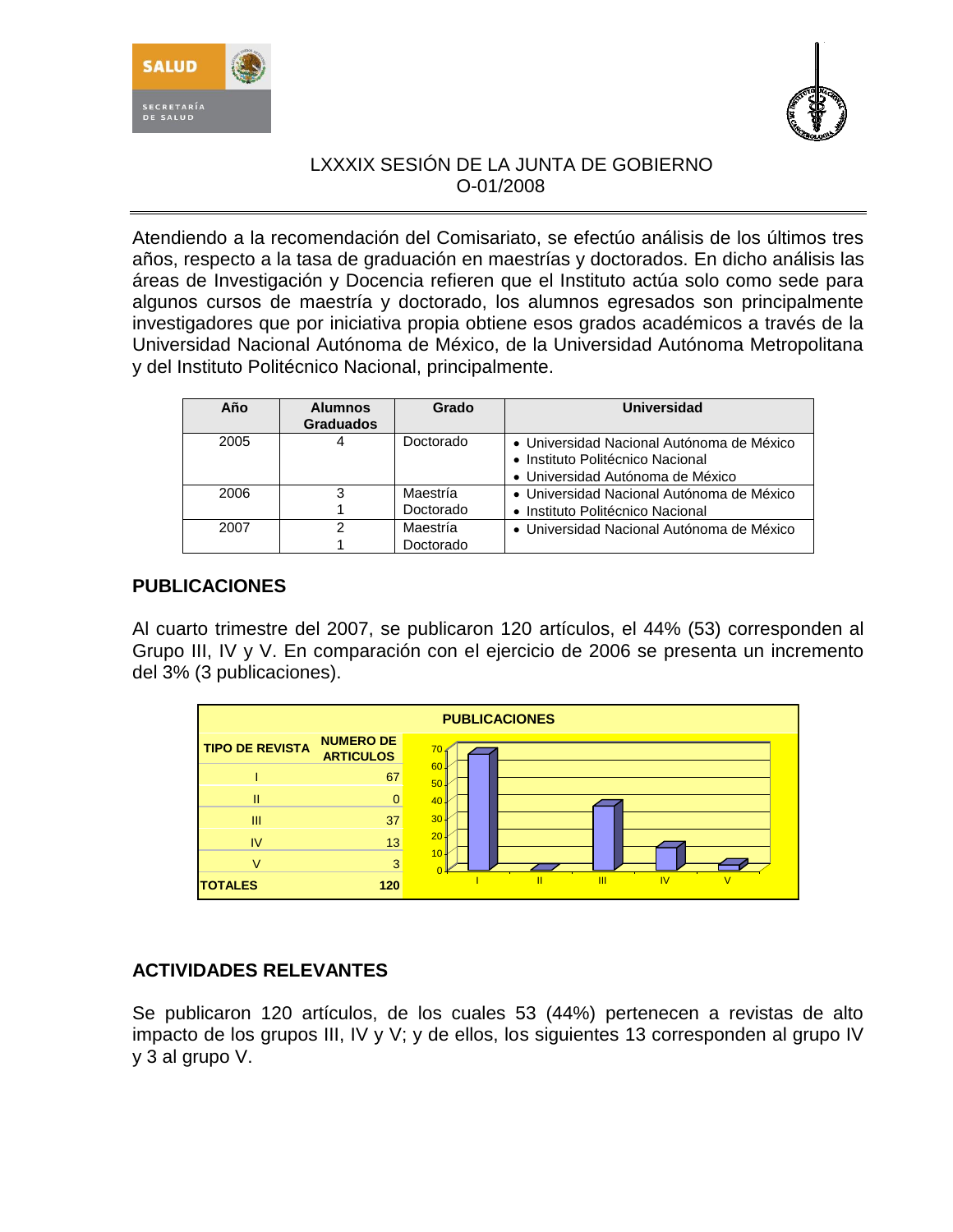



# **Grupo IV**

- [Volkow P, Villasis A, Cornejo P, Sierra-Madero J.](http://www.ncbi.nlm.nih.gov/entrez/query.fcgi?db=pubmed&cmd=Retrieve&dopt=AbstractPlus&list_uids=17197827&query_hl=7&itool=pubmed_docsum) Rapid scaling-up of access to antiretroviral therapy in Mexico: is it better not to treat?AIDS. 2007 Jan 11;21(2):261- 2.
- [Ramírez T, Eastmond DA, Herrera LA.](http://www.ncbi.nlm.nih.gov/entrez/query.fcgi?db=pubmed&cmd=Retrieve&dopt=AbstractPlus&list_uids=17055335&query_hl=1&itool=pubmed_docsum) Non-disjunction events induced by albendazole in human cells. Mutat Res. 2007 Jan 10;626(1-2):191-5.
- [Oñate-Ocaña LF, Aiello-Crocifoglio V, Gallardo-Rincon D, Herrera-Goepfert R, Brom-](http://www.ncbi.nlm.nih.gov/entrez/query.fcgi?db=pubmed&cmd=Retrieve&dopt=AbstractPlus&list_uids=17160496&query_hl=27&itool=pubmed_docsum)[Valladares R, Carrillo JF, Cervera E, Mohar-Betancourt A.](http://www.ncbi.nlm.nih.gov/entrez/query.fcgi?db=pubmed&cmd=Retrieve&dopt=AbstractPlus&list_uids=17160496&query_hl=27&itool=pubmed_docsum) Serum albumin as a significant prognostic factor for patients with gastric carcinoma. Ann Surg Oncol. 2007 Feb; 14(2):381-9.0.
- [Oñate-Ocaña LF, Milan-Revollo G, Aiello-Crocifoglio V, Carrillo JF, Gallardo-Rincón](http://www.ncbi.nlm.nih.gov/entrez/query.fcgi?db=pubmed&cmd=Retrieve&dopt=AbstractPlus&list_uids=17235713&query_hl=8&itool=pubmed_docsum)  [D, Brom-Valladares R, Herrera-Goepfert R, Dueñas-González A.](http://www.ncbi.nlm.nih.gov/entrez/query.fcgi?db=pubmed&cmd=Retrieve&dopt=AbstractPlus&list_uids=17235713&query_hl=8&itool=pubmed_docsum) Treatment of the Adenocarcinoma of the Esophagogastric Junction at a Single Institution in Mexico. Ann Surg Oncol; 2007, Apr;14(4):1439-48. Epub 2007 Jan 18.
- [Balderas-Loaeza A,](http://www.ncbi.nlm.nih.gov/entrez/query.fcgi?db=pubmed&cmd=Search&itool=pubmed_AbstractPlus&term=%22Balderas%2DLoaeza+A%22%5BAuthor%5D) [Anaya-Saavedra G,](http://www.ncbi.nlm.nih.gov/entrez/query.fcgi?db=pubmed&cmd=Search&itool=pubmed_AbstractPlus&term=%22Anaya%2DSaavedra+G%22%5BAuthor%5D) [Ramírez-Amador VA,](http://www.ncbi.nlm.nih.gov/entrez/query.fcgi?db=pubmed&cmd=Search&itool=pubmed_AbstractPlus&term=%22Ramirez%2DAmador+VA%22%5BAuthor%5D) [Guido-Jimenez MC,](http://www.ncbi.nlm.nih.gov/entrez/query.fcgi?db=pubmed&cmd=Search&itool=pubmed_AbstractPlus&term=%22Guido%2DJimenez+MC%22%5BAuthor%5D) [Kalantari M,](http://www.ncbi.nlm.nih.gov/entrez/query.fcgi?db=pubmed&cmd=Search&itool=pubmed_AbstractPlus&term=%22Kalantari+M%22%5BAuthor%5D) [Calleja-Macías IE,](http://www.ncbi.nlm.nih.gov/entrez/query.fcgi?db=pubmed&cmd=Search&itool=pubmed_AbstractPlus&term=%22Calleja%2DMacias+IE%22%5BAuthor%5D) [Bernard HU,](http://www.ncbi.nlm.nih.gov/entrez/query.fcgi?db=pubmed&cmd=Search&itool=pubmed_AbstractPlus&term=%22Bernard+HU%22%5BAuthor%5D) [García-Carrancá A.](http://www.ncbi.nlm.nih.gov/entrez/query.fcgi?db=pubmed&cmd=Search&itool=pubmed_AbstractPlus&term=%22Garcia%2DCarranca+A%22%5BAuthor%5D) Human papillomavirus-16 DNA methylation patterns support a causal association of the virus with oral squamous cell carcinomas. [Int J Cancer.](javascript:AL_get(this,%20) 2007 Feb 2; 120(10):2165-2169Olaharski AJ, Sotelo R, Solorza Luna G, Gonsebatt ME, Guzmán P, Mohar A, Eastmond DA. Tetraploidy and chromosomal instability are early events during cervical carcinogenesis. Carcinogenesis, 2006; 27(2): 337-43.
- [Martinez-Velázquez M,](http://www.ncbi.nlm.nih.gov/entrez/query.fcgi?db=pubmed&cmd=Search&itool=pubmed_AbstractPlus&term=%22Martinez%2DVelazquez+M%22%5BAuthor%5D) [Melendez-Zajgla J,](http://www.ncbi.nlm.nih.gov/entrez/query.fcgi?db=pubmed&cmd=Search&itool=pubmed_AbstractPlus&term=%22Melendez%2DZajgla+J%22%5BAuthor%5D) [Maldonado V.](http://www.ncbi.nlm.nih.gov/entrez/query.fcgi?db=pubmed&cmd=Search&itool=pubmed_AbstractPlus&term=%22Maldonado+V%22%5BAuthor%5D) Apoptosis induced by cAMP requires Smac/DIABLO transcriptional upregulation. [Cell Signal.](javascript:AL_get(this,%20) 2007, Jun; 19(6):1212-20.
- Candelaria Hernández MG, Cetina L, De la Garza J, Dueñas González A, Clinical implications of gemcitabine in the treatment of cervical cancer. Eur J Cancer,2007 Jan, (5): 37-43.
- Carrillo JF, Vazquez R, Ramirez Ortega MC, Cano A, Ochoa Carrillo FJ, Oñate Ocaña LF Multivariate prediction of the probability of recurrence in patients with carcinoma of the parotid gland. Cancer, 2007 May 15;109(10):2043-51.
- [Juárez-Cedillo T,](http://www.ncbi.nlm.nih.gov/sites/entrez?Db=pubmed&Cmd=Search&Term=%22Ju%C3%A1rez-Cedillo%20T%22%5BAuthor%5D&itool=EntrezSystem2.PEntrez.Pubmed.Pubmed_ResultsPanel.Pubmed_RVAbstractPlus) [Vallejo M,](http://www.ncbi.nlm.nih.gov/sites/entrez?Db=pubmed&Cmd=Search&Term=%22Vallejo%20M%22%5BAuthor%5D&itool=EntrezSystem2.PEntrez.Pubmed.Pubmed_ResultsPanel.Pubmed_RVAbstractPlus) [Fragoso](http://www.ncbi.nlm.nih.gov/sites/entrez?Db=pubmed&Cmd=Search&Term=%22Fragoso%20JM%22%5BAuthor%5D&itool=EntrezSystem2.PEntrez.Pubmed.Pubmed_ResultsPanel.Pubmed_RVAbstractPlus) JM, [Hernández-Hernández DM,](http://www.ncbi.nlm.nih.gov/sites/entrez?Db=pubmed&Cmd=Search&Term=%22Hern%C3%A1ndez-Hern%C3%A1ndez%20DM%22%5BAuthor%5D&itool=EntrezSystem2.PEntrez.Pubmed.Pubmed_ResultsPanel.Pubmed_RVAbstractPlus) [Rodríguez-](http://www.ncbi.nlm.nih.gov/sites/entrez?Db=pubmed&Cmd=Search&Term=%22Rodr%C3%ADguez-P%C3%A9rez%20JM%22%5BAuthor%5D&itool=EntrezSystem2.PEntrez.Pubmed.Pubmed_ResultsPanel.Pubmed_RVAbstractPlus)[Pérez JM,](http://www.ncbi.nlm.nih.gov/sites/entrez?Db=pubmed&Cmd=Search&Term=%22Rodr%C3%ADguez-P%C3%A9rez%20JM%22%5BAuthor%5D&itool=EntrezSystem2.PEntrez.Pubmed.Pubmed_ResultsPanel.Pubmed_RVAbstractPlus) [Sánchez-García S,](http://www.ncbi.nlm.nih.gov/sites/entrez?Db=pubmed&Cmd=Search&Term=%22S%C3%A1nchez-Garc%C3%ADa%20S%22%5BAuthor%5D&itool=EntrezSystem2.PEntrez.Pubmed.Pubmed_ResultsPanel.Pubmed_RVAbstractPlus) [Del Carmen García-Peña M,](http://www.ncbi.nlm.nih.gov/sites/entrez?Db=pubmed&Cmd=Search&Term=%22Del%20Carmen%20Garc%C3%ADa-Pe%C3%B1a%20M%22%5BAuthor%5D&itool=EntrezSystem2.PEntrez.Pubmed.Pubmed_ResultsPanel.Pubmed_RVAbstractPlus) [García-Carrancá A,](http://www.ncbi.nlm.nih.gov/sites/entrez?Db=pubmed&Cmd=Search&Term=%22Garc%C3%ADa-Carranc%C3%A1%20A%22%5BAuthor%5D&itool=EntrezSystem2.PEntrez.Pubmed.Pubmed_ResultsPanel.Pubmed_RVAbstractPlus) [Mohar-Betancourt A,](http://www.ncbi.nlm.nih.gov/sites/entrez?Db=pubmed&Cmd=Search&Term=%22Mohar-Betancourt%20A%22%5BAuthor%5D&itool=EntrezSystem2.PEntrez.Pubmed.Pubmed_ResultsPanel.Pubmed_RVAbstractPlus) [Granados J,](http://www.ncbi.nlm.nih.gov/sites/entrez?Db=pubmed&Cmd=Search&Term=%22Granados%20J%22%5BAuthor%5D&itool=EntrezSystem2.PEntrez.Pubmed.Pubmed_ResultsPanel.Pubmed_RVAbstractPlus) [Vargas-Alarcón G.](http://www.ncbi.nlm.nih.gov/sites/entrez?Db=pubmed&Cmd=Search&Term=%22Vargas-Alarc%C3%B3n%20G%22%5BAuthor%5D&itool=EntrezSystem2.PEntrez.Pubmed.Pubmed_ResultsPanel.Pubmed_RVAbstractPlus)The risk of developing cervical cancer in Mexican women is associated to CYP1A1 MspI polymorphism. Eur J Cancer. 2007 Jul;43(10):1590-5.
- Candelaria M, Gallardo-Rincón D, Arce C, Cetina L, Aguilar-Ponce JL, Arrieta O, González-Fierro A, Chávez-Blanco A, de la Cruz-Hernández E, Camargo MC, Trejo-Becerril C, Pérez-Cárdenas E, Pérez-Plasencia C, Taja-Chayeb L, Wegman-Ostrosky T, Revilla-Vazquez A, and Dueñas-González A. A phase II study of epigenetic therapy with hydralazine and magnesium valproate to overcome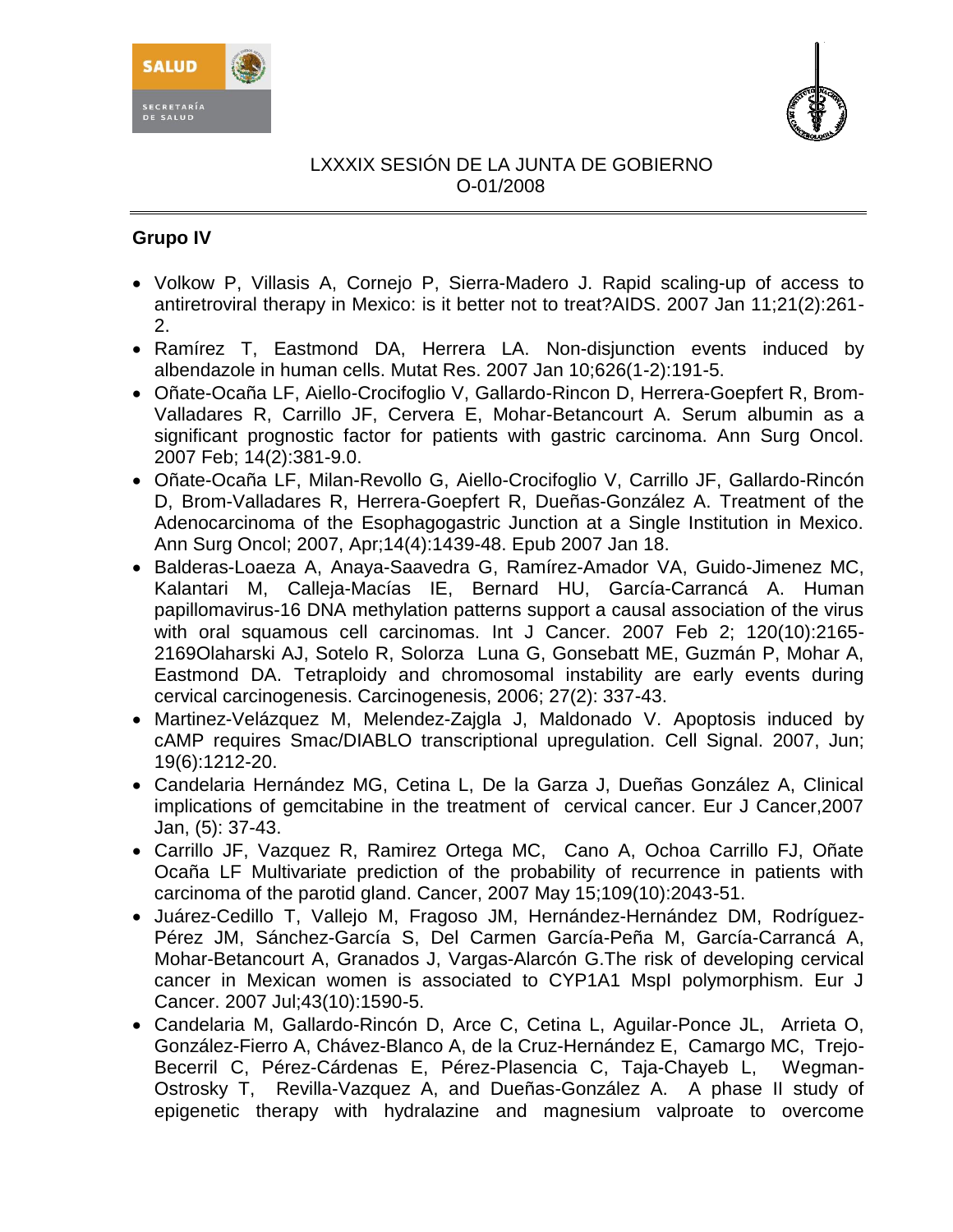



chemotherapy resistance in refractory solid tumors. Ann Oncol 2007; 18: 1529-1538; doi:10.1093/annonc/mdm204.

- Domínguez [Malagón H, Valdez AM, Moran CA, Suster S..](http://www.ncbi.nlm.nih.gov/sites/entrez?Db=pubmed&Cmd=ShowDetailView&TermToSearch=17721191&ordinalpos=1&itool=EntrezSystem2.PEntrez.Pubmed.Pubmed_ResultsPanel.Pubmed_RVDocSum) Germ Cell Tumors With Sarcomatous Components: A Clinicopathologic and Immunohistochemical Study of 46 Cases. Am J Surg Pathol. 2007 Sep;31(9):1356-1362.
- [Plaza JA, Perez-Montiel D, Mayerson J, Morrison C, Suster S.](http://www.ncbi.nlm.nih.gov/sites/entrez?Db=pubmed&Cmd=ShowDetailView&TermToSearch=18040999&ordinalpos=1&itool=EntrezSystem2.PEntrez.Pubmed.Pubmed_ResultsPanel.Pubmed_RVDocSum) Metastases to soft tissue: a review of 118 cases over a 30-year period. Cancer. 2007 Nov 26; [Epub a head of print].

# **Grupo V**

- [Martin M, Ruiz A, Munoz M, Balil A, Garcia-Mata J, Calvo L, Carrasco E, Mahillo E,](http://www.ncbi.nlm.nih.gov/sites/entrez?Db=pubmed&Cmd=ShowDetailView&TermToSearch=17329192&ordinalpos=1&itool=EntrezSystem2.PEntrez.Pubmed.Pubmed_ResultsPanel.Pubmed_RVDocSum)  [Casado A, Garcia-Saenz JA, Escudero MJ, Guillem V, Jara C, Ribelles N, Salas F,](http://www.ncbi.nlm.nih.gov/sites/entrez?Db=pubmed&Cmd=ShowDetailView&TermToSearch=17329192&ordinalpos=1&itool=EntrezSystem2.PEntrez.Pubmed.Pubmed_ResultsPanel.Pubmed_RVDocSum)  [Soto C, Morales-Vasquez F, Rodriguez CA, Adrover E, Mel JR; Spanish Breast](http://www.ncbi.nlm.nih.gov/sites/entrez?Db=pubmed&Cmd=ShowDetailView&TermToSearch=17329192&ordinalpos=1&itool=EntrezSystem2.PEntrez.Pubmed.Pubmed_ResultsPanel.Pubmed_RVDocSum)  [Cancer Research Group \(GEICAM\) trial..](http://www.ncbi.nlm.nih.gov/sites/entrez?Db=pubmed&Cmd=ShowDetailView&TermToSearch=17329192&ordinalpos=1&itool=EntrezSystem2.PEntrez.Pubmed.Pubmed_ResultsPanel.Pubmed_RVDocSum) Gemcitabine plus vinorelbine versus vinorelbine monotherapy in patients with metastatic breast cancer previously treated with anthracyclines and taxanes: final results of the phase III Spanish Breast Cancer Research Group (GEICAM) trial. Lancet Oncol. 2007 Mar;8(3):219-25.
- Ceballos-Cancino G, Espinosa M, Maldonado V, Melendez Zajgla J, Regulation of mitochondrial Smac/ DIABLO- selective release by survivin, oncogene.. [Oncogene.](javascript:AL_get(this,%20) 2007 Jun [Epub ahead of print.
- [Molinolo AA,](http://www.ncbi.nlm.nih.gov/sites/entrez?Db=pubmed&Cmd=Search&Term=%22Molinolo%20AA%22%5BAuthor%5D&itool=EntrezSystem2.PEntrez.Pubmed.Pubmed_ResultsPanel.Pubmed_RVAbstractPlus) [Hewitt SM,](http://www.ncbi.nlm.nih.gov/sites/entrez?Db=pubmed&Cmd=Search&Term=%22Hewitt%20SM%22%5BAuthor%5D&itool=EntrezSystem2.PEntrez.Pubmed.Pubmed_ResultsPanel.Pubmed_RVAbstractPlus) [Amornphimoltham P,](http://www.ncbi.nlm.nih.gov/sites/entrez?Db=pubmed&Cmd=Search&Term=%22Amornphimoltham%20P%22%5BAuthor%5D&itool=EntrezSystem2.PEntrez.Pubmed.Pubmed_ResultsPanel.Pubmed_RVAbstractPlus) [Keelawat S,](http://www.ncbi.nlm.nih.gov/sites/entrez?Db=pubmed&Cmd=Search&Term=%22Keelawat%20S%22%5BAuthor%5D&itool=EntrezSystem2.PEntrez.Pubmed.Pubmed_ResultsPanel.Pubmed_RVAbstractPlus) [Rangdaeng S,](http://www.ncbi.nlm.nih.gov/sites/entrez?Db=pubmed&Cmd=Search&Term=%22Rangdaeng%20S%22%5BAuthor%5D&itool=EntrezSystem2.PEntrez.Pubmed.Pubmed_ResultsPanel.Pubmed_RVAbstractPlus) [Meneses](http://www.ncbi.nlm.nih.gov/sites/entrez?Db=pubmed&Cmd=Search&Term=%22Meneses%20Garc%C3%ADa%20A%22%5BAuthor%5D&itool=EntrezSystem2.PEntrez.Pubmed.Pubmed_ResultsPanel.Pubmed_RVAbstractPlus)  [García A,](http://www.ncbi.nlm.nih.gov/sites/entrez?Db=pubmed&Cmd=Search&Term=%22Meneses%20Garc%C3%ADa%20A%22%5BAuthor%5D&itool=EntrezSystem2.PEntrez.Pubmed.Pubmed_ResultsPanel.Pubmed_RVAbstractPlus) [Raimondi AR,](http://www.ncbi.nlm.nih.gov/sites/entrez?Db=pubmed&Cmd=Search&Term=%22Raimondi%20AR%22%5BAuthor%5D&itool=EntrezSystem2.PEntrez.Pubmed.Pubmed_ResultsPanel.Pubmed_RVAbstractPlus) [Jufe R,](http://www.ncbi.nlm.nih.gov/sites/entrez?Db=pubmed&Cmd=Search&Term=%22Jufe%20R%22%5BAuthor%5D&itool=EntrezSystem2.PEntrez.Pubmed.Pubmed_ResultsPanel.Pubmed_RVAbstractPlus) [Itoiz M,](http://www.ncbi.nlm.nih.gov/sites/entrez?Db=pubmed&Cmd=Search&Term=%22Itoiz%20M%22%5BAuthor%5D&itool=EntrezSystem2.PEntrez.Pubmed.Pubmed_ResultsPanel.Pubmed_RVAbstractPlus) [Gao Y,](http://www.ncbi.nlm.nih.gov/sites/entrez?Db=pubmed&Cmd=Search&Term=%22Gao%20Y%22%5BAuthor%5D&itool=EntrezSystem2.PEntrez.Pubmed.Pubmed_ResultsPanel.Pubmed_RVAbstractPlus) [Saranath D,](http://www.ncbi.nlm.nih.gov/sites/entrez?Db=pubmed&Cmd=Search&Term=%22Saranath%20D%22%5BAuthor%5D&itool=EntrezSystem2.PEntrez.Pubmed.Pubmed_ResultsPanel.Pubmed_RVAbstractPlus) [Kaleebi](http://www.ncbi.nlm.nih.gov/sites/entrez?Db=pubmed&Cmd=Search&Term=%22Kaleebi%20GS%22%5BAuthor%5D&itool=EntrezSystem2.PEntrez.Pubmed.Pubmed_ResultsPanel.Pubmed_RVAbstractPlus) GS, [Yoo GH,](http://www.ncbi.nlm.nih.gov/sites/entrez?Db=pubmed&Cmd=Search&Term=%22Yoo%20GH%22%5BAuthor%5D&itool=EntrezSystem2.PEntrez.Pubmed.Pubmed_ResultsPanel.Pubmed_RVAbstractPlus) [Leak L,](http://www.ncbi.nlm.nih.gov/sites/entrez?Db=pubmed&Cmd=Search&Term=%22Leak%20L%22%5BAuthor%5D&itool=EntrezSystem2.PEntrez.Pubmed.Pubmed_ResultsPanel.Pubmed_RVAbstractPlus) [Myers EM,](http://www.ncbi.nlm.nih.gov/sites/entrez?Db=pubmed&Cmd=Search&Term=%22Myers%20EM%22%5BAuthor%5D&itool=EntrezSystem2.PEntrez.Pubmed.Pubmed_ResultsPanel.Pubmed_RVAbstractPlus) [Shintani S,](http://www.ncbi.nlm.nih.gov/sites/entrez?Db=pubmed&Cmd=Search&Term=%22Shintani%20S%22%5BAuthor%5D&itool=EntrezSystem2.PEntrez.Pubmed.Pubmed_ResultsPanel.Pubmed_RVAbstractPlus) [Wong D,](http://www.ncbi.nlm.nih.gov/sites/entrez?Db=pubmed&Cmd=Search&Term=%22Wong%20D%22%5BAuthor%5D&itool=EntrezSystem2.PEntrez.Pubmed.Pubmed_ResultsPanel.Pubmed_RVAbstractPlus) [Massey HD,](http://www.ncbi.nlm.nih.gov/sites/entrez?Db=pubmed&Cmd=Search&Term=%22Massey%20HD%22%5BAuthor%5D&itool=EntrezSystem2.PEntrez.Pubmed.Pubmed_ResultsPanel.Pubmed_RVAbstractPlus) [Yeudall WA,](http://www.ncbi.nlm.nih.gov/sites/entrez?Db=pubmed&Cmd=Search&Term=%22Yeudall%20WA%22%5BAuthor%5D&itool=EntrezSystem2.PEntrez.Pubmed.Pubmed_ResultsPanel.Pubmed_RVAbstractPlus) [Lonardo F,](http://www.ncbi.nlm.nih.gov/sites/entrez?Db=pubmed&Cmd=Search&Term=%22Lonardo%20F%22%5BAuthor%5D&itool=EntrezSystem2.PEntrez.Pubmed.Pubmed_ResultsPanel.Pubmed_RVAbstractPlus) [Ensley](http://www.ncbi.nlm.nih.gov/sites/entrez?Db=pubmed&Cmd=Search&Term=%22Ensley%20J%22%5BAuthor%5D&itool=EntrezSystem2.PEntrez.Pubmed.Pubmed_ResultsPanel.Pubmed_RVAbstractPlus) [J,](http://www.ncbi.nlm.nih.gov/sites/entrez?Db=pubmed&Cmd=Search&Term=%22Ensley%20J%22%5BAuthor%5D&itool=EntrezSystem2.PEntrez.Pubmed.Pubmed_ResultsPanel.Pubmed_RVAbstractPlus) [Gutkind JS.](http://www.ncbi.nlm.nih.gov/sites/entrez?Db=pubmed&Cmd=Search&Term=%22Gutkind%20JS%22%5BAuthor%5D&itool=EntrezSystem2.PEntrez.Pubmed.Pubmed_ResultsPanel.Pubmed_RVAbstractPlus) Dissecting the Akt/mammalian target of rapamycin signaling network: emerging results from the head and neck cancer tissue array initiative. [Clin Cancer](javascript:AL_get(this,%20)  [Res.](javascript:AL_get(this,%20) 2007 Sep 1;13(17):4964-73.

La calidad de dos proyectos de investigación fue recompensada, con la asignación de financiamiento por el Programa de Fondos Sectoriales y Mixtos CONACyT; con lo que se apoyará el desarrollo de la línea de investigación sobre cáncer de pulmón y cáncer cérvico-uterino:

- Prevención de la infección múltiple de VPH en lesiones premalignas y cáncer cérvico-uterino y análisis de competencia entre VPHs de alto riesgo (Dra. Marcela Lizano Soberón).
- Receptor de ácido retinoico ETA como biomarcador de respuesta a quimioterapia y a all-trans ácido retinoico en pacientes con cáncer de pulmón avanzado (Dr. Oscar Arrieta Rodríguez).

De igual forma, se obtuvo el financiamiento de la Cátedra Pfizer, para la línea de investigación: "Terapia Epigenética del Cáncer".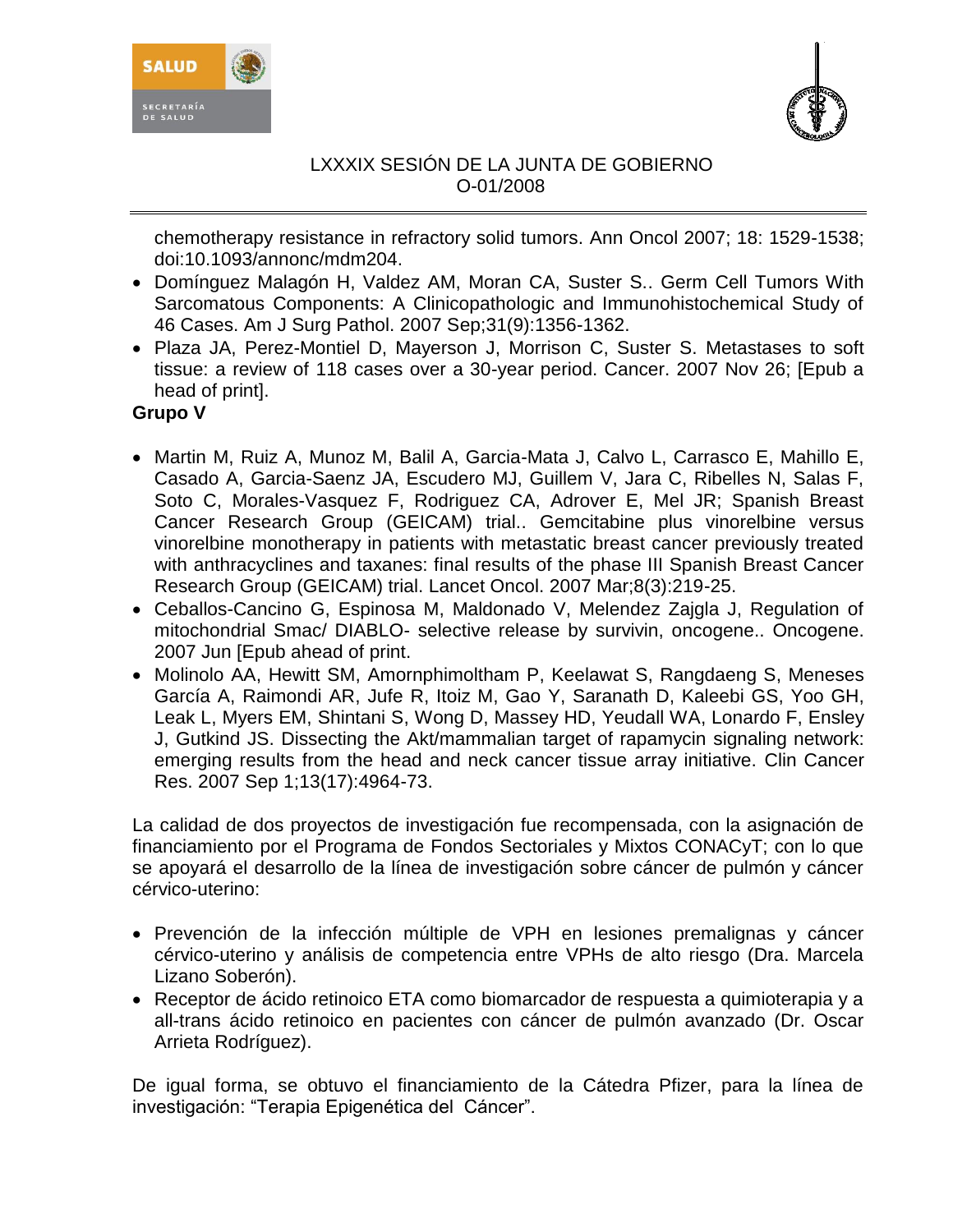



Durante este período, se presentaron 71 trabajos científicos en dieciocho reuniones internacionales y 66 trabajos científicos en ocho reuniones nacionales; en estos trabajos se mostraron los resultados obtenidos en varios estudios en diferentes líneas de investigación clínica, básica y epidemiológica, en las neoplasias que afectan más frecuentemente a los mexicanos.

Se continúa con el intercambio de investigadores con instituciones extranjeras; entre los cuales destaca la estancia de un investigador en la Universidad Maximiliano Wuerzburg, en la ciudad de Wuerzburg, Alemania; la estancia de un investigador en la Universidad de Leuven, Bélgica y la estancia de un investigador en la Universidad de Tuxedo, Estados Unidos; así mismo, el Instituto Nacional de Cancerología fue Institución receptora de la Cátedra Medicina Siglo XXI, otorgada por la Fundación Miguel Alemán.

Se obtuvieron los siguientes grados académicos: el Dr. Carlos Pérez Plascencia obtuvo el grado de Doctor en Ciencias Biomédicas de la Universidad Nacional Autónoma de México y la Dra. Claudia Haydee Arce Salinas y la Dra. Lucely Cetina recibieron el grado de Maestro en Ciencias Médicas de la Universidad Nacional Autónoma de México.

También se obtuvo el ingreso del Dr. Jorge Meléndez Zajgla a la Academia Nacional de Medicina.

Los miembros de jurados de evaluación a Premios de Investigación son los siguientes:

- 1. El Dr. Jaime G. de la Garza Salazar y el Dr. Luis Alonso Herrera Montalvo, son miembros del jurado del Premio Nacional de la Fundación Glaxo Smith Kline.
- 2. El Dr. Luis Alonso Herrera Montalvo y el Dr. Alfonso Dueñas González son miembros del jurado del Premio de Investigación del Instituto Científico Pfizer.
- 3. El Dr. Luis Alonso Herrera Montalvo es miembro de la Comisión Evaluadora del Programa de Primas al Desempeño del Personal Académico de Tiempo Completo (PRIDE) de la Facultad de Medicina de la UNAM.

Durante este lapso, la trayectoria de los investigadores se vió reconocida, debido a que se obtuvieron los siguientes estímulos a la producción científica:

| <b>NOMBRE</b>                     | SII     | <b>NIVEL</b> |
|-----------------------------------|---------|--------------|
| Dueñas González Alfonso           | ICM "F" |              |
| Melendez Zajgla Jorge             | ICM "E" |              |
| García Carrancá Alejandro M       | ICM "E" |              |
| Candelaria Hernández Myrna Gloria | ICM "D" |              |
| Lizano Soberón Marcela            | ICM "D" |              |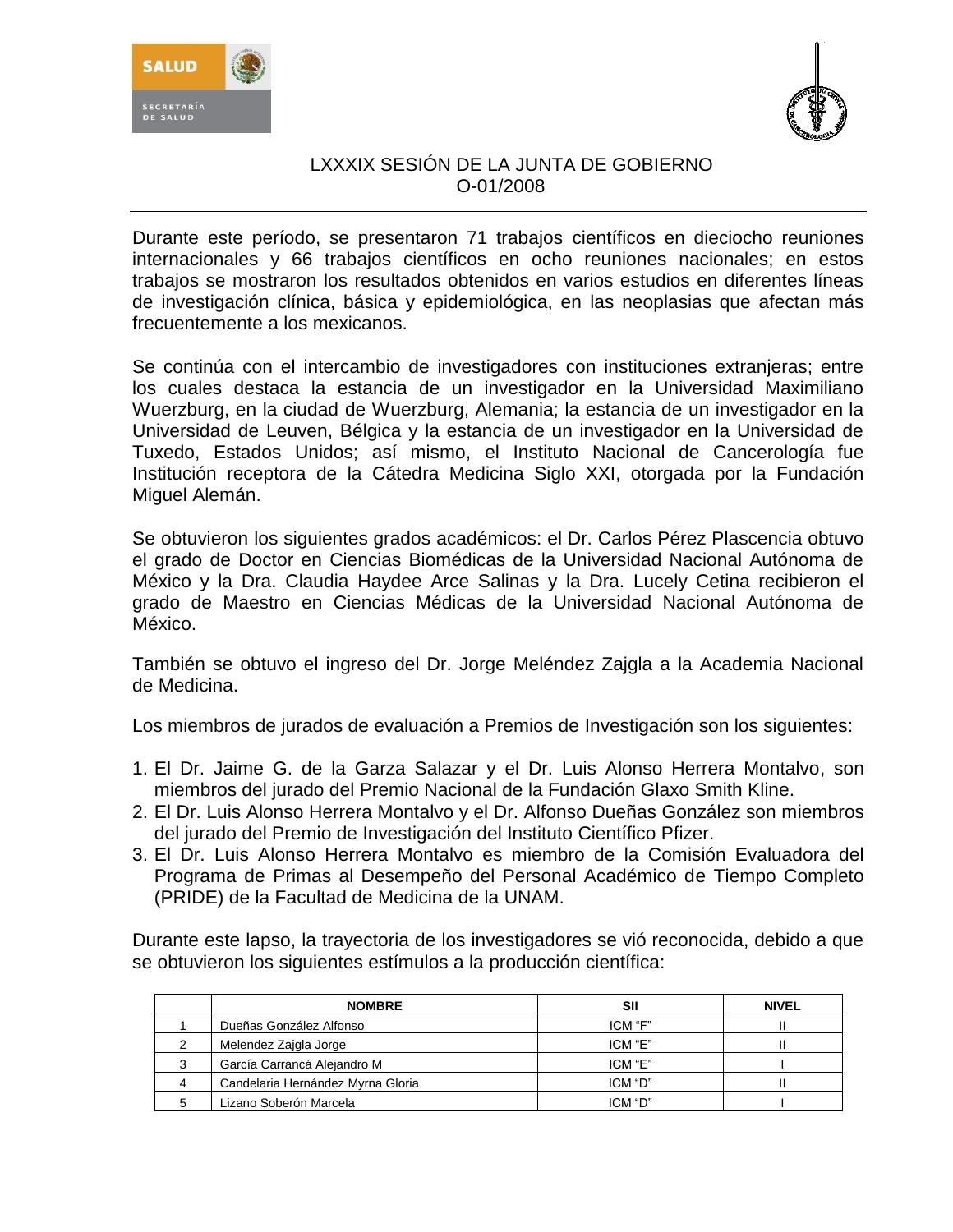



|    | Maldonado Laguna Vilma         | ICM "D" |  |
|----|--------------------------------|---------|--|
|    | Taja Chayeb Lucía G.           | ICM "D" |  |
|    | Cetina Pérez Lucely del Carmen | ICM "C" |  |
|    | Pérez Cárdenas Zeferino        | ICM "B" |  |
| 10 | Chávez Blanco Alma Delia       | ICM "B" |  |
|    | Espinosa Castilla Magali       | ICM "A" |  |

# **Avance del Programa de Trabajo del Director General**

Se consolidó la Unidad de Investigación Biomédica en Cáncer en colaboración con el Instituto de Investigaciones Biomédicas de la UNAM. En palabras de las autoridades del IIB, esta Unidad es una de las más productivas de las iniciativas extra-universitarias. A la fecha esta Unidad cuenta con siete grupos de trabajo, distribuidos en 11 laboratorios, varios proyectos financiados por CONACYT de carácter individual y en colaboración nacional e internacional.

Se crearon dos nuevos laboratorios, uno en microhileras, y un segundo en Farmacogenómica. Se han incorporado médicos que realizan la tesis de Maestría o Doctorado, quienes distribuyen su tiempo entre la clínica y el laboratorio. Se hacen esfuerzos cotidianos para una mejor interacción entra la investigación de laboratorio y la investigación clínica. Sin embargo, hay aún espacio para una mejor interacción entre la clínica, la investigación de laboratorio y el ámbito epidemiológico.

Existen 34 investigadores de tiempo completo y más de 80 alumnos de pregrado y postgrado desarrollando y participando en diversos proyectos de investigación. El número de publicaciones al período que se informa es de 120.

Es indudable que la investigación en cáncer en el INCan se ha consolidado. Sin duda, la Unidad de Investigación Biomédica en Cáncer de la UNAM en este Instituto, es un centro de investigación de excelencia tanto en la generación de conocimiento, como en la formación de recursos humanos.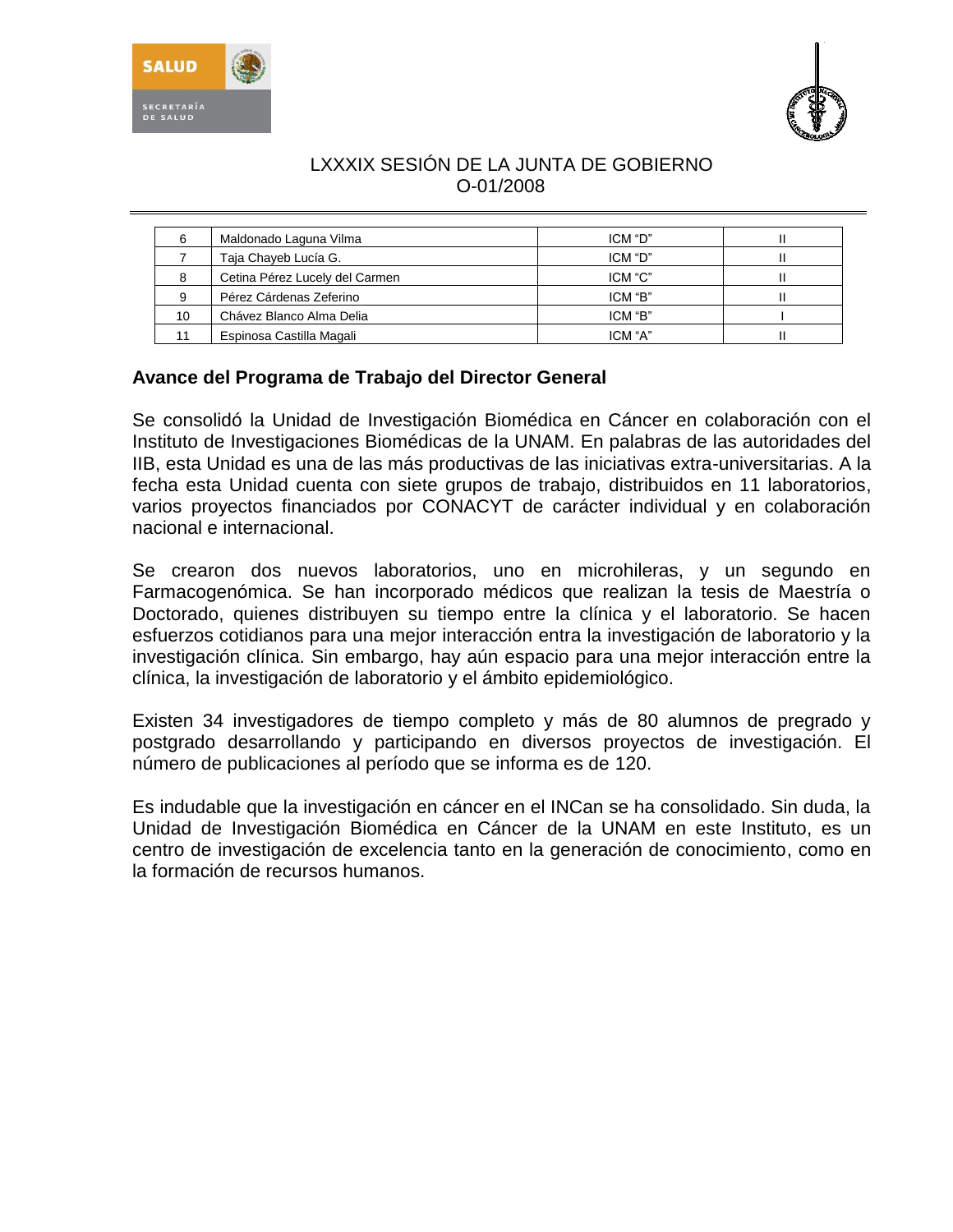



| <b>ENSEÑANZA</b>                                     |                |
|------------------------------------------------------|----------------|
| 1) Total de Residentes:                              | 118            |
| <b>Residentes Extranjeros:</b>                       | 13             |
| 2) Residencias de Especialidad:                      |                |
| Título de la Especialidad                            | $\overline{2}$ |
| 3) Cursos de Alta Especialidad:                      |                |
| Título de la Especialidad:                           | 12             |
| 4) Cursos de Pregrado:                               | 19             |
| No. de Alumnos (x Año):                              | 70             |
| (Área del conocimiento, Universidad que lo           |                |
| acredita):                                           | 3              |
| 5) Autopsias #                                       | 40             |
| No. de Autopsias / No. de fallecimientos %           | 10             |
| 6) Participación Extramuros                          | 1              |
| a) Rotación de otras Instituciones No. de            |                |
| Residentes:                                          | 209            |
| b) Rotación a otras Instituciones No. de Residentes: | 16             |
| 7) Cursos de Post-Grado (no médico):                 | 9              |
| Estudiantes en Servicio Social #                     | 209            |
| 8) Residentes de otras instituciones en rotación:    | 0              |
| 9) Enseñanza en Enfermería. Cursos de Pregrado:      | 0              |
| 10) Enseñanza en Enfermería Cursos de Posgrado:      | $\mathbf 1$    |
| 11) Eficiencia Terminal (No. de Residentes           |                |
| Aceptados / No. de Residentes Graduados):            | 2.2            |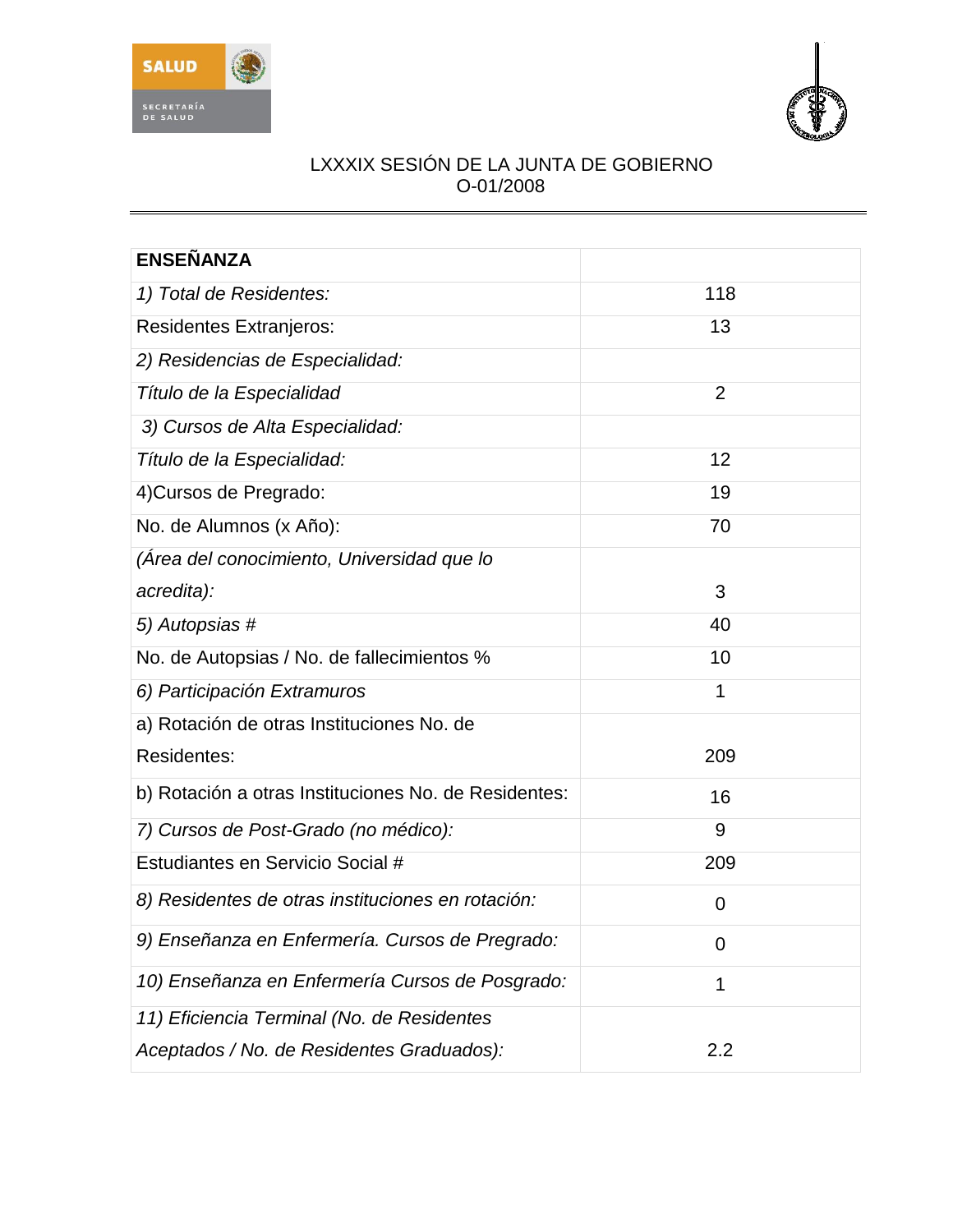



| 12) Promedio de Residentes egresados Certificados |    |
|---------------------------------------------------|----|
| por los Consejos de Especialidad:                 | 14 |
| 13) Sesiones Interinstitucionales:                | 96 |
| 14) Sesiones por Tele conferencia:                | 0  |
| 15) Congresos Organizados:                        | 5  |
| 16) Premios y Distinciones recibidos:             | 12 |
|                                                   |    |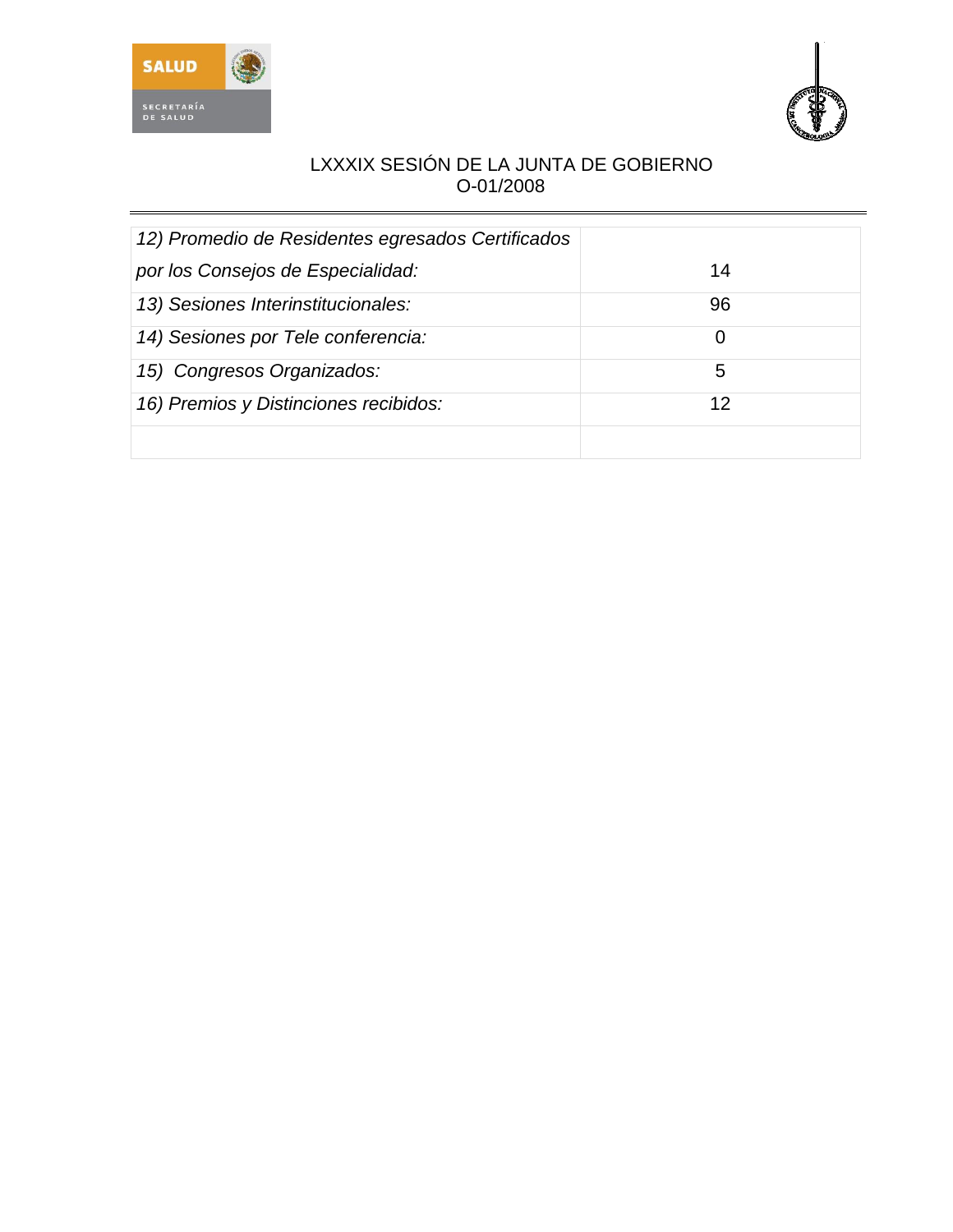



# **ASPECTOS CUALITATIVOS:**

En el numeral 2: Los títulos de especialidad son: Ginecología y Psico-oncología**.**

En el numeral 3: Los títulos de especialidad son: Cirugía Oncológica, Oncología Médica, Hematología, Radio-Oncología, Citopatología, Patología Oncológica, Radiología Oncológica, Algología, Endoscopia Gastrointestinal, Endoscopia Terapéutica, Medicina Nuclear y Urología Oncológica.

En el numeral 4: La Universidad que lo acredita son: Universidad Autónoma de México, Instituto Politécnico Nacional y Universidad Autónoma Metropolitana.

En el numeral 6: Como parte del Programa de Cirugía Extramuros, 5 de nuestros médicos han realizado actividades quirúrgicas en Tuxtla Gutiérrez, Chiapas, por lo que se realizaron 15 cirugías mayores y 13 menores.

En el numeral 15: Los congresos organizados son:

- II Congreso Internacional de Terapias Biológicas en México.
- IV Congreso Nacional de Psico-Oncología "Psic. Onc. Salvador Alvarado Aguilar" "Estrategias de Evaluación e Intervención en Psico-Oncología.
- The Hematology Conference.
- Best of Asco.
- Mejorando los tratamientos con Radioterapia.

En el numeral 16: Los premios y distinciones son:

- Premio Canifarma 2007 de Investigación Clínica, se le otorgó al Dr. Alfonso Dueñas González, por su trabajo "Terapia Epigenética del Cáncer";
- Premio José Noriega Limón se otorgó al Dr. Luis Alonso Herrera con la tesis titulada: Determinación del polimorfismo C677T de la MTHFR en pacientes con cáncer de colon metastásico y su efecto en el tratamiento con 5-fluorouracilo y ácido polínico, del alumno Omar Orlando Castillo Fernández;
- Primer lugar en Investigación como asesora del trabajo titulado "Factores asociados al diagnóstico oportuno y eficaz en pacientes con cáncer de ovario", se le otorgó a la Dra. Flavia Morales Vázquez, durante el Encuentro de Investigación, DGIRE, UNAM, abril 2007;
- Tercer lugar en Investigación Documental, categoría externa como asesora del trabajo titulado: "La incidencia del cáncer de ovario en mujeres mexicanas, ocurren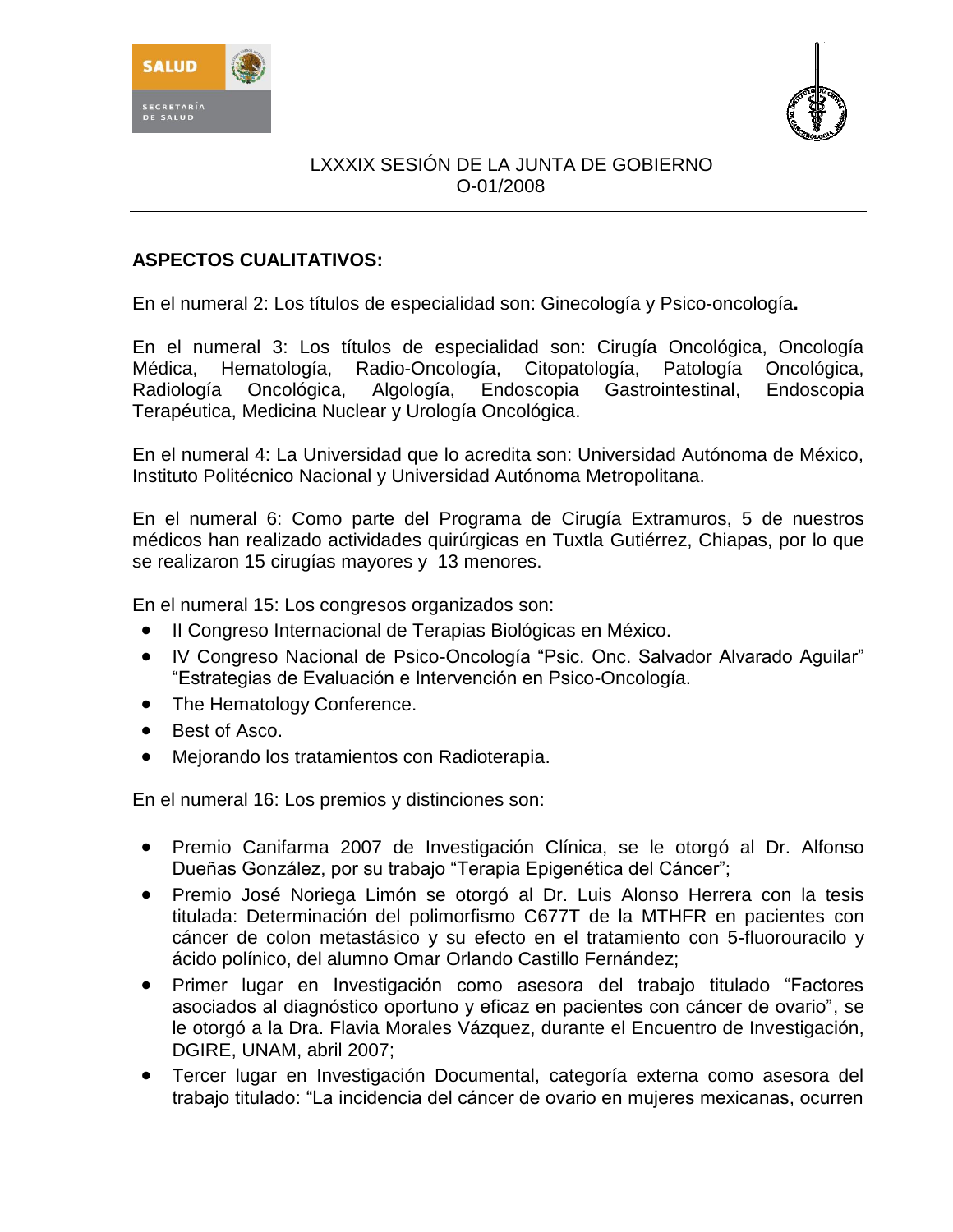



en edades tempranas" se otorgó a la Dra. Flavia Morales Vázquez, durante el XV Concurso Universitario Feria de las Ciencias de la UNAM, mayo 2007;

- La Dra. Laura L. Tirado Gómez recibió el primer lugar como asesora del trabajo titulado: "Modelo matemático para un primer diagnóstico de cáncer de mama en pacientes del INCan, México", en el área de Ciencia y Salud en el Concurso Expociencias Metropolitana 2007, abril 2007; así como el segundo lugar como asesora del trabajo titulado: "Modelo matemático para un primer diagnóstico de cáncer de mama en pacientes del INCan, México" en el área de ciencias de la salud, modalidad investigación experimental, categoría externa, durante el XV Concurso Universitario Feria de las Ciencias de la UNAM, mayo 2007.
- Premios para fomento a la Investigación Oncológica de Médicos Residentes 2007: la Coordinación de la Investigación Científica de la UNAM, mediante el Programa Universitario de Investigación en Salud y el Instituto Nacional de Cancerología, otorgaron premios-becas a los siguientes protocolos de investigación:
	- 1. "Efecto de la terapia transcripcional con hidralazina mas valproato de magnesio en la evolución clínica de pacientes con síndrome mielodisplásico de alto riesgo y leucemia aguda refractaria y su efecto en metilación global y en el estado de acetilación de histonas e inhibición de las actividades de la desacetilasa de histonas", al Dr. Aquiles Herrera Aguilar.
	- 2. "Polimorfismo de MAD1 y ERCC1 y su posible asociación con la resistencia a quimioterapia en cáncer de ovario avanzado", al Dr. Pedro Figueroa Martínez.
	- 3. "Estudio aleatorizado de la cloroquina o placebo concomitante a la radioterapia Total a Cráneo en pacientes con cáncer metastásico al sistema nervioso central. Estudio fase II", al Dr. Alejandro Crismatt Zapata.
	- 4. "Prevalencia de captación de 131 por lesiones metastásicas de cáncer de mama en pacientes con enfermedad avanzada", al Dr. Artfy Bandera Delgado.

En el mes de marzo se inició el año escolar 2007-2008 con el Programa de Especialización para Médicos Residentes, que cuenta con 57 becarios de la Secretaría de Salud, 39 becarios del Instituto y 22 directos, con un total de 118 participantes; de acuerdo a sus lugares de procedencia 105 son nacionales y 13 extranjeros; 3 de Guatemala, 2 de Bolivia, 1 de Ecuador, 2 de Panamá, 2 de Nicaragua, 1 de San Salvador, 1 de Honduras y 1 de Venezuela, comparativamente con el mismo período de 2006 se obtuvo un incremento del 19% (22 residentes).

Se realizaron 14 cursos de especialización, 12 con reconocimiento universitario: Cirugía Oncológica, Oncología Médica, Hematología, Radio-Oncología, Citopatología, Patología Oncológica, Radiología Oncológica, Algología, Endoscopia Gastrointestinal, Endoscopia Terapéutica, Medicina Nuclear, Urología Oncológica y 2 cursos sin reconocimiento universitario: Ginecología Oncológica y Psico-oncología.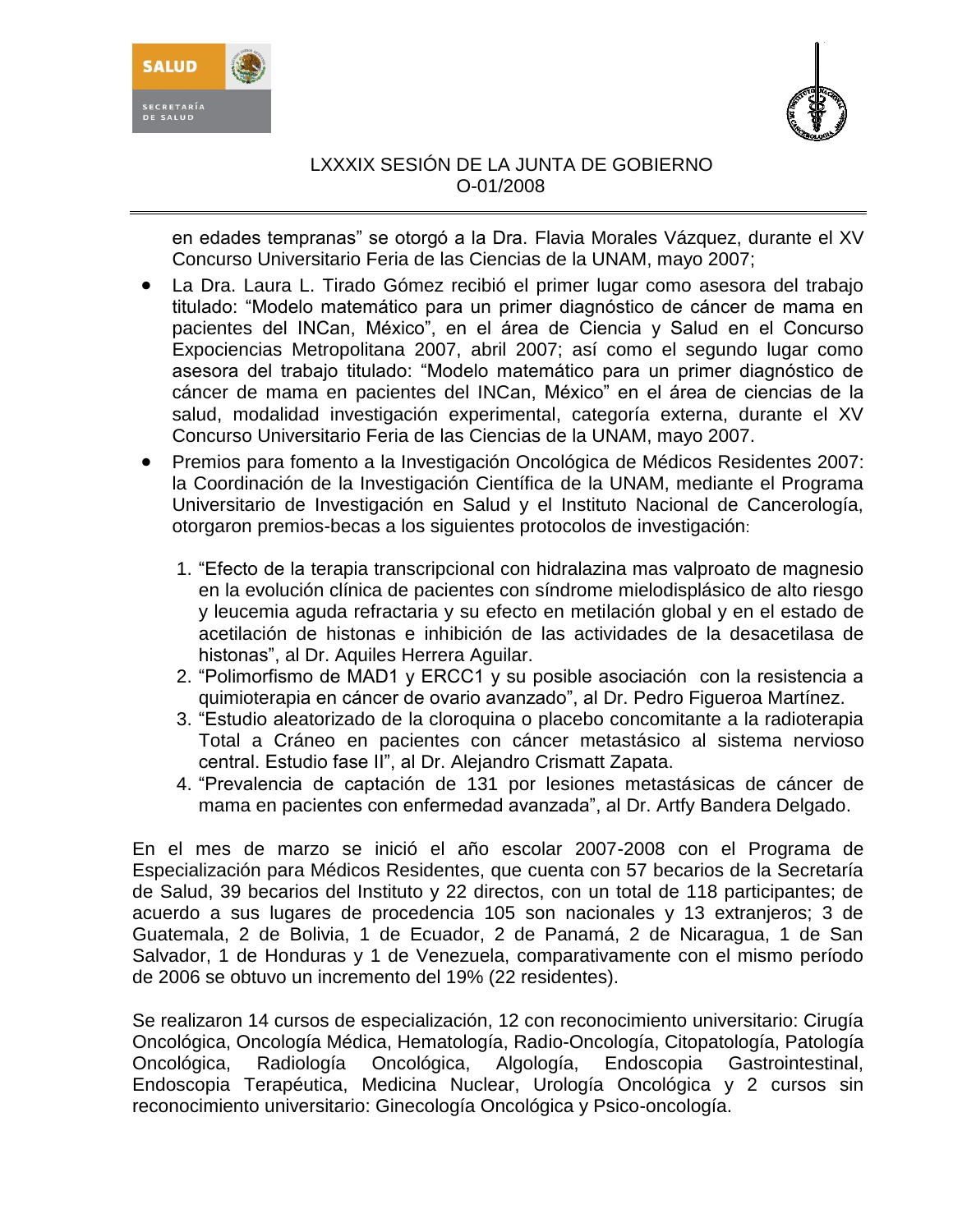



Durante el período que se informa, se impartieron 99 cursos con la siguiente distribución: 14 para especialización, 2 de enseñanza formativa, 7 de pregradomedicina, 9 de pregrado-otras especialidades, 1 curso técnico y postécnico, 15 de educación médica continua, 48 de capacitación para el personal administrativo y de enfermería y 3 de educación para la salud.

Durante el período enero-diciembre del 2007, el número de recursos humanos formados (400) y capacitados (4,937), ascendió a 5,337 alumnos, cifra superior en un 24% a la meta programada (4,300), y 29% mayor que el número de alumnos formados y capacitados en el mismo período de 2006 (4,124). Se realizaron 96 sesiones clínicas generales y 120 anatomoclínicas. En Fomento para la Salud se atendieron 1,200 pacientes, a través del Grupo Reto, Rehabilitación en Foniatría y Clínica de Tabaquismo.

Es importante destacar el apoyo que el Instituto ha brindado sobre oncología a 30 instituciones de salud y educativas del país, a través de cursos con duración de dos a tres meses y en los que se recibieron 209 alumnos de instituciones oficiales, privadas del Distrito Federal y de diferentes Estados de la República.

# **ACTIVIDADES RELEVANTES**

Destaca la **XXIV Reunión Nacional Médica del Instituto Nacional de Cancerología**, la cual se llevó a cabo del 14 al 17 de febrero de 2007, en la Ciudad de México, Distrito Federal; la sede fue el Hotel Sheraton Centro Histórico, Ciudad de México. La intención de esta reunión fue culminar las actividades de la celebración del 60 Aniversario del Instituto Nacional de Cancerología, la cual tuvo la intención de mostrar el quehacer de nuestra Institución en la Oncología, con una tradicional festividad académica y social creada para compartir y estrechar lazos.

En está reunión, se contó con la presencia de profesores nacionales y extranjeros líderes en sus áreas. La inauguración se realizó en el marco del Palacio de Bellas Artes y fue presidida por el Dr. Alejandro Mohar Betancourt, Director General del Instituto Nacional de Cancerología; Dra. Maki Esther Ortiz Domínguez, Subsecretaria de Innovación y Calidad de la Secretaría de Salud; Dr. Manuel Mondragón y Kalb, Secretario de Salud del Gobierno del Distrito Federal; Dr. Elmer E. Huerta, Presidente de la American Cancer Society; Dr. José Antonio Carrasco Rojas, Presidente de la Academia Mexicana de Cirugía; Dr. Emilio García Procel, Presidente de la Academia Nacional de Medicina; Dr. Rolando Ocampo Leroyal, Presidente de la Sociedad Mexicana de Oncología; Dr. Gilberto Solorza Luna, Presidente del Consejo Mexicano de Oncología; Dr. Leonardo C. Ruiz Pérez, Subdivisión de Especialidades Médicas, UNAM; Lic. Alfredo de la Rosa, Secretario del Patronato del Instituto Nacional de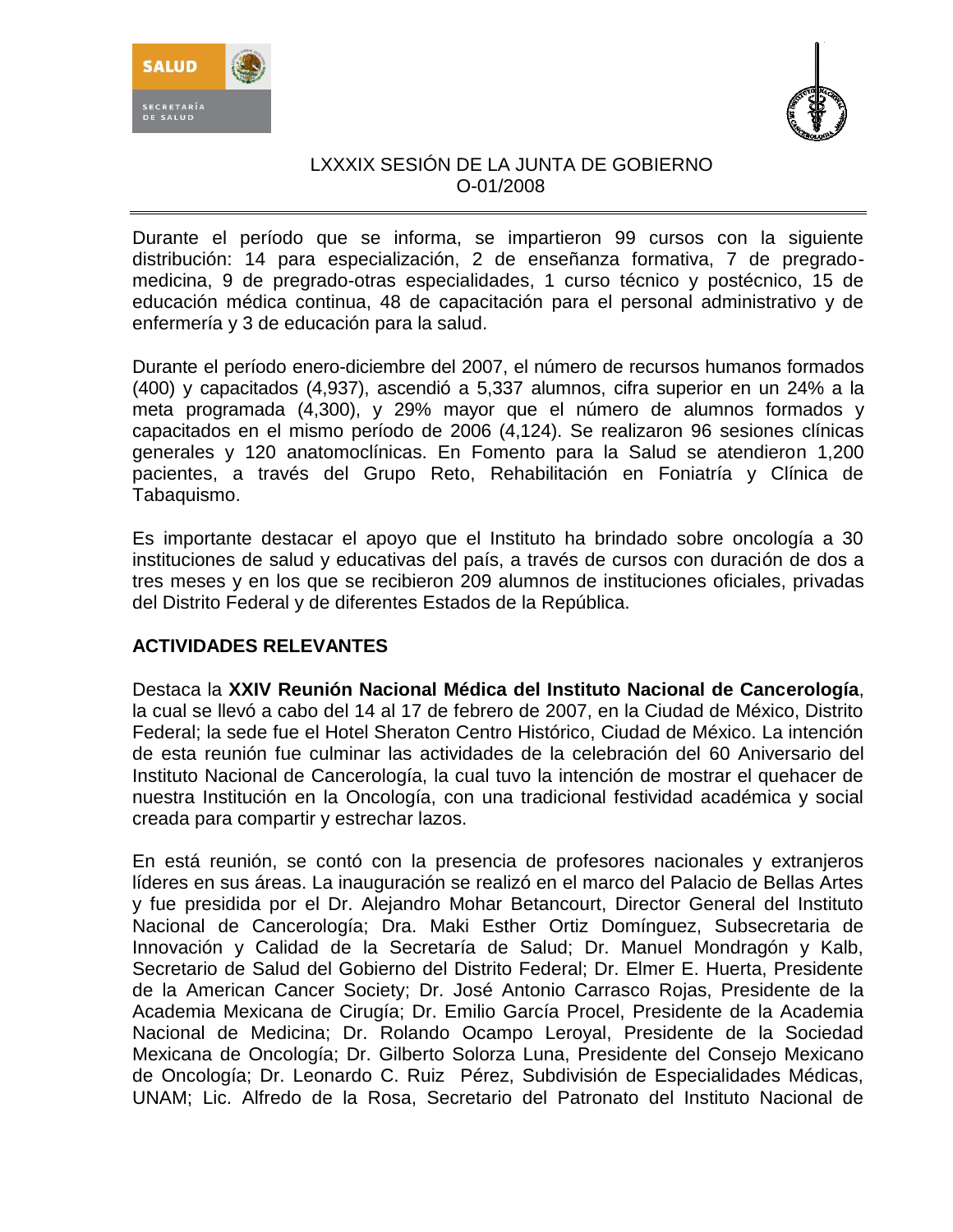



Cancerología; Dr. Germán Calderillo Ruiz, Presidente de la Sociedad Médica del Instituto Nacional de Cancerología y la Dra. Dolores Gallardo Rincón, Directora de Docencia del Instituto Nacional de Cancerología, quienes hicieron entrega de los diplomas a los médicos residentes.

Los temas fueron diversos, destacando entre ellos los siguientes: Uso Racional de Grapeo Mecánico y Electro-cirugía en Oncología; Cirugía Láser en Cáncer de Laringe e Hipofaringe; Unidades Funcionales en Oncología; Reunión de Patólogos Egresados; Curso de Fortalecimiento de ONG´s y Navegación de Pacientes; Cáncer de Cérvix; Biología Tumoral y Epigénica; Cáncer de Pulmón; Nuevas Fronteras en Oncología; Programa Especial: Manejo Paliativo en Oncología; Curso Avanzado de Manejo del Dolor; Cáncer de Cabeza y Cuello; Cáncer Gastrointestinal; Neoplasias Hematológicas; Cáncer de Próstata: Tratamiento por etapas; Nuevas Tecnologías en Radio-oncología; Bioética para Oncólogos; Coloquio: Enseñanza en Oncología; Enfoque Integral de la Atención de Enfermería a Mujeres con Cáncer de Mama; Cáncer de Mama; Taller: Imagen en Oncología; Controversias y Novedades en Cirugía Oncológica y también se realizaron mesas redondas.

En el Auditorio del Instituto se llevó a cabo el **XII Curso Clínico Radiológico en Cáncer de Mama** y la **VII Reunión Nacional del Programa de Acción contra el Cáncer de la Mujer** del 28 al 30 de abril de 2007, con los temas: obtención de las imágenes en mamógrafos analógicos y digitales; recomendaciones internacionales para la garantía de calidad en un servicio de mamografía; evaluación de una imagen de calidad en mamografía (posicionamiento, revelado, marcaje y artificios); evaluación de una imagen de calidad en mamografía (indicaciones, detección, interpretación: BI-RADS); evaluación clínica de la mama; cambios fibroquísticos de la mama; ¿Cómo estábamos? ¿Cómo estamos? y ¿Cuáles son nuestras metas en cáncer de mama en México?; ultrasonido mamario (equipo y técnicas de exploración); correlación mamosonográfica; lectura de 40 casos BI-RADS; revisión de 40 casos BI-RADS; en busca de la certeza diagnóstica en cáncer de mama; carcinogénesis; carcinoma ductal in situ; lesiones premalignas y cáncer in situ en mama; ¿Detección de cáncer de mama por ultrasonido?; biopsias percutáneas en mama; PET-CT aplicaciones en Mama; talleres de procedimientos invasivos en mama; evaluación sonográfica de ganglio centinela; tratamiento de cáncer de mama; imagen en mama tratamiento oncológico; tratamientos ablativos; RM de mama ¿Qué, cómo y cuándo?; caracterización de las lesiones en mama por RM; indicación de la RM en cáncer de mama; manejo de hallazgos incidentales por RM y biopsias de mama guiada por RM.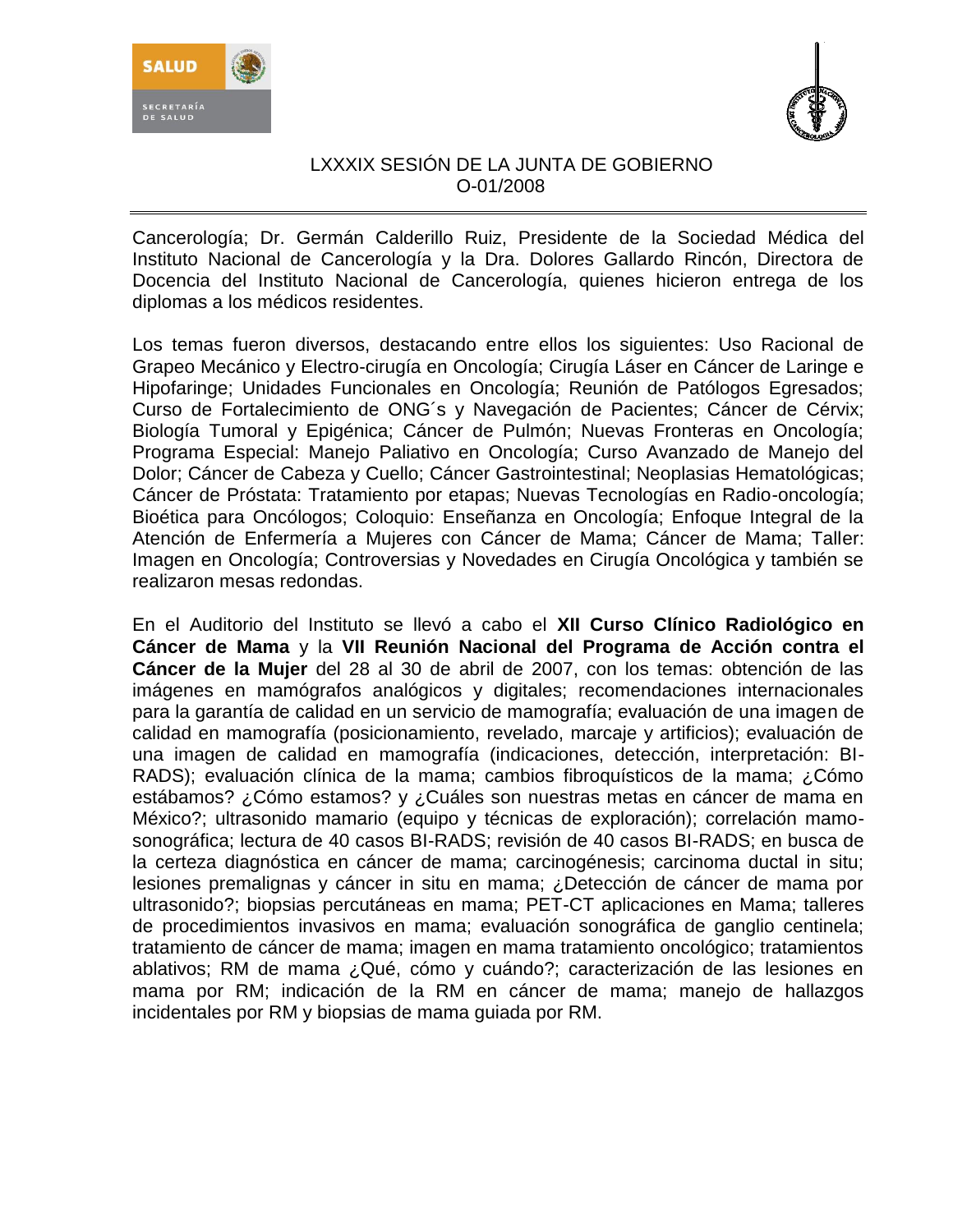



## **Avance del Programa de Trabajo del Director General**

Hay 118 residentes; 13% extranjeros, y 19 estudiantes en programas de pregrado. Se disminuyó el número de cursos con el objetivo de optimizar la calidad de los mismos. Junto con el Instituto Politécnico Nacional se propuso al INCan como la sede para una Maestría en Investigación Clínica y se han iniciado pláticas con el Instituto Nacional de Salud Pública para que el INCan sea una de las sedes de Epidemiología Clínica de dicho Instituto.

Se ha instrumentado una biblioteca virtual y la incorporación de cursos universitarios en Metodología de la Investigación, Epidemiología, Bioestadística y Biología Molecular.

## **Información (INFOCÁNCER)**

Uno de los objetivos de esta Dirección General fue establecer una mejor fuente de información. Tengo el gusto de informar a esta H. Junta de Gobierno, que hemos creado un Centro de Información en el INCan. Dicho Centro tiene como objetivo sistematizar la información de cáncer a pacientes, sus familiares y el público en general. No pretende sustituir la consulta médica, su misión es apoyar a toda aquella persona que requiera información sobre ayuda y orientación sobre generalidades del cáncer, complicaciones del tratamiento, orientación a servicios, etc.

El programa complementa el quehacer del médico y el equipo de salud institucional, al hacer accesible tanto al paciente como a sus familiares la información y los servicios de apoyo que requieren para entender y enfrentar los cambios que se sufren al recibir un diagnóstico de cáncer, a la vez que los acompaña en el "rediseño" de su vida.

Para su presentación se realizó una conferencia de prensa, donde acudieron 33 medios masivos de comunicación. Se hizo una amplia difusión en la TV, radio y prensa. Este sistema de información tiene tres componentes:

- Un sitio en Internet en la dirección electrónica [www.infocancer.org.mx](http://www.infocancer.org.mx/)
- Un número telefónico para solicitar información sobre cáncer, al número 01-800- 2262-371
- Un pequeño Centro de Información en el INCan, donde personal entrenado ex-profeso brinda atención personalizada.

Este Centro de Información no hubiera sido posible, sin el apoyo incondicional técnico y financiero de la American Cancer Society. Hoy es una realidad en el INCan y cumple una tarea pendiente con sus enfermos, familiares y nuestra comunidad.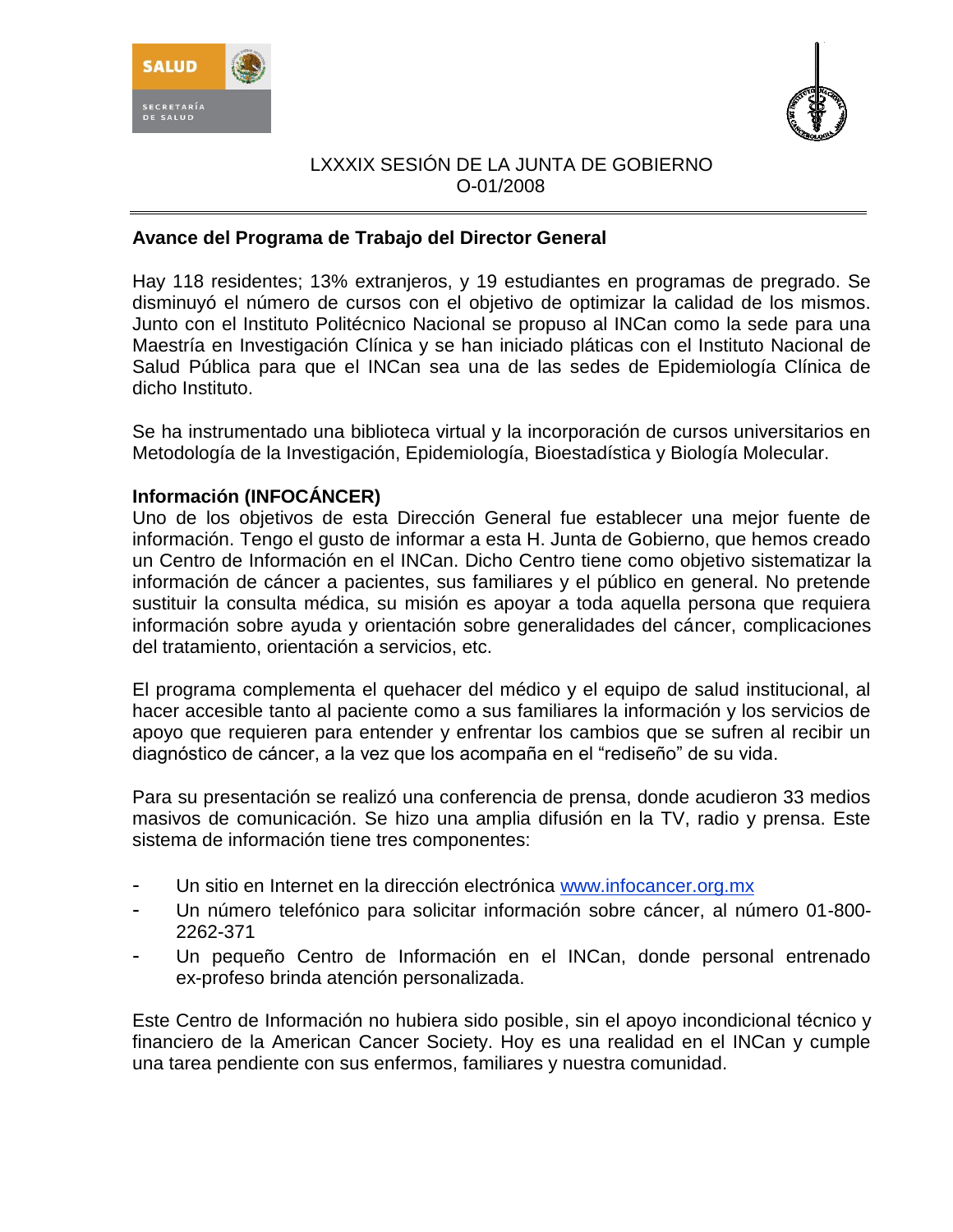



| <b>ASISTENCIA</b>                                 |                |
|---------------------------------------------------|----------------|
| 1) No. de Consultas Otorgadas:                    | 160,800        |
| No. de Preconsultas:                              | 7,015          |
| 2) No. de Casos Nuevos Atendidos:                 | 4,574          |
| 3) No. de Urgencias:                              | 5,280          |
| 4) No. de ingresos hospitalarios:                 | 7,589          |
| 5) Médicos adscritos:                             | 70             |
| Indice No. de Consultas (Programadas +            |                |
| Urgencias) / No. de Médicos Adscritos:            | 2,393          |
| 6) No. de Cirugías:                               | 4,072          |
| No. de Cirugías x Sala x Día:                     | 4072/6/365     |
| Cirugías Menores / No. de Cirugías Mayores:       | 810/3,262      |
| 7) Indice de Cirugías Mayores / No. de Cirujanos: | 3,262/33       |
| 8) Tasa Bruta de Mortalidad Hospitalaria:         | 5              |
| 9) Tasa de Infecciones Nosocomiales:              | 9              |
| 10) Enfermería:                                   | 417            |
| Personal Técnico:                                 | 172            |
| Postécnico:                                       | 127            |
| Licenciatura:                                     | 57             |
| Posgraduados:                                     | $\overline{7}$ |
| 11) Trabajo Social                                |                |
| Indice de No. de Camas / No. de Trabajadores      |                |
| Sociales:                                         | 141/24         |
| No. de Casos Nuevos / No. de Trabajadores         |                |
| Sociales:                                         | 4574/24        |
| 12) Indice de Abasto de Medicamentos:             |                |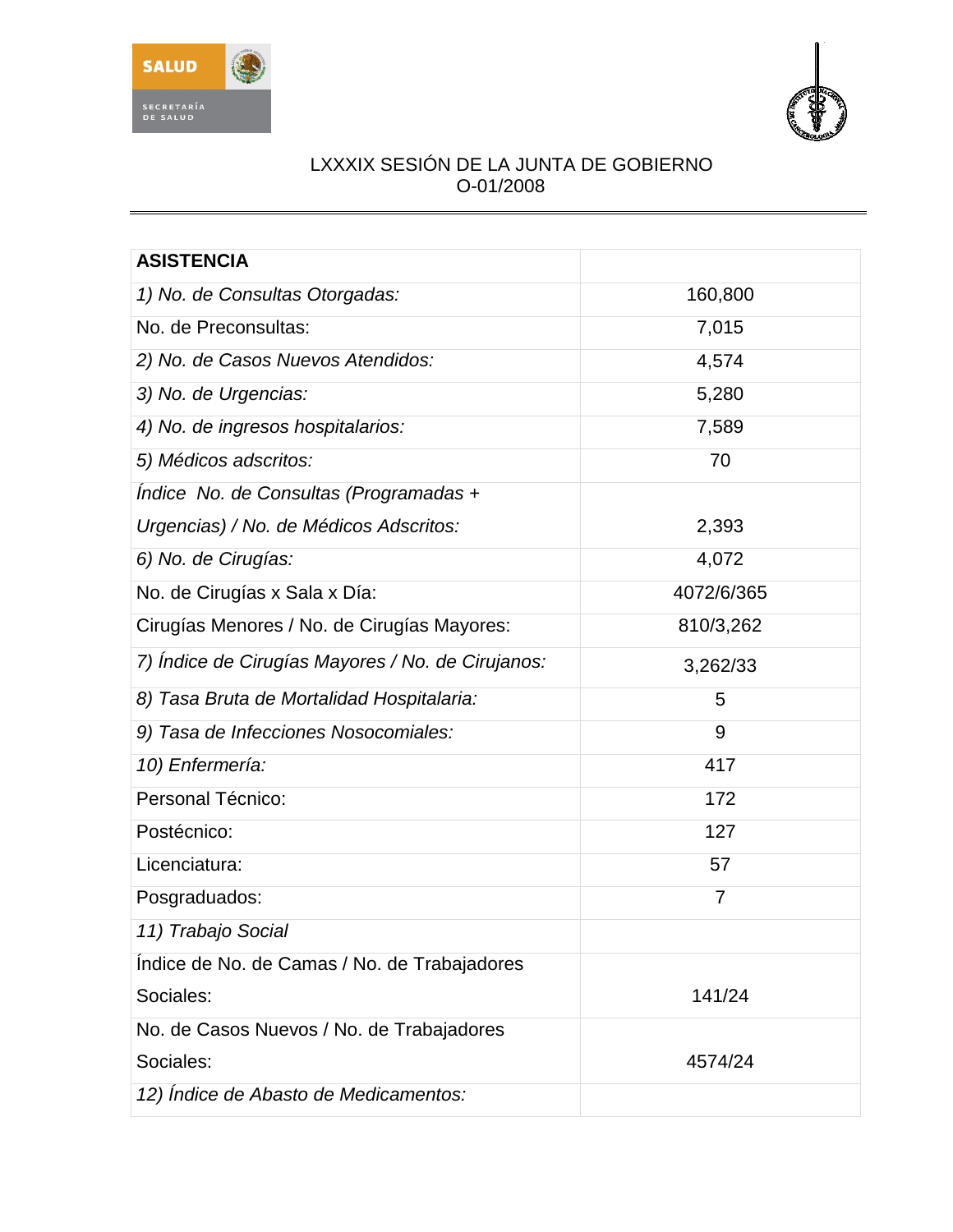



| Farmacia: % Medicamentos Genéricos / %             |                      |
|----------------------------------------------------|----------------------|
| Medicamentos Innovadores:                          | 0/100                |
| % de Medicamentos Adquiridos por Licitación (vs.   |                      |
| Adjudicación directa):                             | 97%                  |
| 13) Grupos de Apoyo a Pacientes Constituidos       |                      |
| (denominación del grupo):                          | 2                    |
| 14) % de Ocupación Hospitalaria:                   | 64.5                 |
| Promedio de Días de Estancia en Hospitalización:   | 4.9                  |
| 15) No. de Estudios de Imagen (CT, RM, PET):       | 21,848 2,952 y 1,512 |
| 16) No. de Estudios de Laboratorio:                | 1,089,298            |
| 17) Transfusiones de Sangre y Hemoderivados:       | 8,387                |
| 18) No. de Estudios de Laboratorio Especializados: | 772,211              |
|                                                    |                      |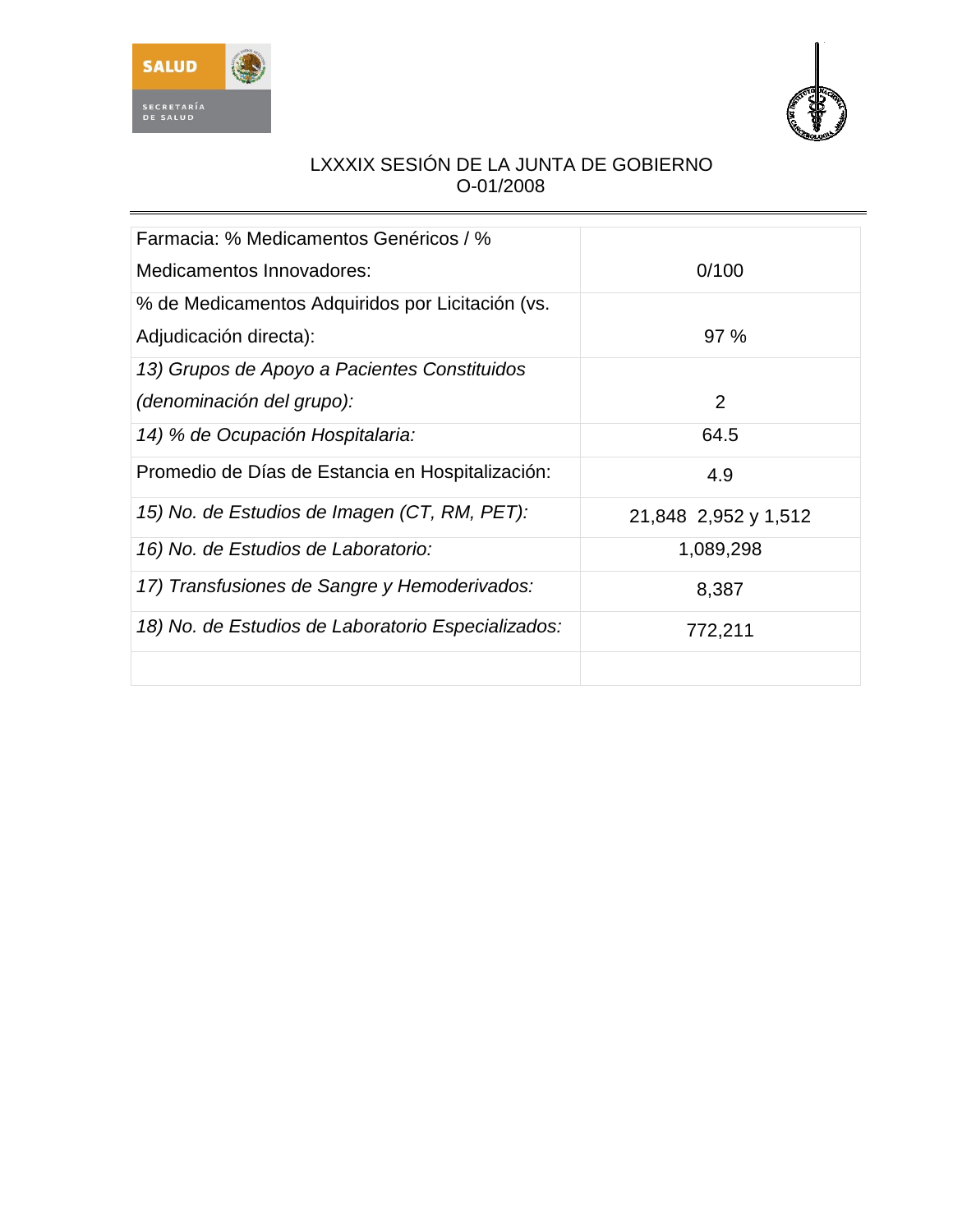



# **ASPECTOS CUALITATIVOS:**

En el numeral 1: El total de consultas otorgadas es la sumatoria de: No. de preconsultas 7,015, No de casos atendidos 4,574 y las consultas subsecuentes 149,211.

En el numeral 6: El cálculo es el número de cirugías entre las salas entre los días.

En el numeral 10: Las plazas de enfermería autorizadas 417, se componen de: personal técnico, enfermeras generales 172 y enfermeras especialistas 127, Postécnico 7, Licenciatura 57, Posgraduados 7, 1 con maestría, 40 Auxiliares y 6 plazas vacantes.

En el numeral 13: Los Grupos de Apoyo son: La Sociedad Mexicana de Psicooncología y la Clínica del Tabaquismo.

En el numeral 18: Los estudios de laboratorio son: Na K cloro, Pruebas de funcionamiento hepático, Química ósea, Encimas, Marcadores tumorales, coagulación, Cultivos y antibiogramas, coproparasitoscopicos, otros.

En el período enero-diciembre del 2007, se otorgaron un total de 160,800 consultas, 1% menor a las 162,000 programadas y 2% superior a las del 2006 (158,360).



Del total de consultas, 7,015 fueron preconsultas, 11% menor a la cifra programada (7,926) y 7% inferior a lo realizado en el 2006 (7,509); se abrió expediente clínico a 4,574 pacientes, 2% menor respecto al período del 2006 (4,686). Los 4,574 pacientes provinieron de los mecanismos de referencia y contrarreferencia. El 11% fue referido de diversos centros de salud; el segundo nivel de atención envió al 30%; el tercer nivel 13%; el ISSSTE 0.5%; el IMSS 0.8%, el ISSEMyM 0.2% y médicos particulares refirieron el 40% (1,849 pacientes) y otros el 4.5%.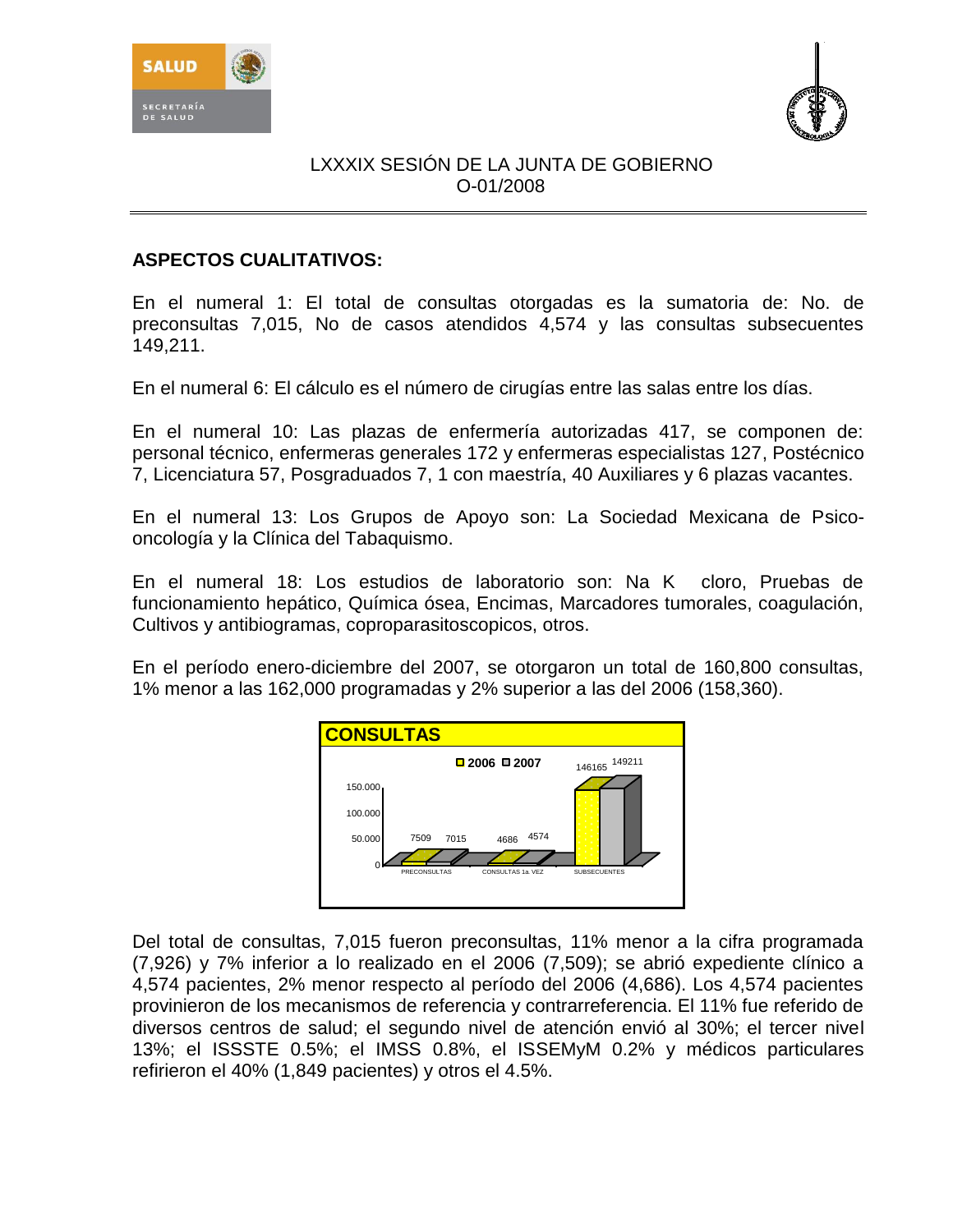



El Instituto distribuyó 2,441 pacientes después de la preconsulta, sin apertura de registro clínico: a centros de salud el 13%; a hospitales generales el 27%; a diferentes instituciones de tercer nivel el 14%; al IMSS el 1.7%; al ISSSTE el 0.9%; el ISSEMyM el 0.8% y el 42.6% regresaron a su lugar de origen con los médicos que inicialmente los habían remitido al Instituto.

El 28% de los pacientes atendidos procedió del Distrito Federal; el restante 72% del interior de la República, principalmente de los Estados de México, Hidalgo y Puebla.

El cáncer mamario y cérvico-uterino, ocuparon los dos primeros lugares como causa de consulta de primera vez y de hospitalización y en la mortalidad el cáncer mamario, leucemias y linfoma no hodkin.

De la población atendida, el 64% fueron mujeres y el 36% hombres; de acuerdo a su condición socioeconómica el 88% correspondió a la escala más baja según la clasificación del Departamento de Trabajo Social (nivel 1 a 3) y el 12% a la más alta (nivel 4 a 6); ésto ratifica que la Institución cumple con su objetivo eminentemente social.

El número de egresos hospitalarios fue de 7,457, 2% menos que los 7,571 programados y similar a la cifra alcanzada el año anterior (7,491). Del total, 6,984 fueron por mejoría; 75 por alta voluntaria y 398 defunciones. El índice de letalidad hospitalaria fue de 5%, resultado del total de defunciones entre el de egresos, similar al mismo período del 2006 (5%).

Se practicó necropsia en 40 casos que equivalen al 10% del total de personas fallecidas (398), 5% mas que en el mismo período del año anterior (5%).



El promedio de días estancia fue de 4.9 días, con índice promedio de ocupación hospitalaria de 64.5%, superior al 63.6% obtenido en el 2006; el índice de rotación de camas fue de 53 egresos por cama, cifra superior a la alcanzada en el mismo lapso del 2006 (51).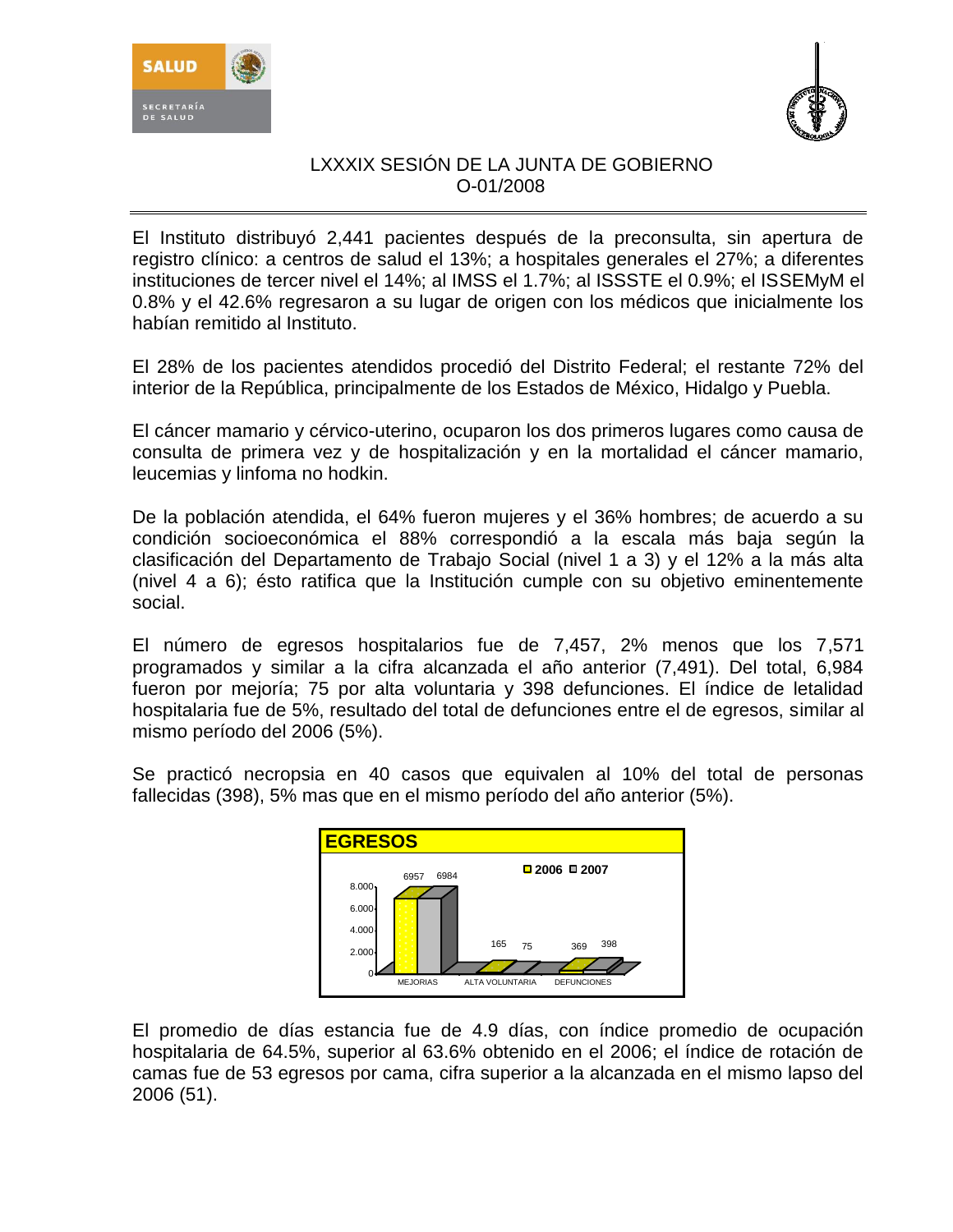



En los últimos años, se ha incrementado el número de proveedores al área de hospitalización. Ello obedece, al mayor número de quirófanos; aplicaciones de braquiterapia; aplicación de I-131, principalmente a pacientes de otras instituciones; la organización de una Unidad de Atención Inmediata y finalmente, al alto número de pacientes neutropénicos que requieren habitaciones aisladas.

Las 146 camas censables con que contaba el Instituto, han disminuido a 141 debido a ajustes en el servicio de Medicina Hiperbárica y a la Unidad de Quimioterapia en Hospitalización; sin embargo, de las 141 camas, únicamente se cuenta con 130 camas funcionales, debido a que 11 habitaciones de dos camas cada una, se utilizan por el momento para pacientes neutropenicos que requieren aislamiento.

Se otorgó atención de urgencias a 5,280 pacientes, cifra menor en un 4% respecto a la meta programada (5,488) y similar a la cifra obtenida en el 2006 (5,258).

Se realizaron 4,072 intervenciones quirúrgicas, cantidad superior en 6% respecto a la programada (3,858) y 11% mayor a la cifra alcanzada el año anterior (3,669). Del total, corresponden a cirugía mayor 3,262 (80%) y 810 (20%) a cirugía menor.

La Subdirección de Servicios Auxiliares de Diagnóstico y Tratamiento realizó por medio del Laboratorio Clínico 1'089,298 estudios, cifra similar a los 1'092,499 programados y 5% superior a los del año anterior (1'040,428). Del total de exámenes, el 31% se practicó a pacientes hospitalizados.

El banco de sangre atendió a 13,931 disponentes; se obtuvo un total de 9,108 unidades que se fraccionaron en diferentes componentes sanguíneos para transfundir un total de 8,387 unidades. Se practicaron 1,589 aféresis para la obtención de plaquetas y células monoclonales periféricas.

Radiodiagnóstico efectuó 35,297 estudios, 5% menor a los 37,091 programados y 4% inferior a los del año anterior (36,792).

Ultrasonografía realizó 5,787 estudios, cifra inferior en 11% respecto a la programada que fue de 6,505 y 6% menor que la obtenida en el 2006 (6,181).

En tomografía axial computada se efectuaron 21,848 estudios, cifra superior en 6% respecto a la programada que fue de 20,571 y 7% mayor a la obtenida en el 2006 (20,438).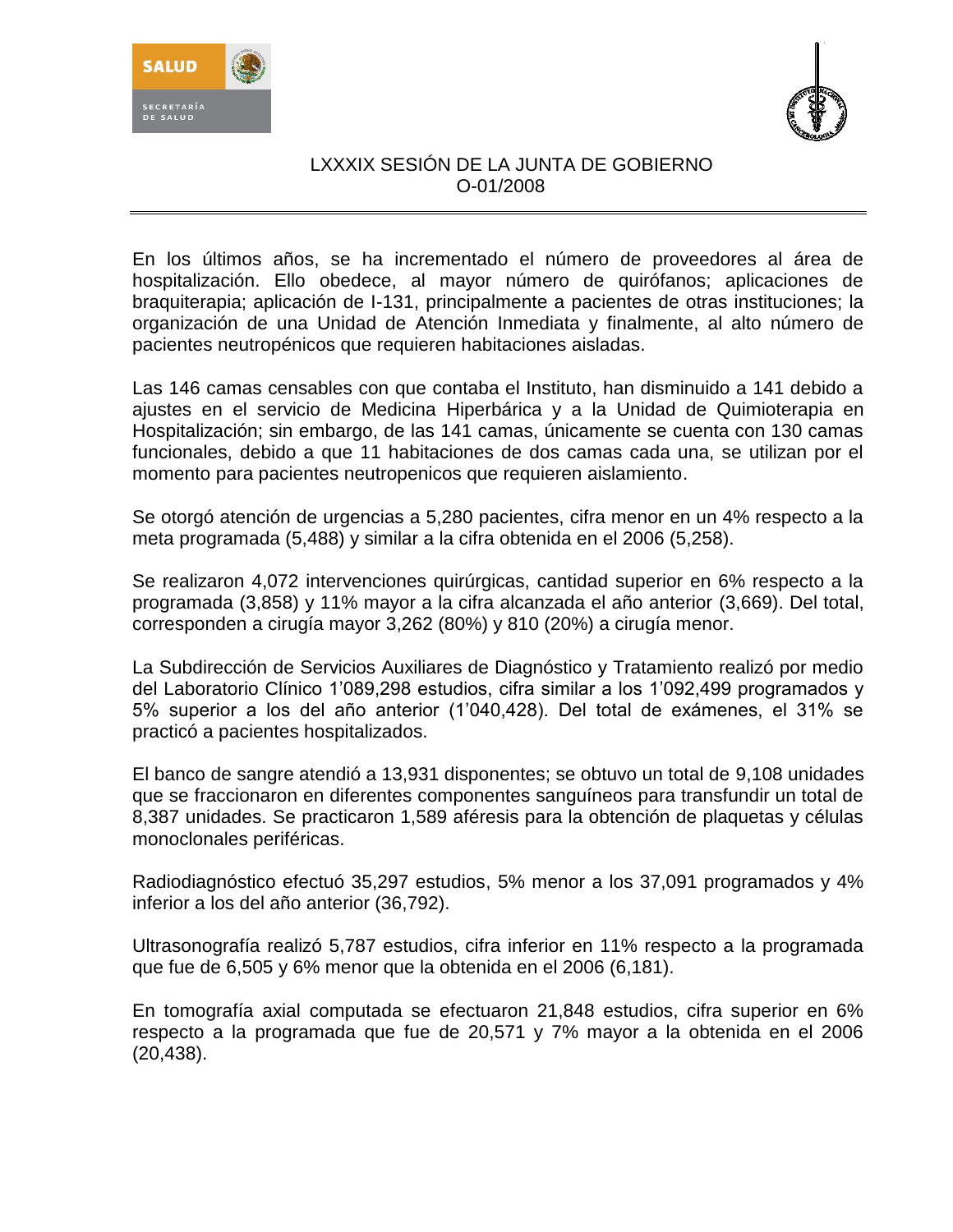



En resonancia magnética se efectuaron un total de 2,952 estudios, de los cuales 2,384 corresponden a pacientes externos y 568 a pacientes hospitalizados. Asimismo, fueron atendidos un total de 2,993 pacientes, de los cuales 2,459 corresponden a pacientes externos y 534 pacientes hospitalizados.

Fueron administradas 24,139 aplicaciones de quimioterapia, 5% superior a las 22,980 programadas y 7% mayor a la cifra del 2006 (22,566).

El Departamento de Radioterapia suministró un total de 43,050 sesiones, mayor en un 6% a las 40,698 previstas y 15% superior a la cifra alcanzada en el 2006 (37,369).

En rehabilitación se efectuaron 64 sesiones, 33% mayor a la cifra programada (48) y 36% superior a la alcanzada en el mismo período del 2006 (47). Se atendió a 2,386 pacientes mastectomizadas.

Patología efectuó un total de 37,038 estudios, integrados por 16,680 citologías exfoliativas, 20,318 estudios histopatológicos y 40 autopsias, similar a la cifra programada (37,032) y 1.0% superior a lo realizado en el 2006 (36,828).

El Departamento de Medicina Nuclear efectuó un total de 7,258 estudios y aplicaciones, 28% más que la cifra programada (5,688) y 37% superior a la cifra obtenida en el 2006 (5,300).

Durante el ejercicio del 2007, en la Unidad de Trasplante de Médula Ósea, se realizaron 8 transplantes alogénicos y 7 transplantes autólogos.

## **Avance del Programa de Trabajo del Director General**

#### **Descentralización**

A solicitud expresa de los Centros Estatales de Cancer se continúa el entrenamiento a enfermeras en vías vasculares y quimioterapia, técnicos en radioterapia y radioterapeutas, también se ha capacitado a personal de Trabajo Social. Los estados que se han apoyado, entre otros, son: Nayarit, Tamaulipas, Estado de México, Veracruz y Campeche.

## **Preconsulta**

Se continúa la búsqueda en mejorar la atención médica. En el área de Preconsulta además de habilitar un espacio, los pacientes pueden hacer el pago de este servicio en cualquier sucursal de Banamex. Ello permite agilizar los trámites y que el paciente no entré a las instalaciones del INCan, reduciendo así la congestión de espacios al interior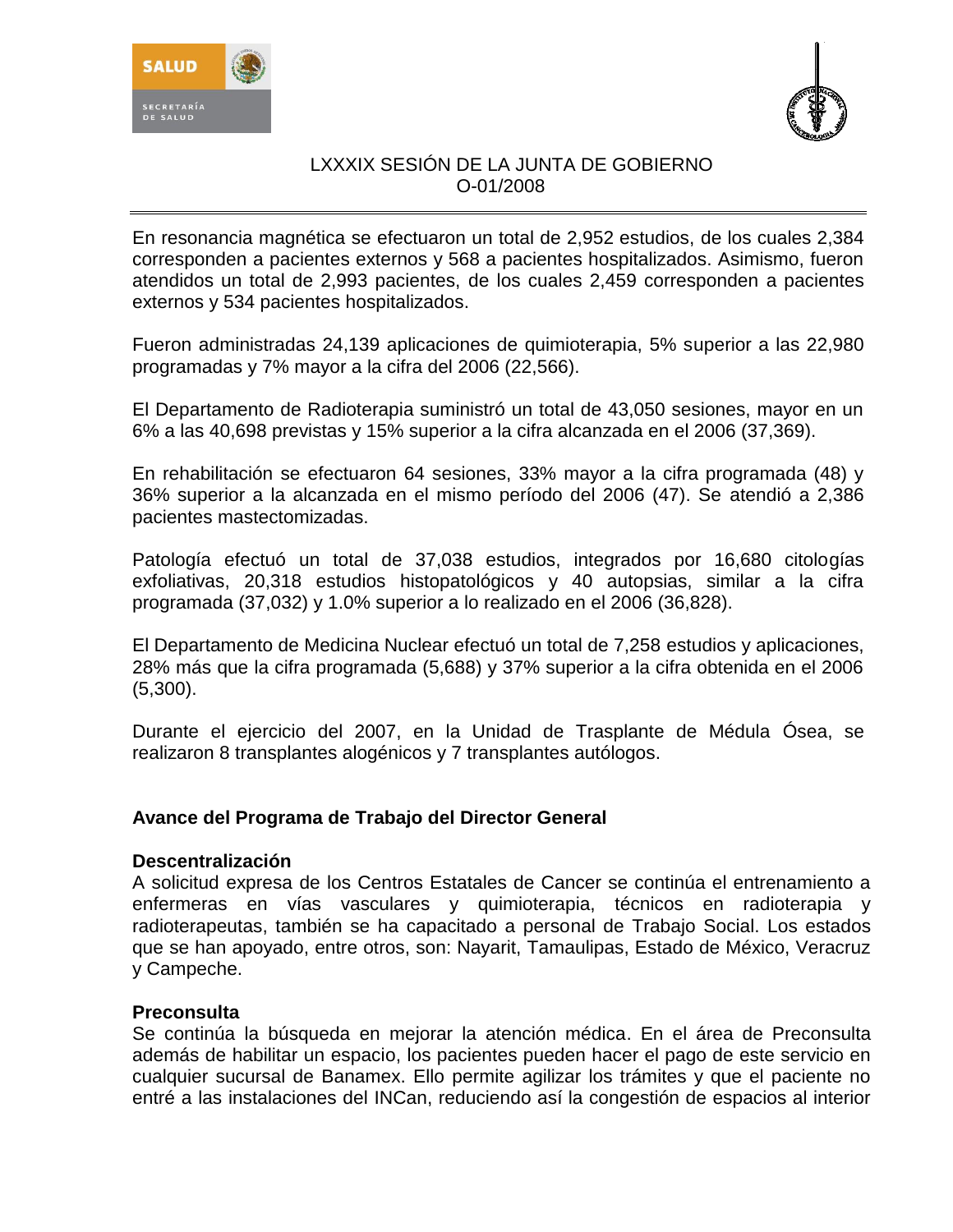



del Instituto. Diariamente se otorgan 25-30 consultas en el Consultorio No. 1. Además, el día lunes se atienden de 15-20 pacientes con patología mamaria.

Con la incorporación de cáncer de mama al Seguro Popular, se decidió abrir el turno vespertino para pacientes en control de esta enfermedad por más de cinco años. Se estimo que son más de 10,000 pacientes al año.

Estas acciones han permitido cumplir una de los objetivos del Plan de Trabajo de la Dirección, el optimizar los tiempos de consulta, descongestionar las salas de espera, y por ende mejorar la calidad de la atención médica de este Instituto.

#### **Guías de manejo**

Se concluyó y publicó el Manual de Procedimientos del INCan que señala el manejo oncológico establecido por los diferentes servicios de este Instituto. Se publicaron 3000 números, mismos que han sido distribuidos en todo el Sector Salud.

Se propone realizar una nueva edición de estas guías de manejo a la luz de los nuevos lineamientos basados en evidencia. Además, con el Convenio existente entre el INCan y el MD Anderson, se intentará publicar guías conjuntas en español para su difusión en todos los países de habla hispana. Ello permitirá la permanente actualización de los médicos adscritos en las diferentes especialidades.

## **Atención a Pacientes**

Se modificaron y reorganizaron los horarios de la consulta para disminuir tiempos de espera y saturación de espacios, así como los pagos en cajas. En este último semestre, se instrumentó un mecanismo para que el paciente al salir del consultorio lleve consigo un ticket que indique el monto total que debe de pagar para sus estudio. Esto permitió disminuir en más del 50% las filas para pagos y los tiempos de espera.

#### **Equipamiento**

En los dos últimos años, se han invertido más de \$250.0 millones para el equipamiento del INCan; esto incluyó todas las áreas sustantivas, destaca el nuevo bunker y acelerador lineal, así como el equipo PET-CT, la adquisición de un tomógrafo dedicado para simulación y el cambio del cabezal de uno de los aceleradores lineales para RT conformal, el INCan tiene sin duda la mejor Unidad de Radioterapia de América Latina, y se cumple con uno de los objetivos centrales señalados en el Programa de Trabajo.

En el 2007, se continuó con el equipamiento del Instituto, llevando a cabo la actualización del equipo de Resonancia Magnética con un sistema signal excite to HDX ugrade 1.5T, la adquisición de citometro de flujo para el Banco de Sangre; camas para cuidados críticos en Radioterapia; estaciones para inclusión macrológica en Patología;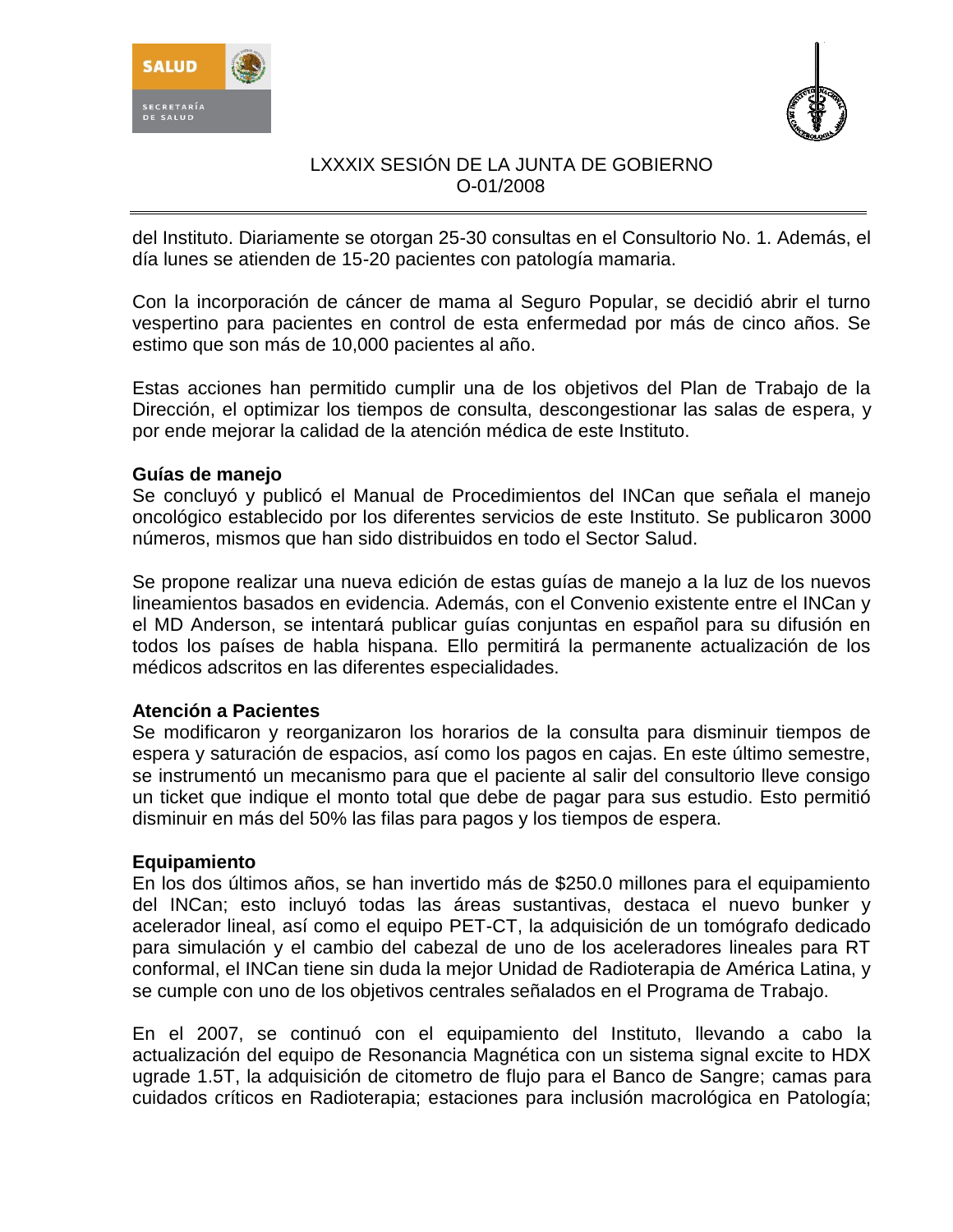



un ultrasonido endoscopico para el servicio de Endoscopia; estaciones de ventilación para cuidados críticos y ventiladores volumétricos en Cirugía; equipo de resección transuretral y visualización; endoscopio para el servicio de Urología y broncoscopios flexibles para el servicio de Neumología, entre otros.

#### **INCaNet**

El expediente electrónico en el INCan es una realidad y es un objetivo cumplido. Hay más de 400 computadoras en red para tener acceso al expediente electrónico, todos los servicios de laboratorio, patología y RX están incluidos en dicho expediente. La Comisión Coordinadora de los Institutos Nacionales de Salud y Hospitales de Alta Especialidad, ha externado su interés en darlo a conocer en otros INSalud y Centros Hospitalarios.

Finalmente, el expediente electrónico del INCan ha sido una pieza fundamental para la mejora de la calidad de la atención médica, que es también uno de los objetivos de esta Dirección.

## **Seguro Popular**

Se instrumentó la incorporación del Seguro Popular al INCan como parte de sus actividades sustantivas y con el objetivo de mejorar la calidad de atención médica de los pacientes del Instituto. Para ello, se estableció un Comité Técnico que definió el manejo protocolizado de estos pacientes y un Comité Técnico Financiero para establecer los costos de dichos esquemas de manejo. Este esfuerzo incluyó cáncer de cérvix uterino y cáncer de mama; durante el período que se informa se han incorporado 548 pacientes con cáncer de cérvix uterino y 650 con cáncer de mama a este programa.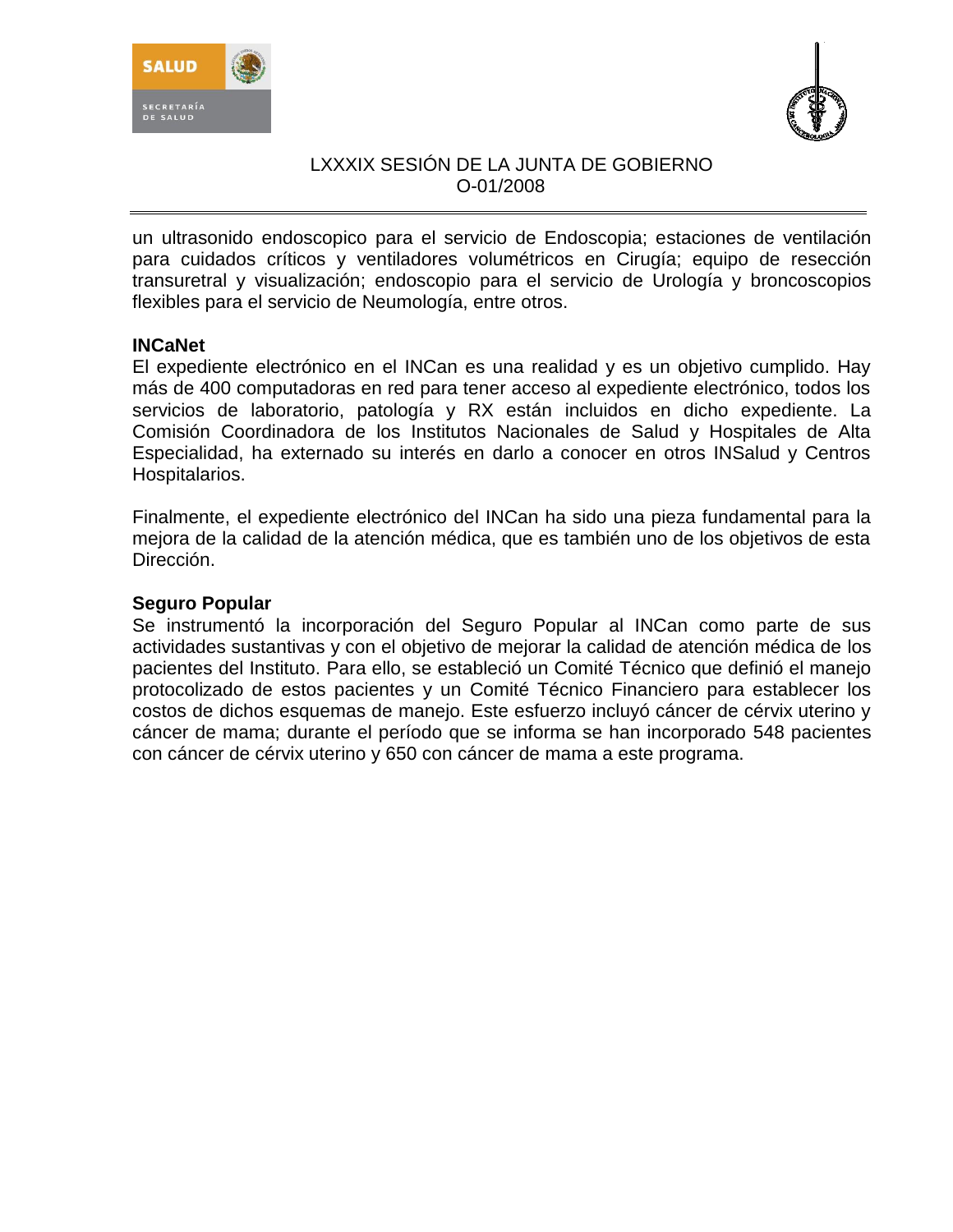



| <b>ADMINISTRACIÓN</b>                             |             |
|---------------------------------------------------|-------------|
| 1) Presupuesto Federal \$                         | 506,267,079 |
| 2) Recursos Propios $$$                           | 173,072,446 |
| 3) Recursos de Terceros \$                        | 8,764,652   |
| 4) % del Presupuesto Total Destinado a Capítulo   |             |
| 1000 y Pago de Honorarios:                        | 49.4        |
| 5) % del Presupuesto a Gastos de Investigación:   | 5.1         |
| (Suma de Capítulos 2000, 3000, 4000, 5000 y 6000) |             |
| 6) % del Presupuesto a Gastos de Asistencia:      | 45.5        |
| (Suma de Capítulos 2000, 3000, 4000, 5000 y 6000) |             |
| 7) No. de Plazas Laborales:                       | 1,563       |
| % del Personal Administrativo:                    | 10%         |
| % del Personal de Áreas Sustantivas:              | 82%         |
| % del Personal de Apoyo (limpieza, mantenimiento, |             |
| vigilancia, jardinería, etc.):                    | 8%          |
| 8) No. de Plazas de Pago por Honorarios:          | 8           |
|                                                   |             |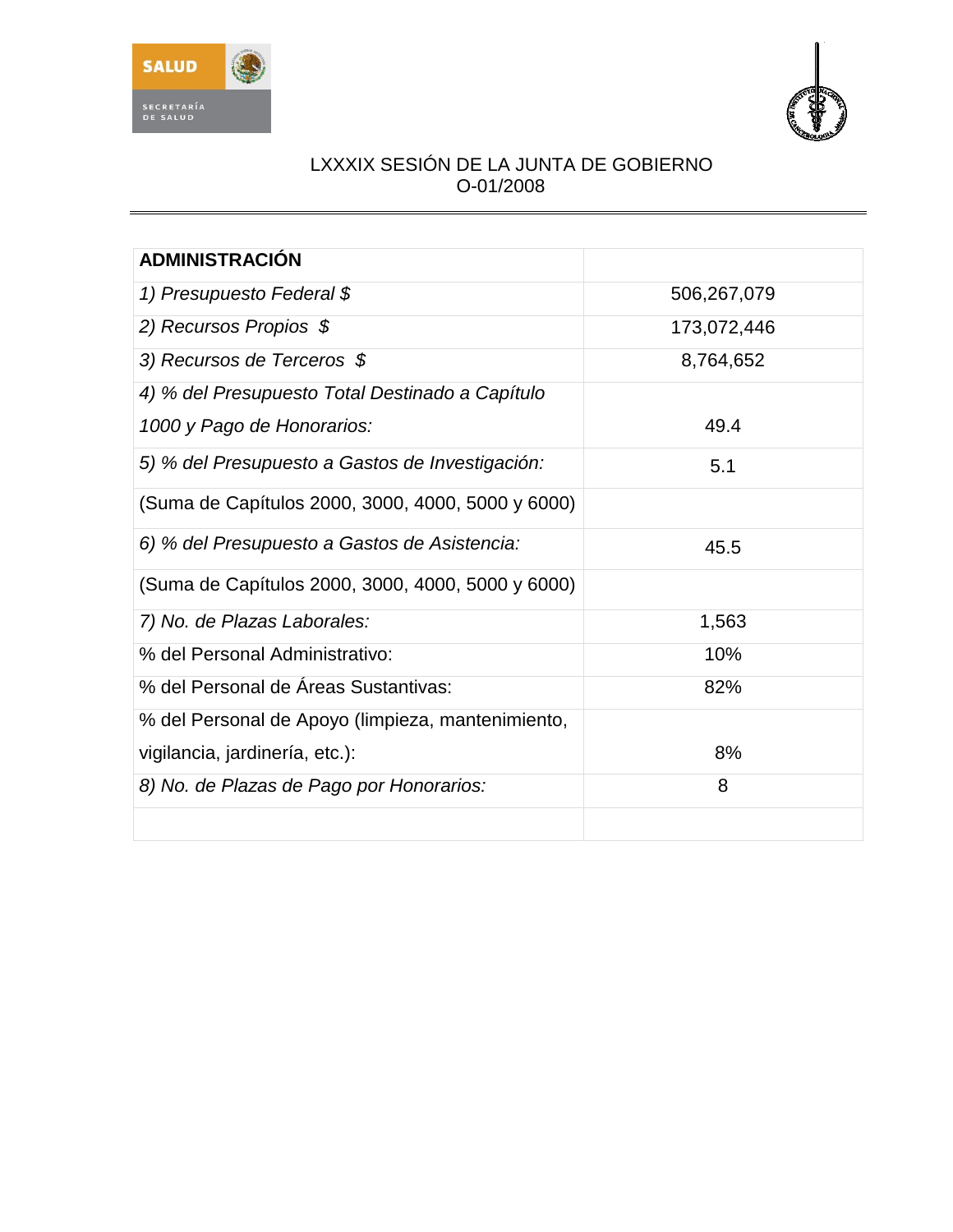



# **ASPECTOS CUALITATIVOS**

El punto1, referente al presupuesto federal, se refiere al presupuesto ejercido (no incluye presupuesto devengado no pagado).

El puntos 5, referente al porcentaje de gastos de investigación, incluye las actividades de investigación y docencia. Asimismo, no incluye presupuesto autorizado en gasto de inversión, correspondiente al Fideicomiso del Sistema Nacional de Protección en Salud (Fondo de Protección contra gastos catastróficos/tabaco), no recibidos.

El punto 6, referente al porcentaje del presupuesto a gastos de asistencia, incluye las actividades de atención médica y las de apoyo administrativo.

Las cifras se actualizaron para efectos de presentación en Junta de Gobierno y son preliminares antes del Dictamen de Auditor Externo y presentación de la Cuenta de la Hacienda Pública Federal 2007.

| <b>NOMBRE DEL INDICADOR</b>                                            | <b>FORMULA INDICADOR</b>                                | <b>PROGRAMADA</b> | <b>ALCANZADA</b> |
|------------------------------------------------------------------------|---------------------------------------------------------|-------------------|------------------|
| <b>EGRESOS</b><br><b>HOSPITALARIOS</b><br><b>POR</b>                   | <b>PACIENTES</b><br><b>QUE</b><br>EGRESAN<br><b>POR</b> | 6,700             | 6,984            |
| <b>MEJORÍA</b>                                                         | Mejoría                                                 |                   |                  |
|                                                                        | <b>TOTAL DE PACIENTES QUE EGRESAN</b>                   | 7,200             | 7,457            |
|                                                                        | <b>INDICADOR</b>                                        | 93.1              | 93.7             |
| <b>EFICIENCIA</b><br><b>FN</b><br><b>TERMINAL</b><br>I A               | <b>PERSONAS</b><br><b>QUE</b><br><b>RECIBIERON</b>      | 400               | 400              |
| <b>FORMACIÓN</b><br>DE<br><b>RECURSOS</b>                              | CONSTANCIA DE CONCLUSIÓN DE SU                          |                   |                  |
| <b>HUMANOS PARA LA SALUD</b>                                           | FORMACIÓN                                               |                   |                  |
|                                                                        | PERSONAS INSCRITAS                                      | 400               | 400              |
|                                                                        | <b>INDICADOR</b>                                        | 100.0             | 100.0            |
| PRESTADORES DE SERVICIOS<br>DE                                         | <b>PRESTADORES</b><br>DE<br><b>SERVICIOS</b><br>DE      | 3.900             | 4.937            |
| <b>CAPACITADOS</b><br>Y/O<br>SALUD.                                    | SALUD<br><b>QUE</b><br>CONCLUYERON<br>I A               |                   |                  |
| ACTUALIZADOS EN<br>MATERIA<br>DEI                                      | CAPACITACIÓN Y/O ACTUALIZACIÓN                          |                   |                  |
| <b>SALUD</b>                                                           | PRESTADORES<br><b>SERVICIOS</b><br>DE 1<br>DE           | 3.900             | 4.937            |
|                                                                        | <b>SALUD</b>                                            |                   |                  |
|                                                                        | <b>INDICADOR</b>                                        | 100.0             | 100.0            |
| <b>PRODUCTIVIDAD EN INVESTIGACIÓN ARTÍCULOS CIENTÍFICOS PUBLICADOS</b> |                                                         | 75                | 120              |
| <b>EN SALUD</b>                                                        | <b>TOTAL DE INVESTIGADORES</b>                          | 33                | 34               |
|                                                                        | <b>INDICADOR</b>                                        | 2.3               | 3.5              |
| CONSERVACIÓN Y MANTENIMIENTO                                           | NÚMERO DE OBRAS DE CONSERVACIÓN                         | 1.0               | 1.0              |
| DE LA INFRAESTRUCTURA FÍSICA                                           | Y MANTENIMIENTO X 100                                   |                   |                  |
|                                                                        | NÚMERO DE OBRAS PROGRAMADAS                             | 1.0               | 1.0              |
|                                                                        | <b>INDICADOR</b>                                        | 100.0             | 100.0            |

#### **a) Cumplimiento de metas de programas sustantivos**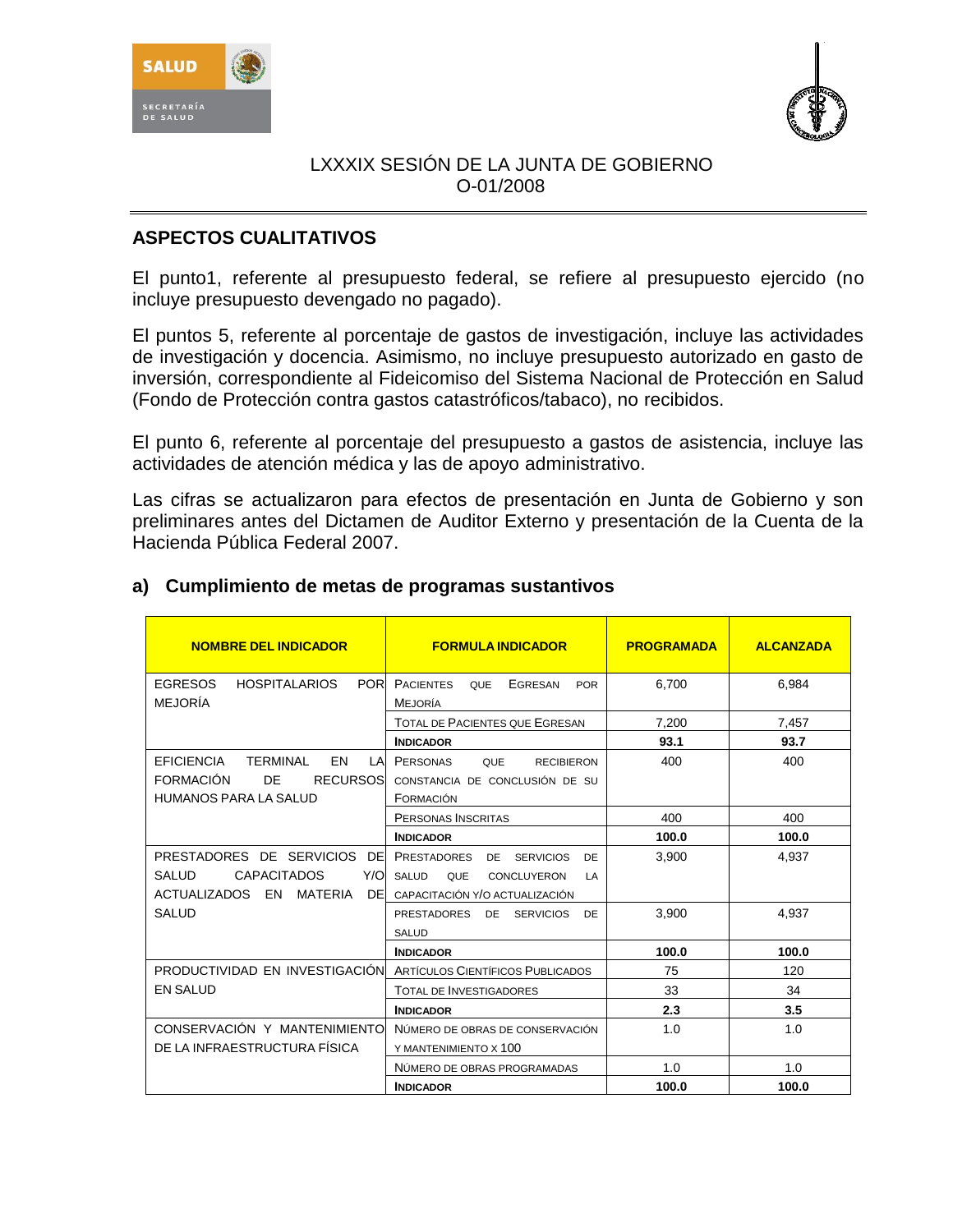



La meta "Garantizar la calidad y eficacia de la atención integral a la salud", en su indicador denominado: Egresos hospitalarios por mejoría, presenta una variación de 0.6% mayor a lo programado; por lo que se refiere a la meta "Fortalecer la inversión en la formación y capacitación de recursos humanos para la salud", el indicador Eficiencia terminal en la formación de recursos humanos para la salud se cumplió conforme a lo programado y el indicador Prestadores de servicios de salud capacitados y/o actualizados en materia de salud, presenta una variación de 26.5% mayor en las variables alcanzadas acumuladas, debido a la gran asistencia que se tuvo a los cursos programados en el período.

En la meta "Fortalecer la inversión en investigación y la producción de bienes para la salud", el indicador presenta una variación positiva del 1.2%, debido a que se publicaron 45 artículos más a los programados anualmente. Esto se debe al proceso propio de la investigación y al apoyo de la Dirección de Investigación a los autores y al trabajo de búsqueda exhaustiva de artículos publicados a fin de mejorar el registro de la productividad científica del Instituto. La meta "Mejorar las condiciones de operación de la infraestructura física, eficientando la utilización de los bienes muebles e inmuebles, insumos y equipos en las diversas unidades de atención a la salud del país", se cumplió conforme a lo programado.

# **b) Comportamiento presupuestal (cifras en miles de pesos)**

Al cierre del período se tiene un presupuesto autorizado modificado de \$1'331,631.4 de los cuales se ejercieron \$683,359.8, cubriéndose los requerimientos de insumos y servicios que requiere el Instituto para su operación; del presupuesto ejercido \$679,339.5 corresponden a presupuesto pagado y \$4,020.3 de presupuesto devengado.

Se presenta un sub-ejercicio de \$648,271.6, debido principalmente a la inclusión en el presupuesto autorizado de los recursos asignados al Instituto por el Fideicomiso del Sistema Nacional de Protección Social en Salud (Tabaco) por \$594,000.0 que representa el 47% del presupuesto autorizado, el cual se refleja principalmente en los capítulos 5000 Bienes Muebles e Inmuebles y 6000 Obras Públicas; así como \$24,846.2 de recursos propios no captados por Venta de Servicios y \$29,425.4 de recursos propios autorizados no ejercidos.

La captación de ingresos propios ascendió a \$202,497.8 (incluye Disponibilidad Inicial 2007), cifra inferior en \$618,846.2 respecto a los recursos propios modificados autorizados, integrada por recursos propios no captados \$24,846.2 y \$594,000.0 de recursos del Fideicomiso de Protección Social en Salud, no recibidos.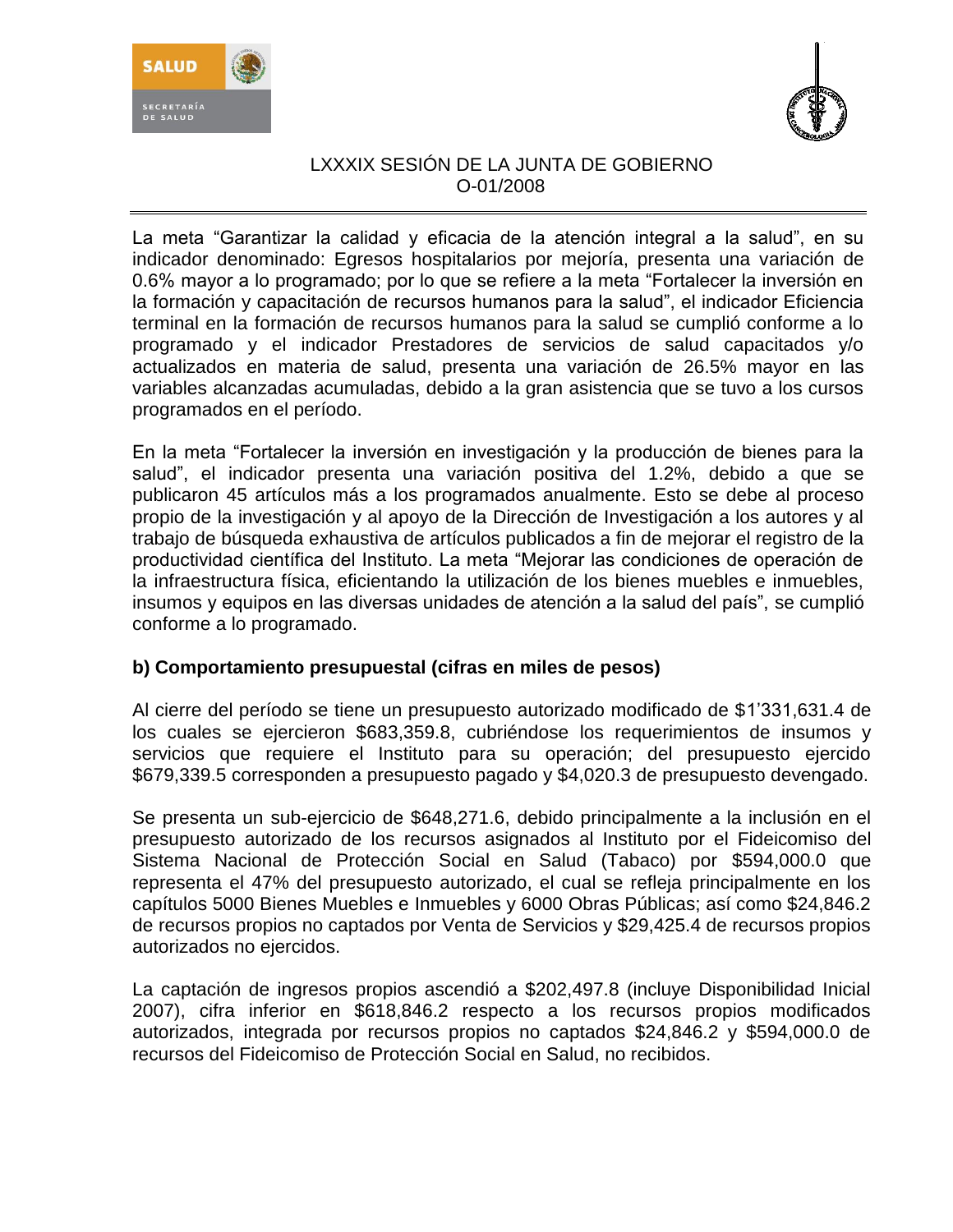



En comparación con el ejercicio 2006, los ingresos propios por Venta de Servicios (sin considerar Disponibilidad Inicial 2007) presentaron un incremento de \$69,322.4, respecto a la captación programada, lo que representa un aumento de 67.2%, esto debido principalmente a la incorporación a partir de mayo de 2007 del programa de Seguro Popular en cáncer de mama.

|                        | <b>Presupuesto</b>              |           |                              |                              |
|------------------------|---------------------------------|-----------|------------------------------|------------------------------|
| Capítulo               | Autorizado<br><b>Modificado</b> | Ejercido  | Variación<br><b>Absoluta</b> | Variación<br><b>Relativa</b> |
| 1000                   | 344.125,5                       | 344.125,5 | 0,0                          | 0,0                          |
| 2000                   | 196.022,1                       | 175.760,5 | $-20.261,6$                  | $-10,3$                      |
| 3000                   | 130.395,0                       | 107.021,6 | $-23.373,4$                  | $-17,9$                      |
| 7000                   | 32,8                            | 32,8      | 0,0                          | 0,0                          |
| <b>Gasto Corriente</b> | 670.575,4                       | 626.940,4 | $-43.635,0$                  | $-6,5$                       |
| 5000                   | 103.034,4                       | 42.272,1  | $-60.762,3$                  | $-59,0$                      |
| 6000                   | 558.021.6                       | 14.147,3  | $-543.874.3$                 | $-97,5$                      |
| Gasto de               |                                 |           |                              |                              |
| <b>Inversión</b>       | 661.056,0                       | 56.419,4  | $-604.636,6$                 | $-91,5$                      |
| Total                  | 1.331.631,4                     | 683.359,8 | $-648.271.6$                 | $-48.7$                      |

A nivel capítulo de gasto se presentó el siguiente comportamiento:

**Capítulo 1000 Servicios Personales**.- Los recursos fiscales modificados ascendieron a \$344,125.5, de los cuales se pagaron \$340,105.2 y \$4,020.3 corresponden a ADEFAS.

**Capítulo 2000 Materiales y Suministros**.- Se tiene un presupuesto autorizado modificado de \$196,022.1, los cuales se integran por \$121,083.4 de recursos fiscales y \$74,938.7 de recursos propios; el presupuesto ejercido fue de \$175,760.5, presentando una variación de \$20,261.6, integrados por \$7,569.3 de recurso propios no captados y \$12,692.3 de recursos propios autorizados no ejercidos.

**Capítulo 3000 Servicios Generales**.- Se tiene un presupuesto autorizado modificado de \$130,395.0, los cuales se integran por \$45,045.7 de recursos fiscales y \$85,349.3 de recursos propios. El presupuesto ejercido al período, fue de \$107,021.6 presentando una variación de \$23,373.4, integrados por \$7,405.3 de recurso propios no captados y \$15,968.1 de recursos propios autorizados no ejercidos.

**Capítulo 5000 Bienes Muebles e Inmuebles**.- El presupuesto autorizado modificado es de \$103,034.4 de recursos propios e incluye \$60,000.0 de recursos del Fideicomiso del Sistema Nacional de Protección Social en Salud (Tabaco). El presupuesto ejercido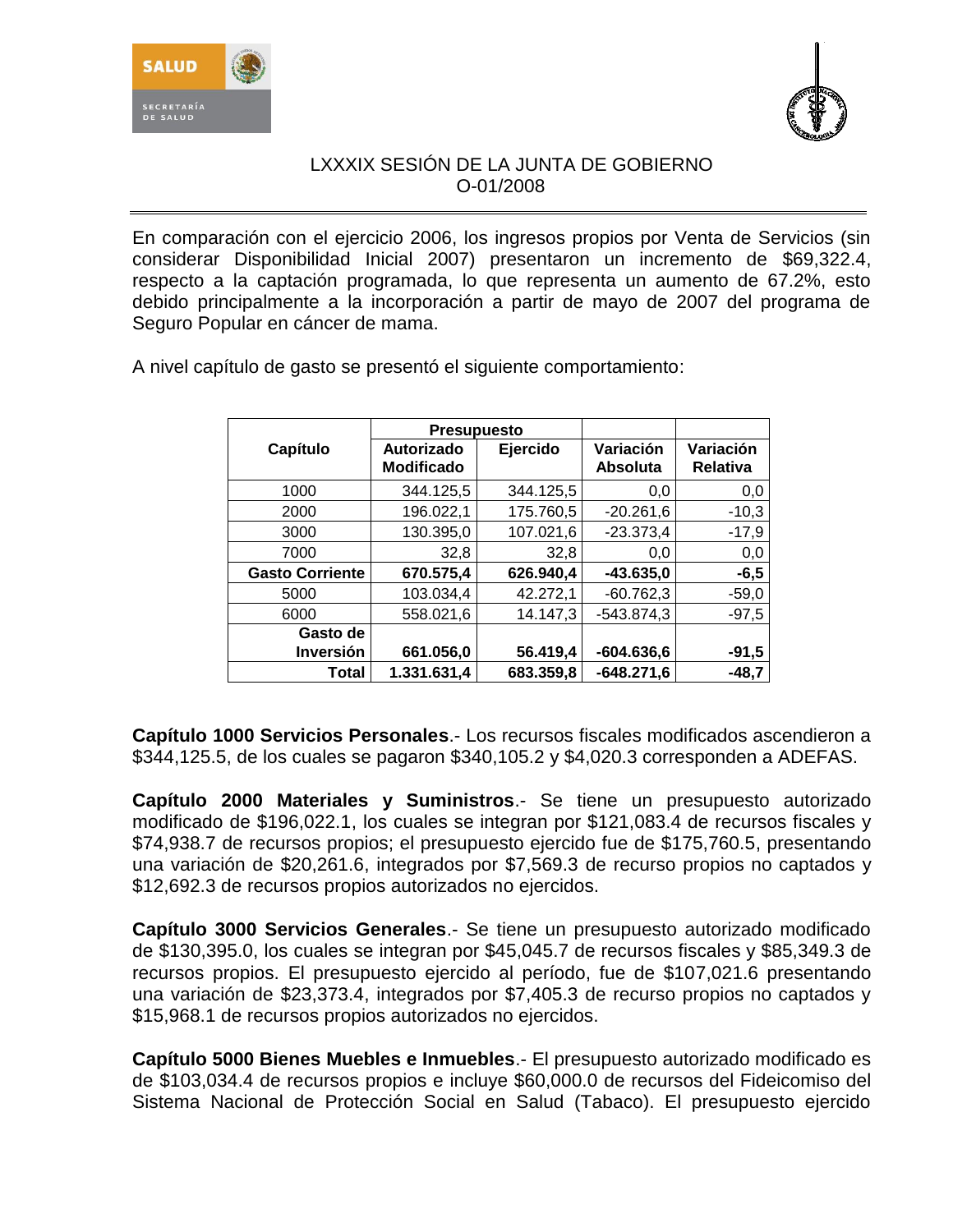



\$42,272.1, presenta una variación de \$60,762.3, integrados por \$60,000.0 de recurso propios no captados del Fideicomiso del Sistema Nacional de Protección Social en Salud (Tabaco) y \$762.3 de recursos propios autorizados no ejercidos.

**Capítulo 6000 Obras Públicas**.- El presupuesto autorizado modificado es de \$558,021.6 de recursos propios, e incluye \$534,000.0 de recursos del Fideicomiso del Sistema Nacional de Protección Social en Salud (Tabaco). El presupuesto ejercido \$14,147.3, presenta una variación de \$543,874.3 integrados por \$534,000.0 de recursos propios no captados del Fideicomiso del Sistema Nacional de Protección Social en Salud (Tabaco) y \$9,871.6 de recurso propios no captados por venta de servicios y \$2.7 de recursos propios autorizados no ejercidos.

**Capítulo 7000 Otras Erogaciones**.- Se tiene un presupuesto autorizado modificado de \$32.8 ejercido en su totalidad.

# **Estados Financieros comparativos**

La información financiera al 31 de diciembre del 2007, muestra cifras previas al efecto de la reexpresión de activos fijos, depreciación e inventarios de conformidad a la Circular NIF-06 BIS "A" emitida por las Secretarías de Hacienda y Crédito Público y de la Función Pública, el cierre definitivo de la Auditoría Externa y la Cuenta de la Hacienda Pública Federal del año 2007.

## **Indicadores Financieros**

Al 31 de diciembre del 2007, la posición financiera del Instituto muestra un índice de Solvencia mediata de \$1.97 (Un peso noventa y siete centavos) por cada peso de adeudo, y una Liquidez inmediata de \$1.02 (Un peso dos centavos), superiores al rango máximo establecido en los indicadores de administración que es de \$1.78 y \$0.89 respectivamente.

## **Balance General (cifras en miles de pesos)**

La disponibilidad neta en bancos e inversiones en valores por \$54,118.0 presenta una disminución neta de \$35,746.0 derivado del Subsidio de Recursos Federales recibidos en enero del 2007 por \$41,069.0 correspondientes al ejercicio 2006, \$506,267.0 del presupuesto autorizado para el período enero-diciembre 2007, para apoyo de gastos de operación y \$172,431.0 por recursos autogenerador del Seguro Popular y otros aplicados al cumplimiento de compromisos contraídos al 31 de diciembre del 2006 y los contraídos en el período enero-diciembre del 2007.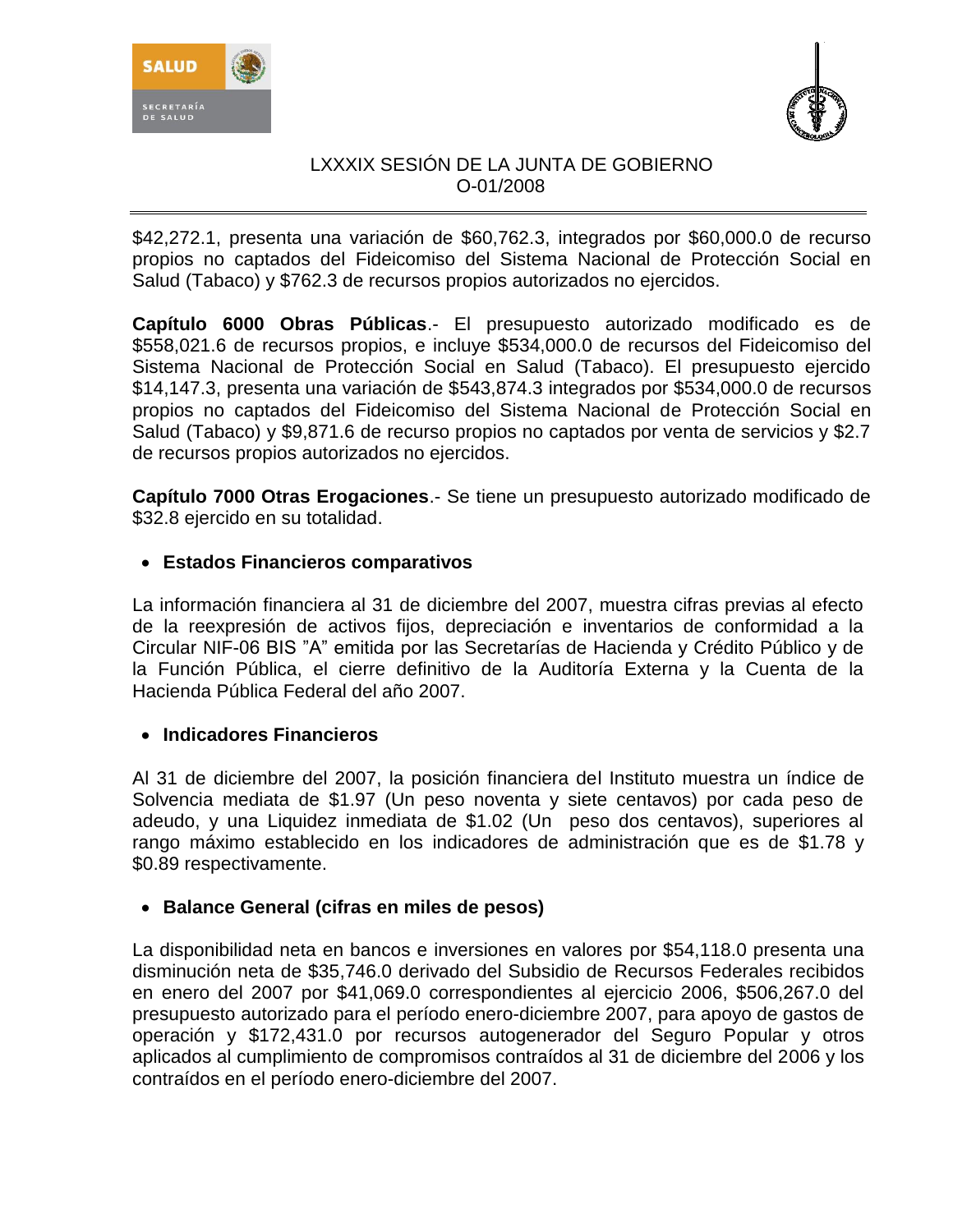



Documentos por Cobrar (cartas compromiso) al mes de diciembre del 2007 asciende a \$17,826.0 e incluye saldos de los años 2004, 2005 y 2006 por \$6,211.0; asimismo, presenta un incremento neto de \$953.0 debido al efecto de cobro y aceptación de nuevas cartas compromiso en el período enero-diciembre del 2007 y la aplicación en abril pasado por la cancelación de saldos considerados como irrecuperables, por un importe de \$6,511.0 y \$3,609.0 en octubre del mismo año por acuerdo autorizado por la H. Junta de Gobierno del INCan.

El 10 de septiembre de 2007, se envió al Órgano Interno de Control en el INCan, reporte con corte al 31 de julio 2007 de Cartas Compromiso por un monto de \$5,448.0 habiendo sido validado para solicitar acuerdo de cancelación en la próxima Junta de Gobierno.

La reserva para la estimación de cuentas incobrables, presenta un saldo de \$14,260.0 y refleja una disminución de \$762.0 por el efecto en el registro de la provisión mensual estimada, derivado de la experiencia tenida por la dificultad para la recuperación de esta cartera otorgada a pacientes de Población Abierta, por lo que el saldo al final del mes de diciembre del 2007 muestra estar en condiciones de absorber la cancelación de cartas compromiso.

Deudores Diversos presenta una disminución neta de \$32,540.0 integrada por disminución neta en el fondo disponible en la Tesorería de la Federación por Subsidio Federal en \$41,069.0 del año 2006, ministrado en enero del 2007 que se aplicaron para el pago de compromisos contraídos por gastos de inversión y de operación del mismo año, liquidados en 2007; así como \$4,020.0 correspondientes a ADEFAS de diciembre del 2007. Por lo que se refiere al incremento neto en \$4,509.0 se debe principalmente a adeudos de empresas subrogadas y pacientes hospitalizados.

Almacenes presenta un saldo de \$72,958.0 y un incremento neto en el año 2007 por \$6,559.0 en los almacenes de servicios generales, administración y víveres.

Activo Fijo histórico y la reexpresión, presenta un incremento neto de \$74,274.0 derivado de la adquisición y recepción de donativos en \$79,769.0 y la baja de equipo medico y camas donados al Hospital General de México y al Centro Estatal del Estado de Chihuahua por \$4,340.0 y baja de mobiliario y equipo de oficina y de informática obsoleto por \$1,155.0

La depreciación histórica muestra un incremento neto en el período de \$33,977.0 de acuerdo a la vida probable de los bienes y los porcentajes de depreciación que marca la Ley del Impuesto sobre la Renta y el efecto de las bajas de mobiliario y equipo de oficina, informática y equipo médico.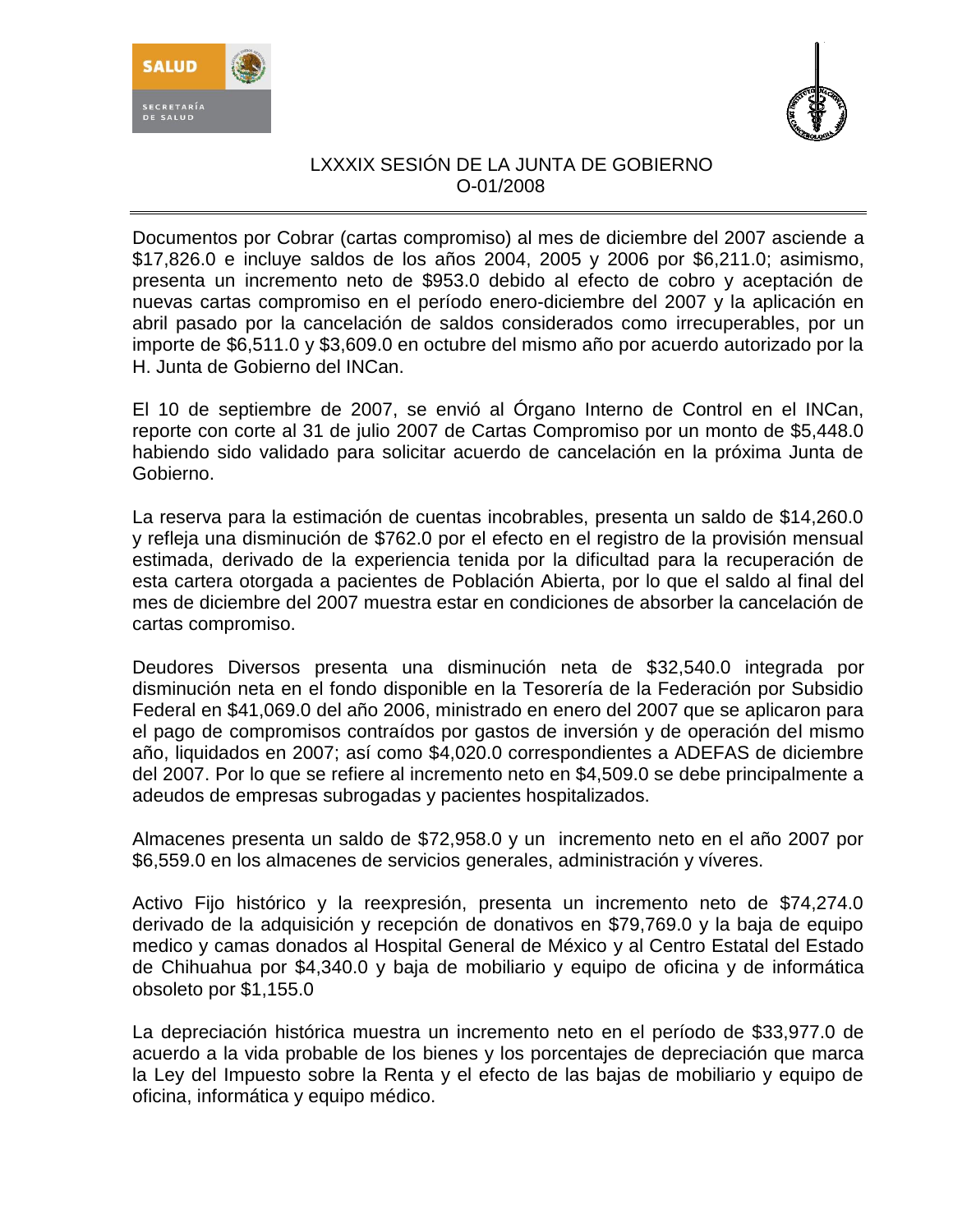



Obras en proceso presenta un saldo de \$5,476.0 y una reducción neta en el período de \$20,567.0 derivado de la capitalización de la construcción de un bunker para instalar un acelerador lineal y de un área Baritada PET-CT.

Cuentas por Pagar, presentan un saldo de \$76,899.0 integrada por \$19,056.0 de proveedores de bienes y servicios, \$11,864.0 en impuestos y derechos por pagar y \$45,969.0 en acreedores, reserva para incremento en precios de medicamentos recursos de terceros y disponibilidad final de recursos autogenerados.

Capital/Patrimonio, presenta un aumento neto de \$29,835.0 integrado por \$2,955.0 de donativos y otros conceptos recibidos, capitalización de recursos autogenerador por la adquisición de activos fijos por \$56,419.0 así como resultado negativo en \$29,835.0 del período enero-diciembre del 2007.

# **Estado de Resultados**

El resultado del período enero-diciembre del 2007, alcanzó un efecto negativo de \$29,539.0 después de la operación de venta de bienes y servicios, Seguro Popular, productos financieros por el manejo de las disponibilidades excedentes, otros productos y el Subsidio Federal, que cubrieron en su totalidad los gastos y costos de la operación generados, por otro lado se determina un resultado positivo de \$20,814.0 antes del efecto de la depreciación histórica y reexpresada y la reserva para cuentas incobrables por \$50,353.0

## **Cuentas de Orden**

Las cuentas de orden presentan un saldo de \$9,641.0 integradas por \$8,889.0 por estimación de juicios laborales en marcha y resguardo de valores en vales de despensa en caja principal por \$579.0 para entrega a trabajadores y \$173.0 en donativos por aplicar.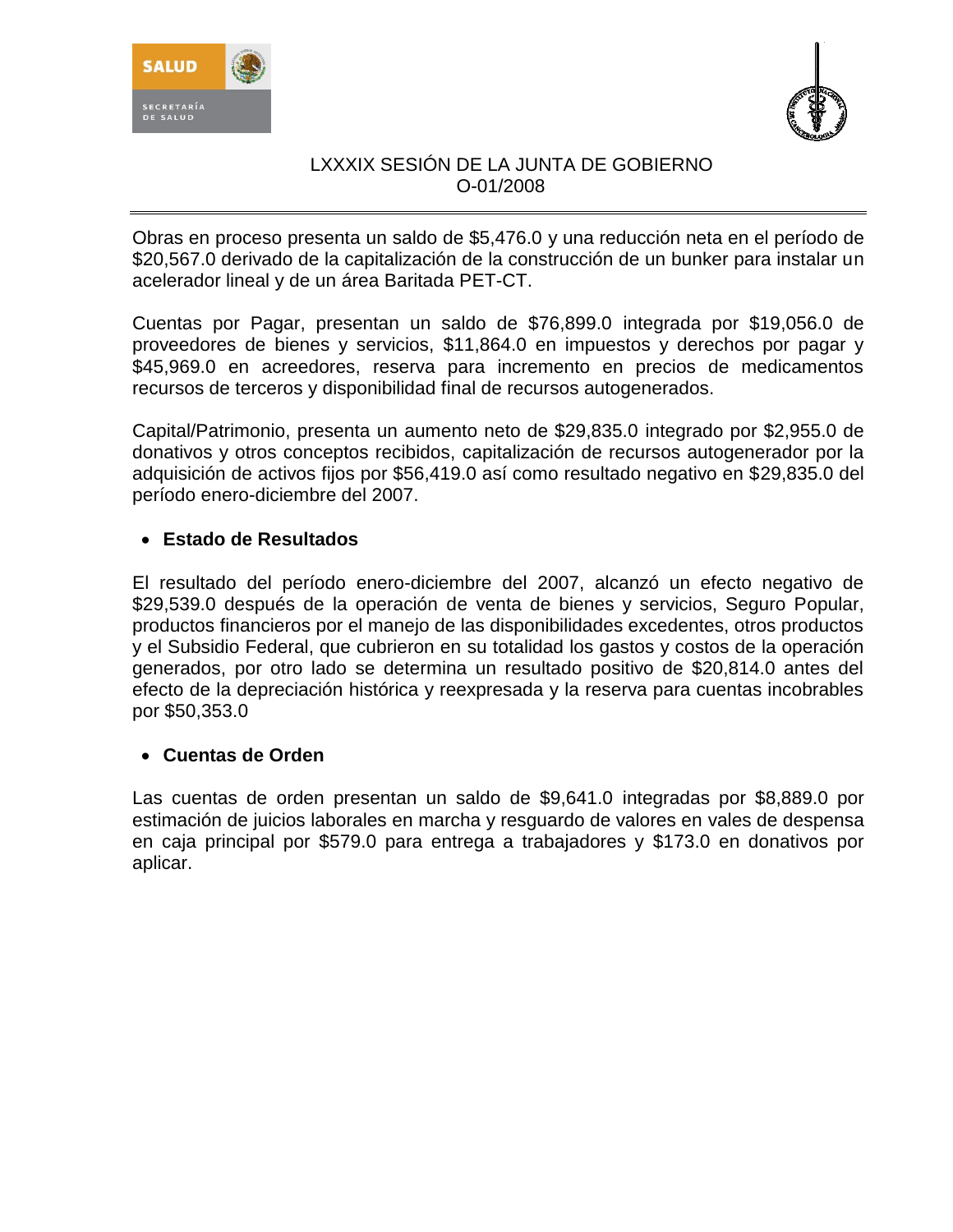



# **Recursos de Terceros**

La integración de los Recursos de Terceros al 31 de Diciembre 2007, es la siguiente:

| <b>Concepto</b>                                                   |         | <b>Importe</b><br>(miles de pesos) |
|-------------------------------------------------------------------|---------|------------------------------------|
| Saldo Recursos de Terceros al 01 de enero 2007                    |         | 6,219.2                            |
| Protocolos con laboratorios                                       | 5,157.9 |                                    |
| Protocolos CONACYT                                                | 981.0   |                                    |
| Gastos<br>de Administración<br><b>Directos</b><br>e<br>Indirectos | 80.3    |                                    |
| Mas: Ingresos recibidos de recursos de terceros                   |         | 11,556.0                           |
| Protocolos con laboratorios                                       | 4,261.2 |                                    |
| Protocolos CONACYT                                                | 3,474.6 |                                    |
| Gastos de Administración<br><b>Directos</b><br>e<br>Indirectos    | 3,820.2 |                                    |
| Menos: Gastos de recursos de terceros                             |         | 8,764.6                            |
| Protocolos con laboratorios                                       | 4,078.8 |                                    |
| Protocolos CONACYT                                                | 2,518.0 |                                    |
| Gastos de Administración<br><b>Directos</b><br>е<br>Indirectos    | 2,167.8 |                                    |
| Saldo al 31 de diciembre de 2007                                  |         | 9,010.6                            |
| Protocolos con laboratorios                                       | 5,340.3 |                                    |
| Protocolos CONACYT                                                | 1,937.6 |                                    |
| Administración<br>Directos<br>Gastos<br>de<br>e<br>Indirectos     | 1,732.7 |                                    |

Estos recursos se destinaron para cubrir múltiples necesidades de protocolos siendo los rubros mas representativos en el capítulo 2000 Materiales y Suministros para la adquisición de sustancias químicas, medicinas y productos farmacéuticos; en el capítulo 3000 Servicios Generales para el pago de otras asesorías, servicios de capacitación, subcontratación de servicio con terceros, otros gastos de publicaciones e información, pasajes nacionales e internacionales y viáticos nacionales e internacionales; en el capítulo 5000 Bienes Muebles e Inmuebles para la adquisición de equipos, siendo lo mas representativo la adquisición de equipos de laboratorio y mobiliario y equipo de administración.

El impacto de estos recursos se ve reflejado en el número de protocolos programados para el año 2007, de los cuales 84 están financiados por la industria farmacéutica y/o CONACYT, lo cual ha contribuido en la presentación de trabajos científicos en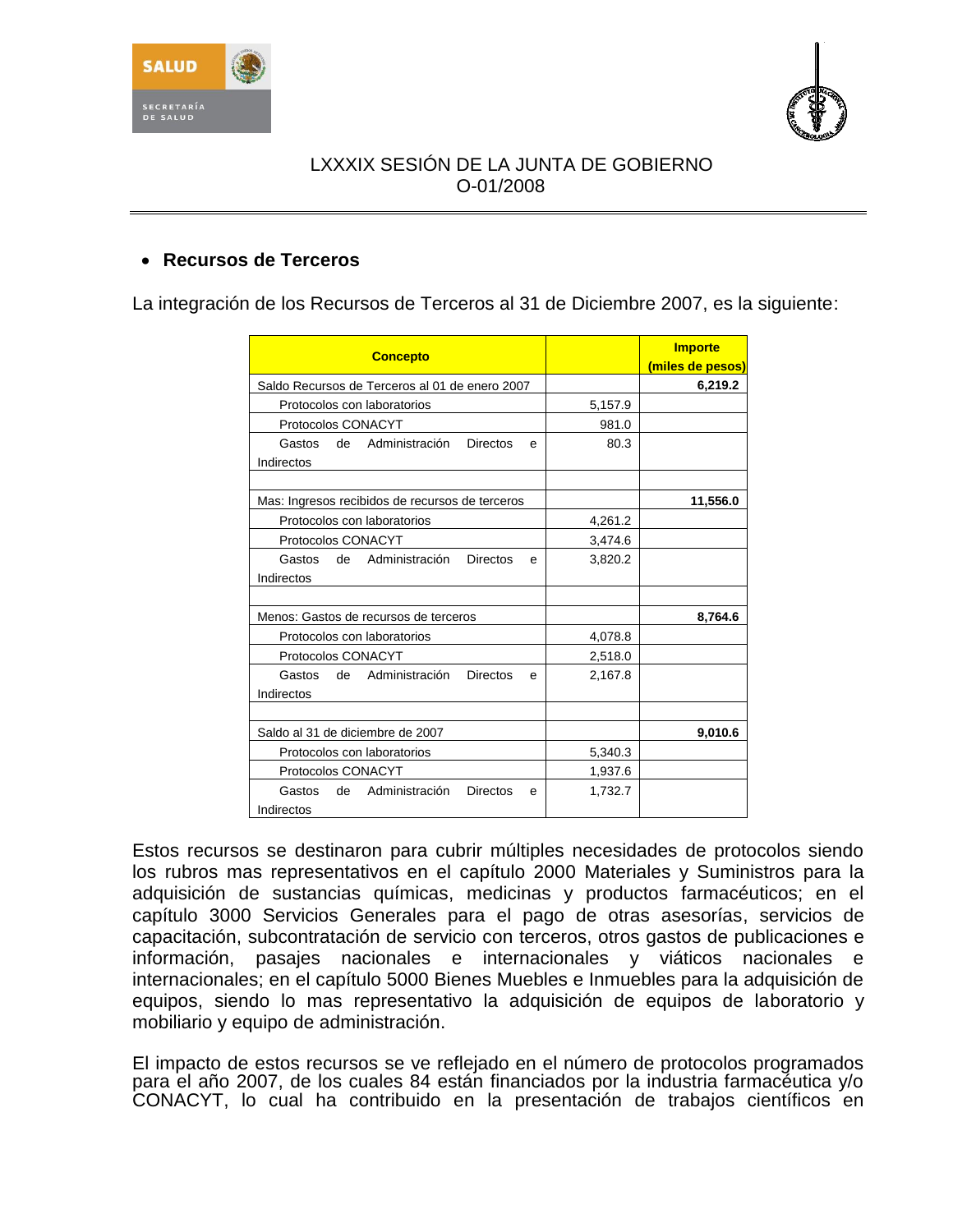



reuniones internacionales y nacionales, en las que se mostraron los resultados obtenidos en las diferentes líneas de investigación clínica, básica y epidemiológica en las neoplasias que afectan más frecuentemente a los mexicanos; en el número de artículos publicados en revistas científicas periódicas, que fue de 120 artículos, 69 en el grupo I, 51 (43.5%) pertenecen a revistas de alto impacto de los grupos III, IV y V; de ellos, 13 corresponden al grupo IV y tres al grupo V, entre otras actividades.

Otro aspecto a considerar, es el desarrollo de líneas de investigación específica, como es la de cáncer de pulmón y cáncer cérvico-uterino.

## **Seguro Popular**

A través del Fondo de Protección contra Gastos Catastróficos, el Instituto ha brindado atención a 2,252 pacientes en el periodo junio de 2005 a diciembre de 2007, de los cuales 1,602 corresponden al padecimiento cáncer cérvico uterino, desglosado de la siguiente manera:

| Año  | Pacientes |
|------|-----------|
| 2005 | 556       |
| 2006 | 498       |
| 2007 | 548       |

Y 650 pacientes con el padecimiento de cáncer de mama, de mayo a diciembre de 2007.

Se han obtenido recursos en el período antes señalado por un total de \$57.5 millones, quedando pendiente de cobro \$115.2 millones (estimado al 31 de diciembre de 2007, debido a que se encuentra en proceso de validación por parte de la Comisión Nacional de Protección Social en Salud, para determinar su costo conforme al estadío de cada paciente), aclarando que es una cantidad generada en su mayoría de la cobertura de cáncer de mama, durante el periodo mayo-diciembre 2007 y que el tratamiento es de alto costo.

## **c) Adquisiciones, Mantenimientos y Servicios contratados**

Conforme a lo estipulado en el artículo 42 de la LAASSP, la suma de las operaciones que se realizaron al amparo de dicha disposición en el período Enero-Diciembre 2007, no excedieron del 20% del presupuesto autorizado modificado, habiendo alcanzado el 13% (\$41,641.3 miles).

Se ejercieron recursos mediante Licitación Pública del 32% (\$100,592.5 miles) del presupuesto; y mediante excepción a la licitación, se alcanzó el 51% (\$160,278.8 miles).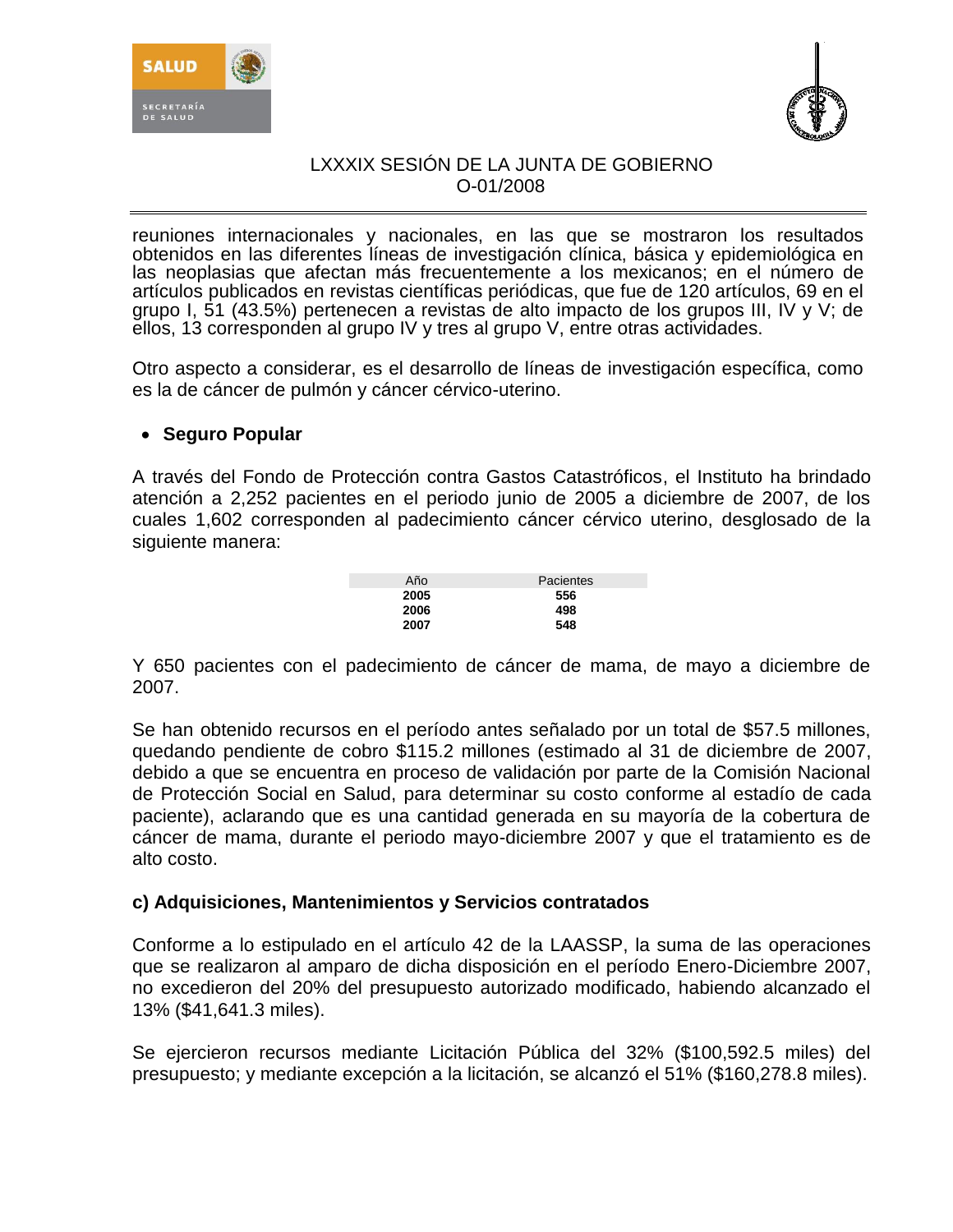



Conforme al artículo 1º Tercer párrafo, "Contratos celebrados entre Entidades" se alcanzó el 12% (\$36,807.3 miles).

# **d) Obra Pública y Servicios relacionados con la misma**

Se concluyó con los trabajos de construcción del Bunker donde se alojara el Acelerador Lineal de Alta Energía, Dual, de 6 y 15 MV para Terapia Conformal en 3D y de Intensidad Modulada Dinámica (IMRT) Guiada por Imagen (IGRT); asimismo, se llevaron a cabo los trabajos para la Obra civil para la reubicación de la unidad de medicina hiperbárica y consultorios.

# **e) Aplicación de la Ley Federal de Transparencia y Acceso a la Información Pública Gubernamental y su Reglamento**

Se recibieron 108 solicitudes de información a través del Sistema de Solicitudes de Información (SISI), las cuales fueron atendidas en tiempo y forma; el promedio mensual de solicitudes recibidas fue de 9, las solicitudes de información versan sobre la enfermedad de cáncer, contratación de obras y servicios, presupuesto y avance financiero, principalmente.

Para dar cumplimiento al artículo 7º, se actualizó y realizó la carga de catálogos para el nuevo Portal de Obligaciones de Transparencia del IFAI en junio de 2007; se corrigió el Cuadro de Clasificación Archivística, agregando elementos de carácter obligatorio; se envío a revisión y validación de las áreas del Instituto, el Cuadro de Clasificación Archivística, así como la guía simple y el manual de operación del mismo.

Se recibió autorización del Archivo General de la Nación para la baja de archivos de diversas áreas, se presento al Comité de Bienes Muebles del Instituto la solicitud de donación a la Comisión Nacional de Libros de Texto Gratuitos (CONALITEC) de los archivos dictaminados como baja total por el Archivo General de la Nación, los cuales suman 4,327 kilogramos.

## **f) Cumplimiento del Programa de Transparencia y Rendición de Cuentas**

A partir del año 2007 se instituyó el Programa de Transparencia y Rendición de Cuentas (PTRC) que pretende coordinar transversalmente las políticas de transparencia, combate a la corrupción y rendición de cuentas del gobierno federal, con el objetivo de mejorar la gestión pública, elevar la calidad de los servicios públicos, mejorar la percepción de la ciudadanía sobre el trabajo del gobierno y promover la participación de la sociedad.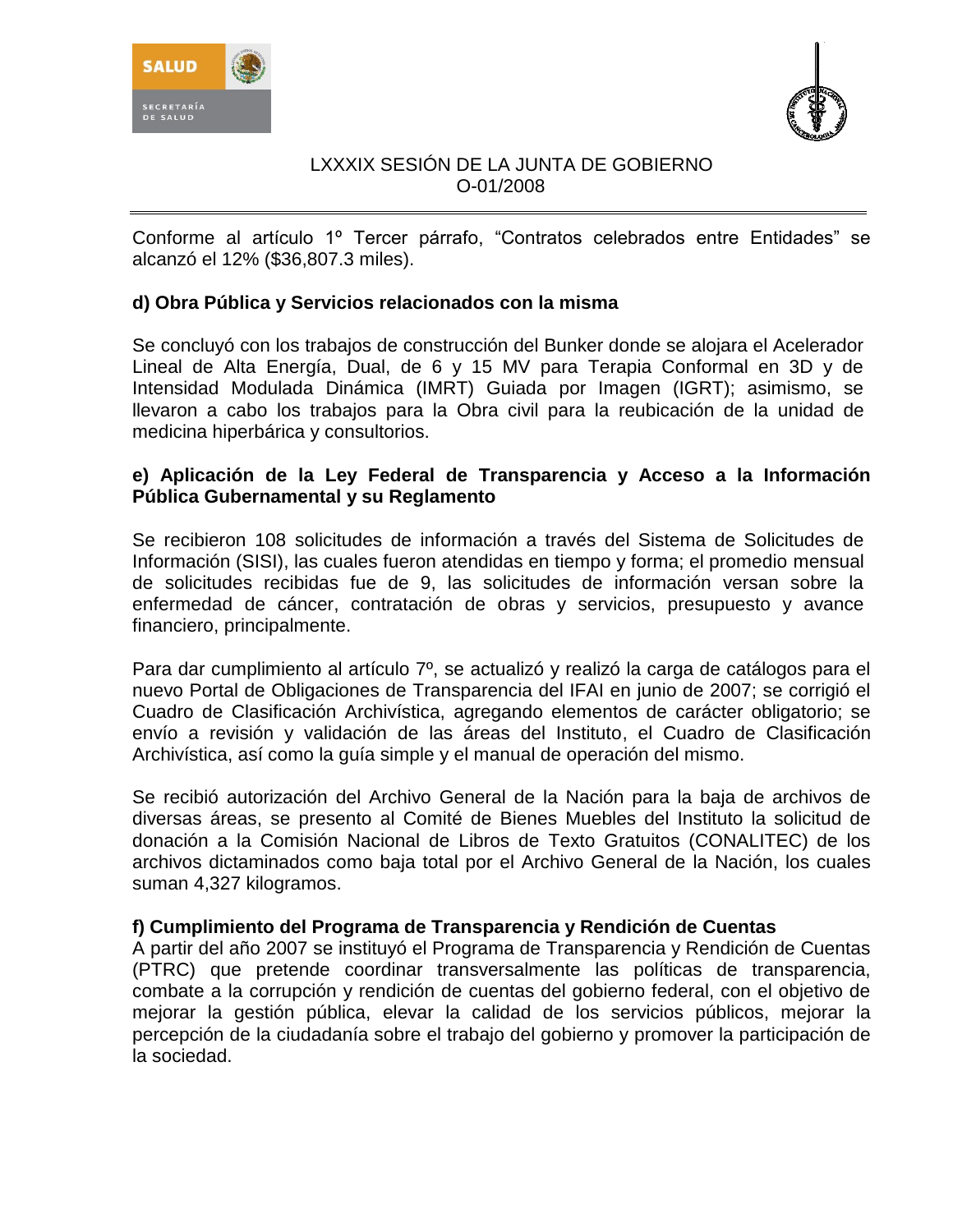



El PTRC, se integra por 13 temas, de los cuales 7 son aplicables al Instituto Nacional de Cancerología y se refieren: Transparencia focalizada, Participación ciudadana, Convenciones internacionales, Convenio en contra de la discriminación, Mejora de las páginas WEB de las instituciones de la APF, Normas generales de control interno y Reducción de riesgos de corrupción y análisis de índices.

Se llevaron a cabo diversas actividades a efecto de cumplir con los criterios específicos en cada una de las fichas técnicas definidas por la Comisión Intersecretarial para la Transparencia y el Combate a la Corrupción (CITCC). En el mes de diciembre se reportaron los avances en el formato único de evaluación, que otorga una calificación a cada uno de los temas, obteniendo una calificación satisfactoria en cada tema.

# **Avance del Programa de Trabajo del Director General**

Una de las áreas donde más esfuerzo y tiempo se ha requerido es la modernización y regularización del área Administrativa, entre las acciones más relevantes:

- Revisión del Tabulador de Cuotas de Recuperación del INCan para una mejor captación de recursos propios.
- Se concluyeron los trabajos para la construcción del Bunker donde se aloja el Acelerador Lineal.
- Modernización del Sistema de Nómina en un ambiente web, para contar con un sistema integral de nómina y recursos humanos.
- En coordinación con el Instituto Autónomo de México (ITAM), se iniciaron los trabajos para obtener el registro en la Cartera de Programas y Proyectos de Inversión de la S.H.C.P., para la nueva sede del INCan.
- Incremento de recursos propios programados de \$182.3 millones a \$227.3 millones para el ejercicio 2007 (Venta de servicios-internas).
- Con las diversas fuentes de recursos se podrá consolidar el Programa de Modernización Administrativa y Gerencial en el INCan.
- Se tienen 21 observaciones al final del período.

## **Nueva sede del INCan**

Con fecha 19 de diciembre de 2007, el Lic. Guillermo Domínguez Ramírez, Director General Adjunto de la Dirección General de Recursos Materiales y Servicios de la Secretaría de Salud, informó que el día 15 de febrero de 2008 se realizará la entrega del inmueble de San Fernando No.1 a la Secretaría de Salud para la ampliación de las instalaciones del Instituto Nacional de Cancerología. Ello permitirá iniciar el ejercicio de los recursos del Fideicomiso destinados para éste propósito.